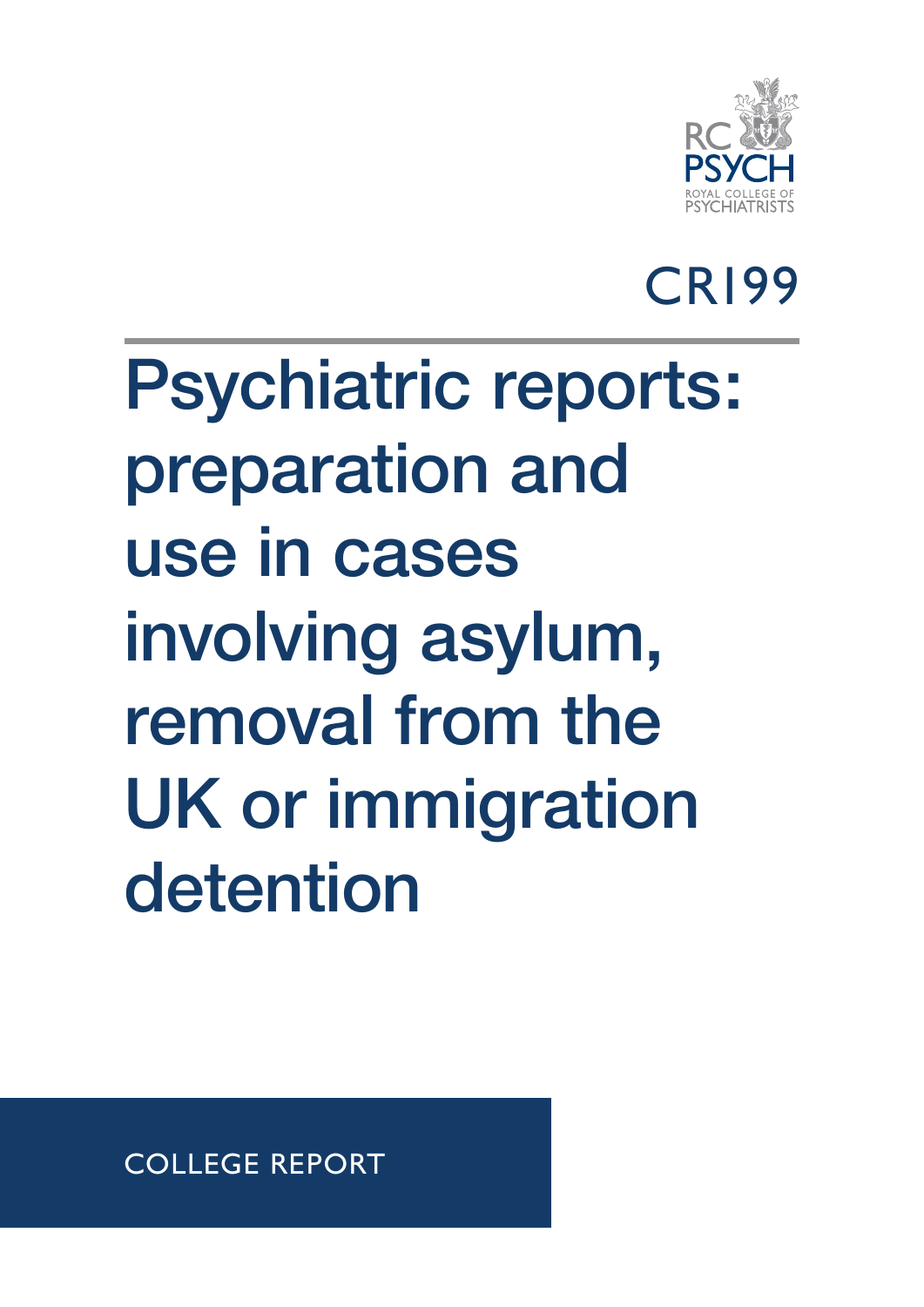#### College Report 199

October 2015

Approved by the Policy and Public Affairs Committee (PPAC): April 2015

Due for revision: 2018

© 2015 The Royal College of Psychiatrists

College Reports constitute College policy. They have been sanctioned by the College via the Policy and Public Affairs Committee (PPAC). For full details of reports available and how to obtain them, visit the College website at http://www.rcpsych.ac.uk/ publications/collegereports.aspx

The Royal College of Psychiatrists is a charity registered in England and Wales (228636) and in Scotland (SC038369).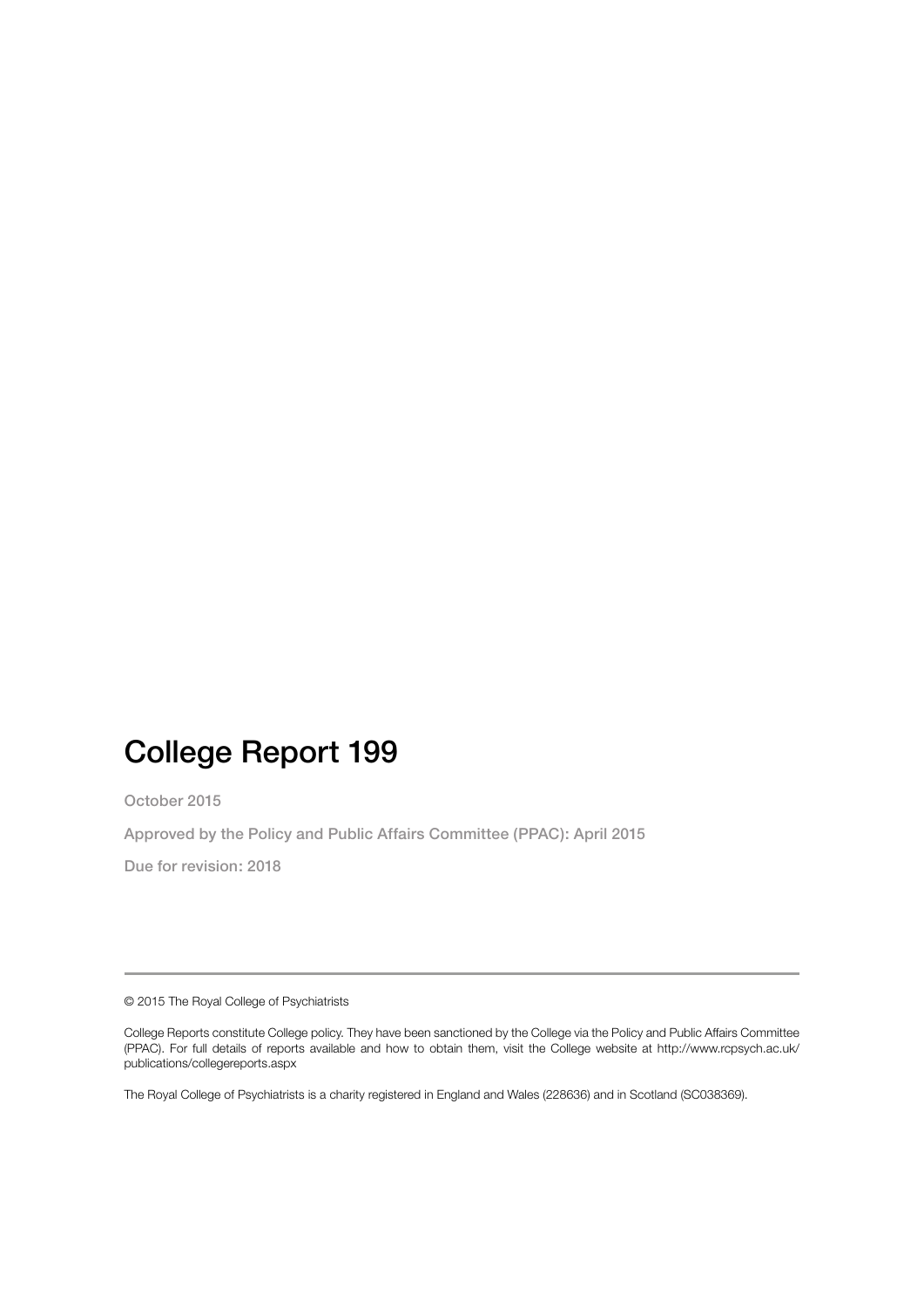# **Contents**

| Working group                                               | $\overline{2}$ |
|-------------------------------------------------------------|----------------|
| Audience and aims                                           | 3              |
| Introduction                                                | 4              |
| Instructions                                                | 6              |
| Acting as an expert                                         | 8              |
| The interview                                               | 9              |
| Clinical issues                                             | 12             |
| Writing the report                                          | 19             |
| Trafficking in persons                                      | 22             |
| Immigration detention                                       | 23             |
| Appendix 1. Legal framework and precedents                  | 28             |
| Appendix 2. Summary of law: ECHR article 3 in suicide cases | 33             |
| Appendix 3. Example instruction questions                   | 36             |
| References                                                  | 38             |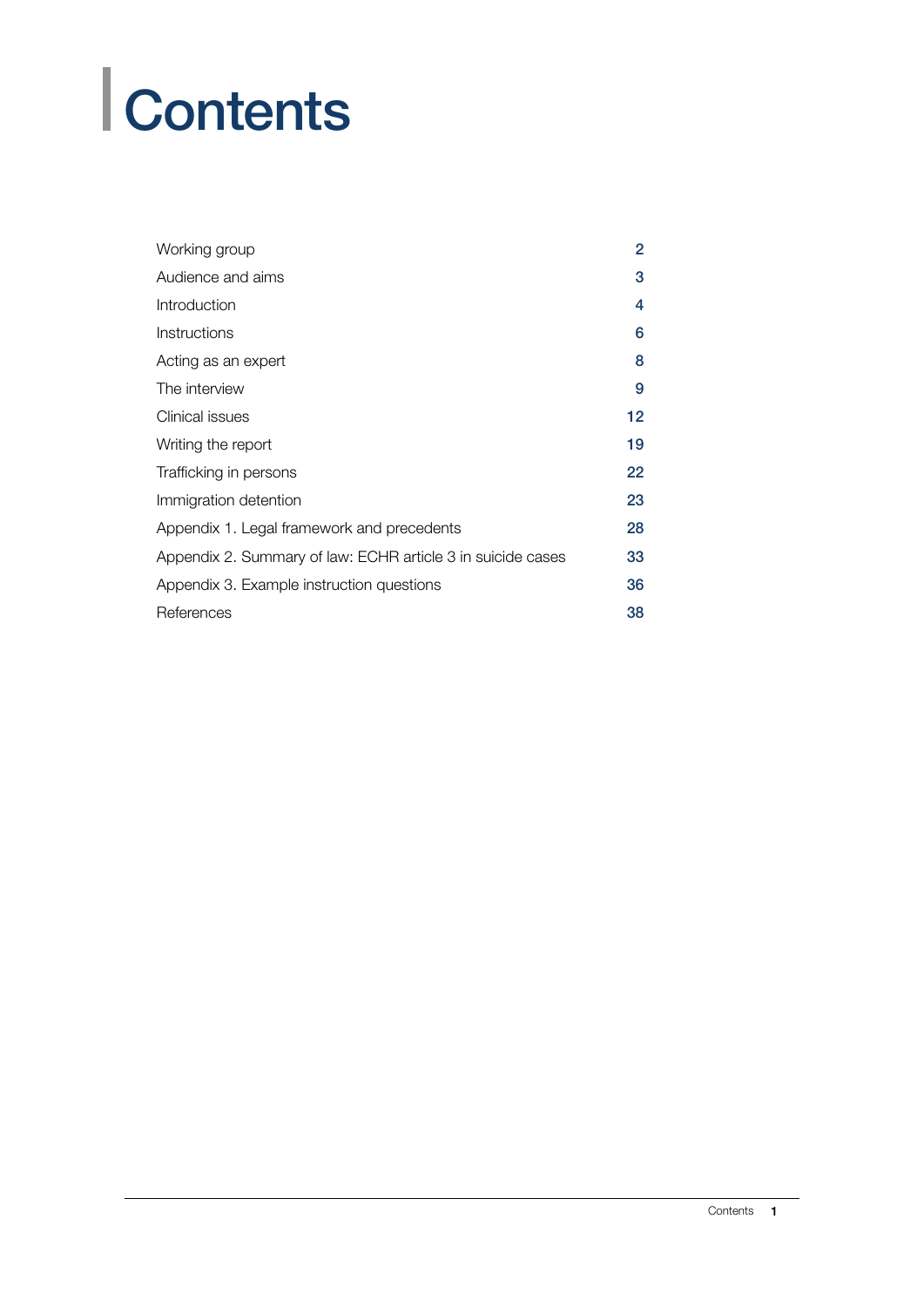## Working group

Dr David Bell Consultant Psychiatrist, Tavistock and Portman NHS Foundation Trust

Professor Christopher Cordess Emeritus Professor of Forensic Psychiatry, University of Sheffield

Mr Jeremy Gibb First-tier Immigration Tribunal Judge

Professor Cornelius Katona Medical Director, Helen Bamber Foundation

Mr Jed Pennington Solicitor, Bhatt Murphy

Mr David Rhys-Jones Law and Policy Advisor, Helen Bamber Foundation

Mr Gregory Smith Policy Analyst, Royal College of Psychiatrists

This report was edited by Professor Cornelius Katona and Mr Gregory Smith. The editors are grateful to Dr Huw Stone for reviewing a final draft of the report.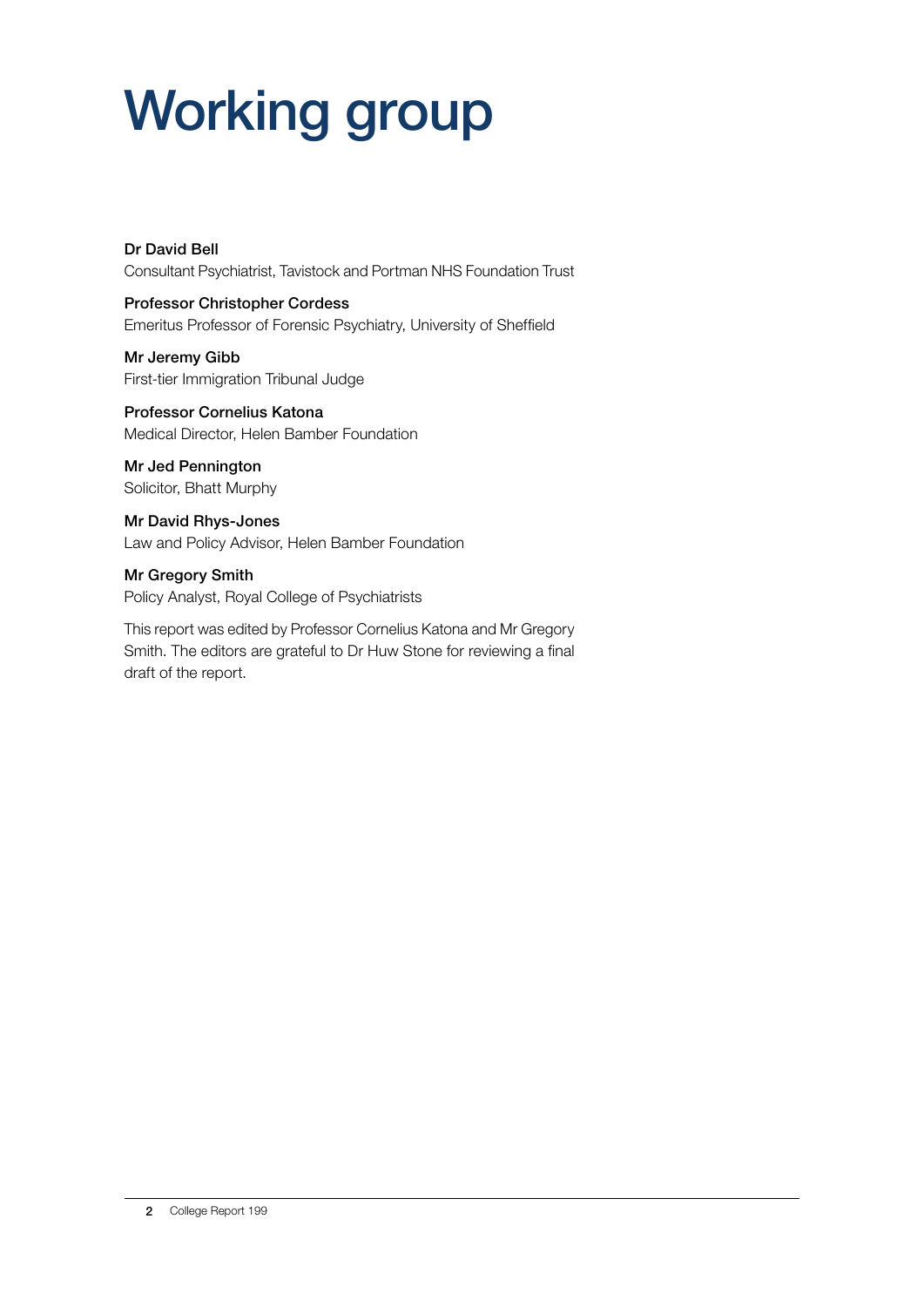## Audience and aims

This guidance document is aimed primarily at psychiatrists who are requested to prepare medical reports on the mental health of persons seeking asylum, in immigration detention, and/ or facing removal from the UK. In this report, the term 'asylum' is used as an umbrella term that includes claims for humanitarian protection and discretionary leave to remain in the UK as well as conventional asylum/refugee claims. Legal representatives, policy and decision makers and judges (including First-tier and Upper Tribunal judges) may also find some aspects to be of interest.

The purpose of this document is to provide guidance on:

- $\bullet$  the purpose of expert medical evidence in such cases
- $\bullet$  what to expect during instruction
- $\bullet$  the legal requirements when providing an expert witness report to the court
- common issues and problems which may arise
- $\bullet$  the legal framework for such reports in asylum and removal cases
- $\bullet$  the key components of good quality reports.

The document comprises flexible, principle-based guidance (aside from content which is taken from the Civil Procedure Rules (CPR) and which is legally required) and should not be rigidly construed as the only way to approach a medical report in cases of this nature.

Please note that although every effort has been made to ensure that text, appendices and weblinks are up to date at time of publication, such material is frequently updated and instructing solicitors and experts have a responsibility to check that they are following the most up-to-date official guidance.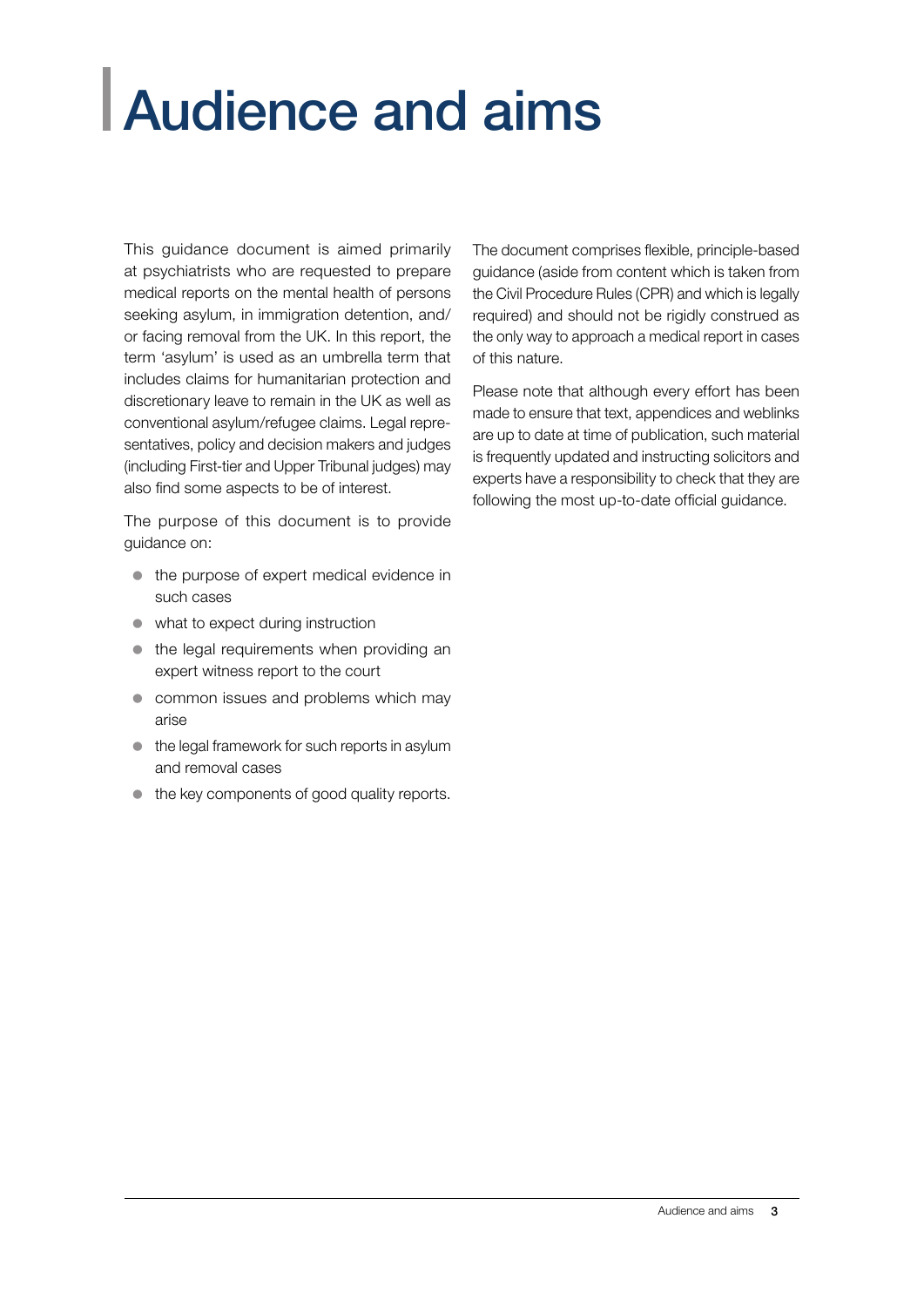# **Introduction**

The starting point for producing this guidance was an ambition among working group members to ensure that psychiatric reports of consistently high quality are written and to ensure that the processes of psychiatric assessment in the context of asylum, immigration detention and removal are well understood, both at the initial decision stage and during any appeal stage.

It is the working group's shared experience that a relatively high proportion of initial decisions or subsequent appeals supported by psychiatric reports are successful, but that such reports are sometimes criticised. This criticism may be legitimate (reflecting a poorly written report), but may also be for reasons with which psychiatrists disagree (reflecting misunderstanding or poor mental health literacy on the part of decision makers). We acknowledge, of course, that the outcome of an individual case is not necessarily a measure of the effectiveness of the psychiatric report; a case may fail on other grounds, despite an excellent report having been submitted.

Clearly, good practice in the writing of such reports needs to be encouraged. The working group hopes these guidelines for good practice will help improve the quality of psychiatric reports and ensure that they are written in a manner that anticipates common misunderstandings and addresses them before they arise. They might also be a useful starting point for the development of good-quality training (face to face and online), not only for psychiatrists but also for legal representatives, caseworkers and judges. In addition, we hope these guidelines will encourage ongoing dialogue between psychiatrists, instructing legal representatives and government/judicial decision makers, which will in turn improve practice and help ensure that fully informed decisions are made in asylum and other immigration cases in which mental health issues are relevant.

#### Reasons why a psychiatric opinion is sought

The testimony of the applicant in any asylum claim is the core (and often the only available) evidence. It is also the only required evidence (see Office of the United Nations High Commissioner for Refugees (2011) paragraphs 195 to 202). However, to the extent that corroboration may be available, it is expected (by all parties) that such evidence should be sought and adduced. This can have the unintended consequence that the very low standard of proof required in asylum claims (see below) is often inappropriately raised. An assessment of credibility does not require corroborative evidence. However, although medical evidence is not an essential part of any asylum claim, where torture or ill-treatment is raised, the absence of such evidence may be inappropriately invoked as an argument against the applicant's case.

It follows that there may be several reasons (which are not mutually exclusive) why a psychiatric report may be thought by instructing solicitors to be useful:

- in the context of claims made by an applicant, for example that they have been tortured, subjected to ill-treatment, persecuted or trafficked, and that mental illness has arisen as a result;
- $\bullet$  in relation to whether an applicant has or has had a mental disorder, and whether this is consistent with (and thereby supports) their account of events, for example that they have been tortured, subjected to ill-treatment, persecuted or trafficked;
- in relation to the effect on an applicant's mental health if detained and/or returned to their country of origin. These mental health consequences may be relevant in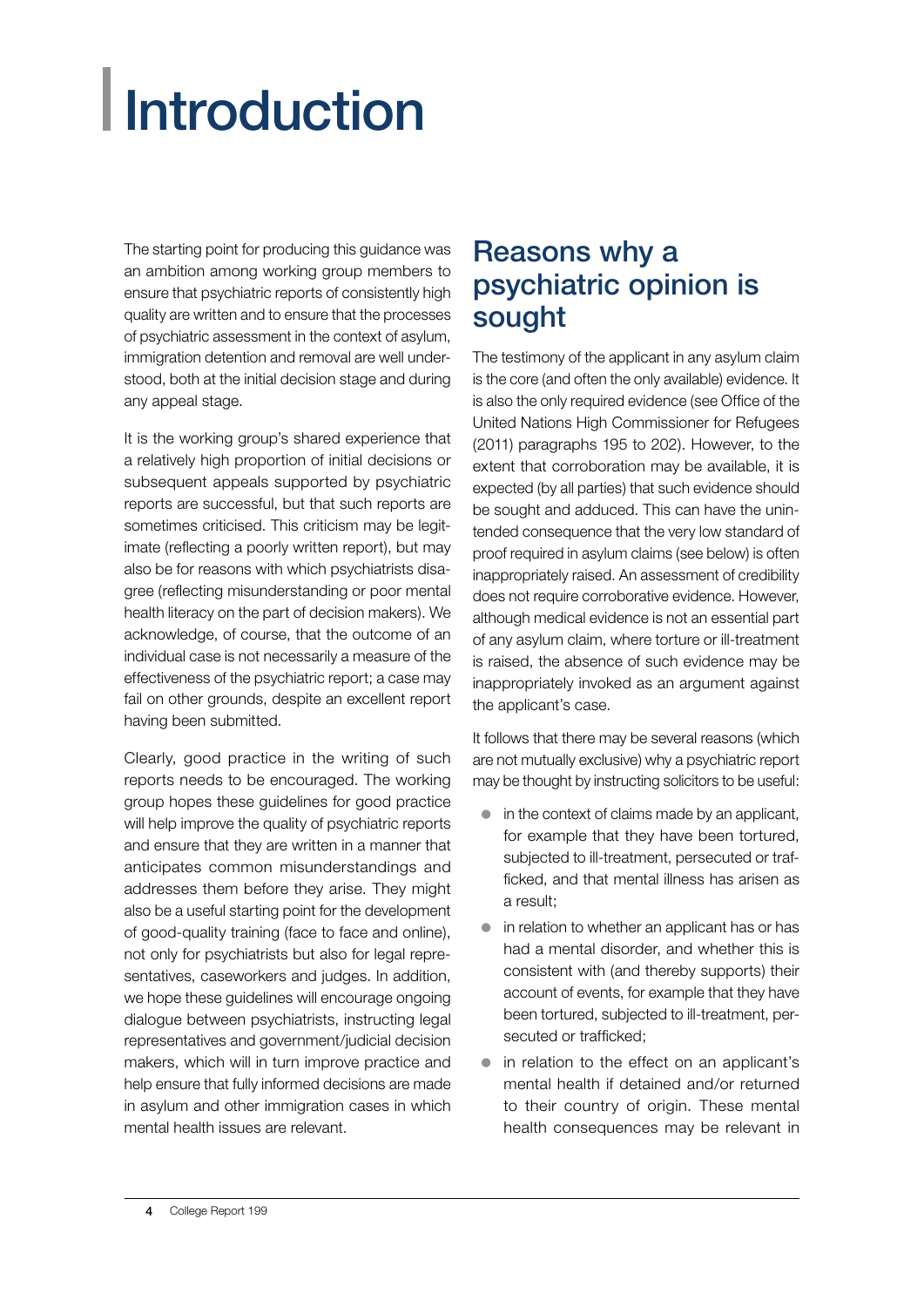terms of potential breaches of the European Convention on Human Rights (ECHR), which was incorporated into UK legislation via the Human Rights Act 1998. Article 3 (the right to freedom from torture, inhuman and degrading treatment) and Article 8 (the right to respect for private and family life) are particularly important in this context. Article 8 is a 'qualified right' (in contrast to Article 3, which is an 'absolute right') and as such psychiatric reports can be relevant to informing the balance between an individual or family's right to respect for family and/or private life, and the legitimate aims of the government, usually in the context of maintaining the economic well-being of the country through immigration control. In deportation cases, national security or the prevention of disorder or crime may also be invoked as a legitimate aim.

### Identifying vulnerability

The primary responsibility for identifying vulnerable individuals lies with the party representing them, but legal representatives may fail to recognise psychological vulnerability. Consideration should be given by the applicant's legal representatives as to whether expert evidence (e.g. as to capacity, disability, age or mental health) is required, particularly if there is a dispute over ability to participate in the proceedings (Wilson-Shaw *et al*, 2012). The Secretary of State for the Home Department (Home Secretary) does not normally seek to adduce expert evidence in asylum claims. The immigration courts may direct that such evidence be adduced and such directions are invariably (because of the convention that the Home Secretary does not adduce such evidence) directed at the applicant's representative. Consideration should also be given to whether an adjournment would be appropriate to enable either party to obtain reports. Relevant policies and practices relied upon by either party should be disclosed (e.g. protocols for victims of trafficking or interview protocols).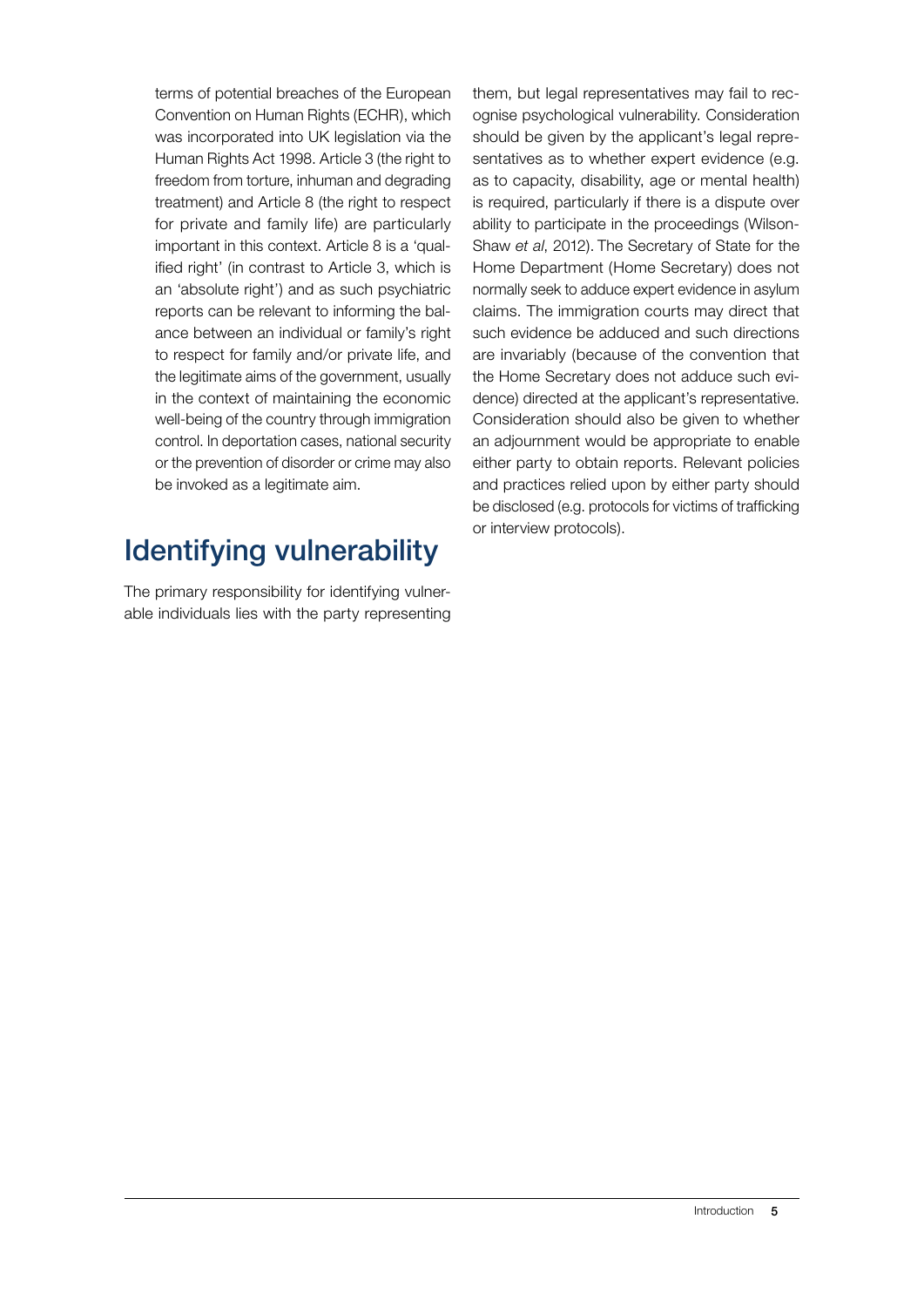# **Instructions**

There are two typical routes regarding instructions to prepare a report.

- $\bullet$  Instructions may directly lead to a report being prepared, with minimal communication taking place between the solicitor and psychiatrist.
- $\bullet$  Alternatively, initial instructions to prepare a report might – following iterative conversations between the instructing legal representative and the psychiatrist – evolve and change before the report is written. Similarly, once the report has been written, there might be further back-and-forth communication as the legal representative subsequently requests that the psychiatrist clarifies particular aspects of the report before it is thought 'fit for purpose' and finalised.

Upon receipt of instructions, and following assessment of the client, a psychiatrist might seek clarification from the legal representative if, for example, 'stock' questions included in the instructions do not seem to be relevant to the issues on which expert evidence is required. For example, questions about suicide risk might be asked, even though risk of suicide is not a significant issue, which potentially dilutes the significance of the actual issues at hand.

The evolution of instructions or clarification of the submitted report must not jeopardise the neutrality of the psychiatrist with respect to their duty to the court. The psychiatrist is under a duty to set out all instructions received, whether they be written or oral, which are material to the opinions expressed in the report or upon which those opinions are based (Ministry of Justice, 2012a).

Psychiatrists may be asked to provide reports in the following circumstances.

- Before the government has made a decision.
- For a first appeal before the First-tier Tribunal (Immigration and Asylum Chambers) – after a decision from the government.
- For a second appeal, before the Upper Tribunal (Immigration and Asylum Chambers), when all or part of the First-tier Tribunal's determination is being challenged on error of law grounds, or has been set aside and all or part of the appeal is to be re-heard.
- For a fresh claim for protection (Home Office, 2014: para. 353; *WM (DRC) v Secretary of State for the Home Department* [2006]).
- $\bullet$  At the point when removal directions are set, either in the context of fresh representations or assessing fitness to fly (International Air Transport Association, 2013).
- In the context of proceedings challenging an applicant's detention under immigration powers.

It is essential for the psychiatrist to establish the terms of appointment at the outset, in particular how the report will be used (i.e. whether it is for the purposes of advice for the legal representative or whether the intention is to submit the report as the expert's evidence in legal proceedings).

The following should be agreed.

- $\bullet$  Services required of the psychiatrist (e.g. report, court attendance).
- Timescale for delivery of the report.
- Basis of charges including travelling expenses, disbursements (for example, interpreters' fees), a total estimate and any cancellation charges.
- $\bullet$  Whether fees are to be paid by public funding and whether payment has been authorised by the Legal Aid Agency (www.gov.uk/government/organisations/legal-aid-agency). This agency provides guidance on the rates that experts can charge. This is subject to change from time to time and the appropriate rate should be clarified with the solicitor at the time of instruction.

Before a psychiatrist prepares a report for use in legal proceedings, it is the working group's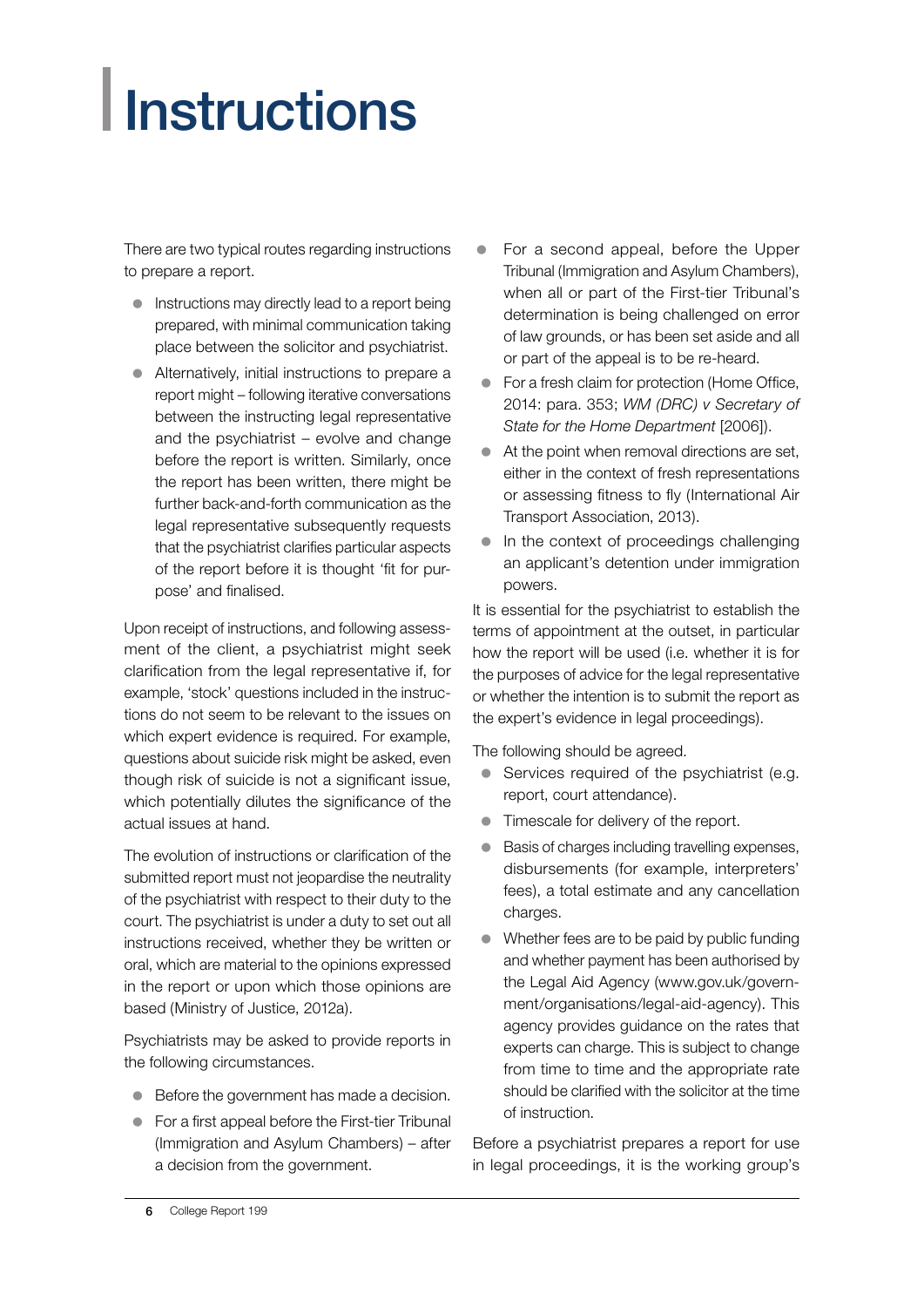view that a solicitor should provide the following documents.

- $\bullet$  Letter of instruction. Informal instructions are not sufficient. When a matter is urgent, interim verbal instructions should be followed up in writing.
- All available medical records (e.g. community, relevant hospital, detention centre records). Where these are not available, for example on the grounds of protecting third-party confidentiality, this should be made clear in the instructions.
- Any documents that are or might be disclosed in the proceedings. In the immigration, removal and detention context, this should include:
	- { records of any interviews (e.g. screening and asylum interviews);
	- $\circ$  any decisions on an applicant's case, including decisions made by the government, tribunal determinations and any other administrative or judicial consideration of credibility.<sup>1</sup> The value of psychiatric evidence will be reduced if the psychiatrist is unaware that the applicant's account has been rejected, and if there is a difference between the facts found in earlier proceedings and those given to the psychiatrist. If an appeal has been dismissed with no psychiatric evidence being presented before such evidence is obtained, the report will need to make it clear that the author is aware of the history, and address the issue of possible fabrication of symptoms. Discrepancies should be noted and addressed (see below);
	- { relevant detention centre records, in particular Assessment Care in Detention and Teamwork documents;
	- { statements of case (e.g. claimant's judicial review grounds and any defence served by defendant).

The legal representative should make it clear whether proceedings have started and confirm the dates of any court hearings.

The Civil Justice Council suggests that 'experts who do not receive clear instructions should request clarification and may indicate they are not prepared to act unless and until such clear instructions are received' (Civil Justice Council, 2014). Our recommendation is that psychiatrists should indicate that they are not prepared to act unless clear instructions are given. Similarly, they should consider declining to proceed unless all appropriate documentation is made available to them. It may be helpful for the psychiatrist to make clear that finalising the report is dependent on the relevant documents being produced, but that in their absence fees for work done will still fall due.

If there is particular urgency (e.g. an imminent removal case), and it has not been possible to obtain full disclosure of documents in the time available, then this should be made clear in the report. As a minimum, previous consideration of an applicant's credibility should be disclosed, such as reasons provided by the government for refusing an asylum claim on credibility grounds. The psychiatrist should consider explaining how the approach to the report might be different if there had been less time pressure and/or more information available.

The courts have warned against solicitors asking experts leading questions in their instructions. The psychiatrist should be aware that instructing solicitors are unlikely to have any clinical training and that their experience of working with traumatised persons will be varied. Instructions are often based on a template and can suggest more insight than is actually the case (e.g. references to suicidal ideation where no clinical indication is present). Psychiatrists should be cautious in assuming that instructions are necessarily drafted in such a way as to direct their enquiries appropriately. They should not refrain from addressing relevant matters that are not referred to in the instructions. Example instruction questions are provided in Appendix 4, guidance about the acceptance of instructions, withdrawal and the process for asking the court for directions can be found in the Civil Justice Council's (2014) *Guidance for the Instruction of Experts in Civil Claims*.

<sup>&</sup>quot;It is essential that those who are asked to provide expert reports, be they medical or otherwise, are provided with the documents relevant to the matters they are asked to consider. Failure to do so is bound to lead to the critical scrutiny of the expert's report, and may lead to the rejection of the opinions expressed in that report, as it did in this case." *SS (Sri Lanka) v Secretary of State for the Home Department*  [2012]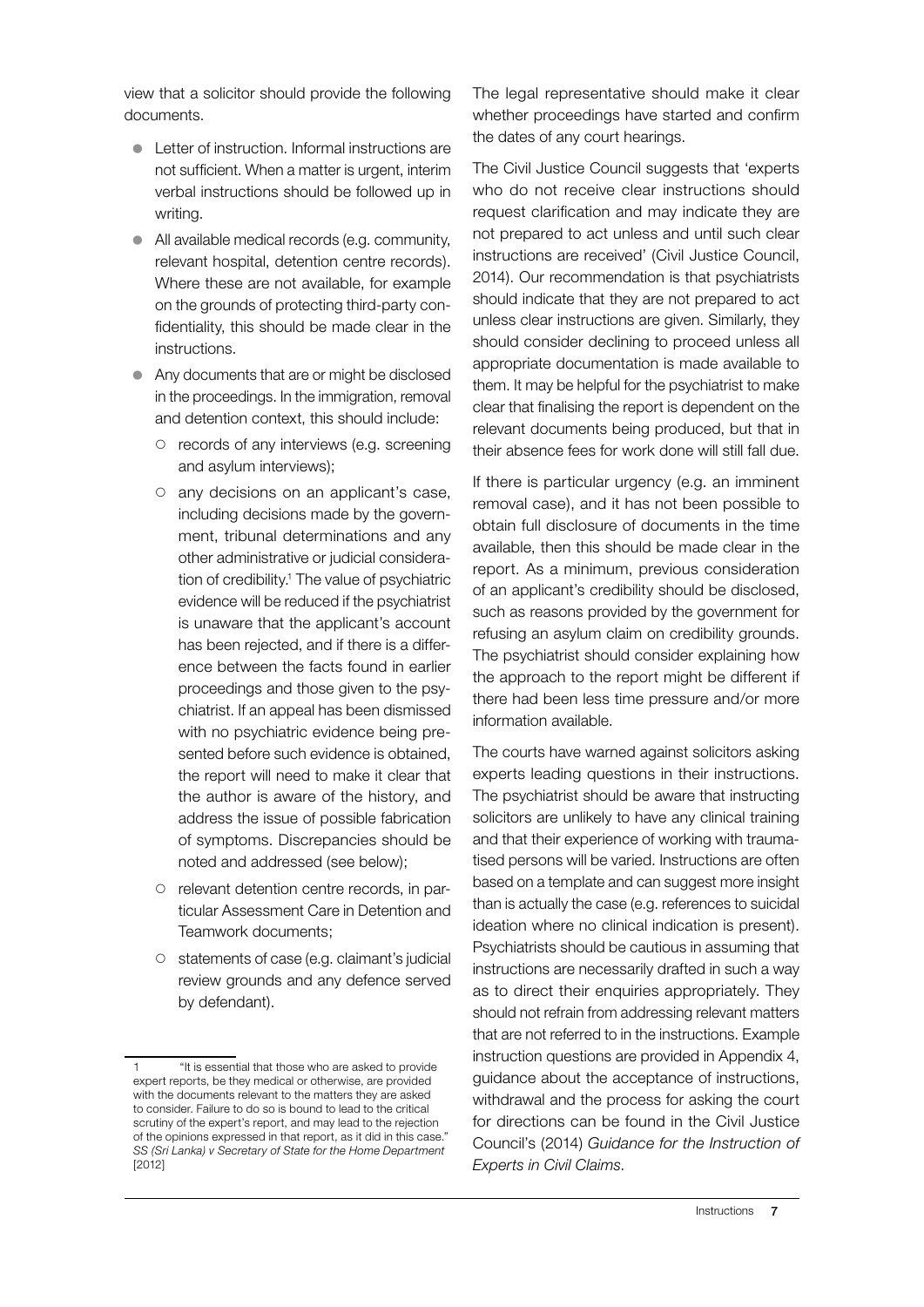## Acting as an expert

If the report is required for civil proceedings (e.g. judicial review) then Part 35 of the CPR applies (Ministry of Justice, 2012b). If the report is required for proceedings in the Immigration and Asylum Chambers of the First-tier Tribunal and the Upper Tribunal, then Part 10 applies. The wording of the former is reproduced below, and is essentially the same as the latter, except for the identity of the setting (court or tribunal).

It is the duty of experts to help the court/tribunal on matters within their expertise. This duty overrides any obligation to the person from whom experts have received instructions or by whom they are paid (Ministry of Justice, 2012a). The following general requirements for expert evidence are stated:

2.1 Expert evidence should be the independent product of the expert uninfluenced by the pressures of litigation.

2.2 Experts should assist the court by providing objective, unbiased opinions on matters within their expertise, and should not assume the role of an advocate.

2.3 Experts should consider all material facts, including those which might detract from their opinions.

2.4 Experts should make it clear –

(a) when a question or issue falls outside their expertise; and

(b) when they are not able to reach a definite opinion, for example because they have insufficient information.

2.5 If, after producing a report, an expert's view changes on any material matter, such change of view should be communicated to all the parties without delay, and when appropriate to the court.

See *Civil Procedure Rules: Part 35 – Experts and Assessors* (Ministry of Justice, 2012b), *Civil Procedure Rules: Practice Direction 35 – Experts and Assessors* (Ministry of Justice, 2012a), and P*ractice Direction of the Immigration and Asylum Chambers of the First-Tier Tribunal and the Upper Tribunal on or after 13 November 2014* (Tribunals Judiciary, 2014) for more detail.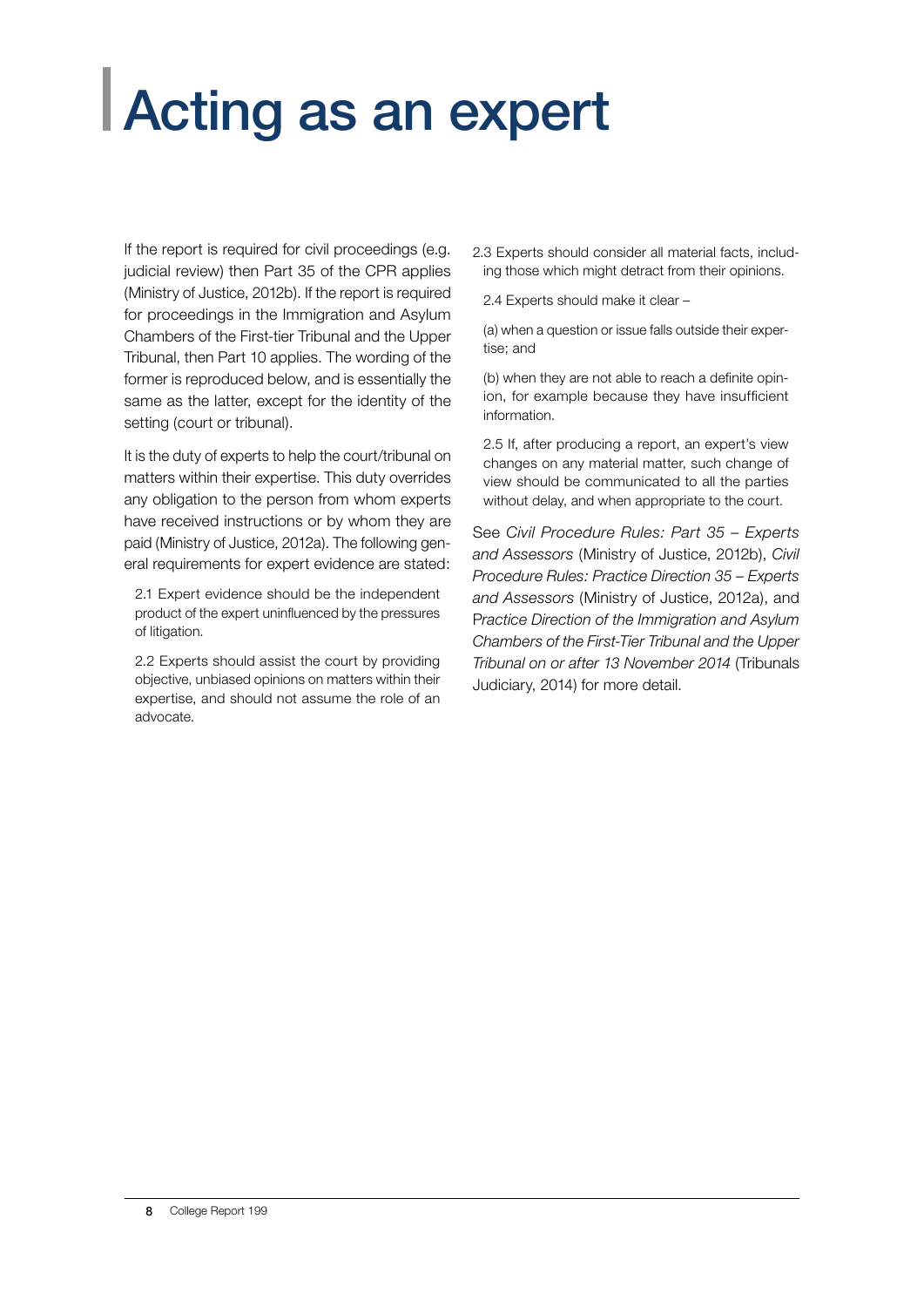# The interview

### **Preparation**

On the basis of the instructions received and review of the included materials, the psychiatrist should consider in advance of the interview which questions they are going to ask and which diagnostic tools they will employ. Depending on the course of the interview, however, they should not limit themselves to those questions or tools considered in advance.

A key consideration both before the interview takes place and during its progress is whether the interview might have a re-traumatising effect (United Nations, 2004). There is a risk that it might, through the applicant's reliving of traumatic experiences, reopen psychological wounds. The psychiatrist must be prepared to bring the interview to an end if necessary. It might be appropriate to give interviewees opportunities for breaks and the psychiatrist should be alert for clinical signs of distress or hyper-arousal. It is important to review the interviewee's clinical state (with particular attention to suicidal thoughts or intent) at the end of the interview and to ascertain what informal or therapeutic support is available to them in the hours and days after the interview.

Psychiatrists should familiarise themselves with the Istanbul Protocol regarding their duty to consider that presented symptoms may be falsified, and be aware that the circumstances might motivate the applicant to falsify or exaggerate symptoms (United Nations, 2004).

#### Introduction to the interview

The psychiatrist should explain, in plain language, to the applicant:

- $\bullet\quad$  who they are;
- $\bullet$  who has instructed them and for what purpose;
- $\bullet$  the importance of confidentiality and, in that context, what the role of their report is in the legal process (e.g. to which third parties the report may be presented (typically the legal representative and through them to the government and/or an immigration court));
- $\bullet$  how many interview sessions are likely to be necessary to prepare the report;
- that the report will be sent to the instructing legal representative within a specified period, and what that period is;
- that the report will be read by the legal representative who should discuss its contents with the applicant to ensure that it is factually accurate;
- $\bullet$  that the psychiatrist's primary duty is to the court/tribunal, although this coexists with the psychiatrist's duty towards the patient as codified within the General Medical Council's document *Good Medical Practice* (2013). If it becomes apparent that there is a conflict between these duties, this should be disclosed;
- that the psychiatrist must remain neutral and not be influenced by personal or political opinions;
- that the report will provide an objective, unbiased opinion on the matters within the psychiatrist's expertise;
- that the psychiatrist will not treat the applicant for any illness following the completion of the report but may, with consent, speak or write to their GP about treatment for physical or mental health problems.

### Family members

The psychiatrist may find it valuable to speak privately with the applicant's family members, but should be aware of cultural taboos and of the need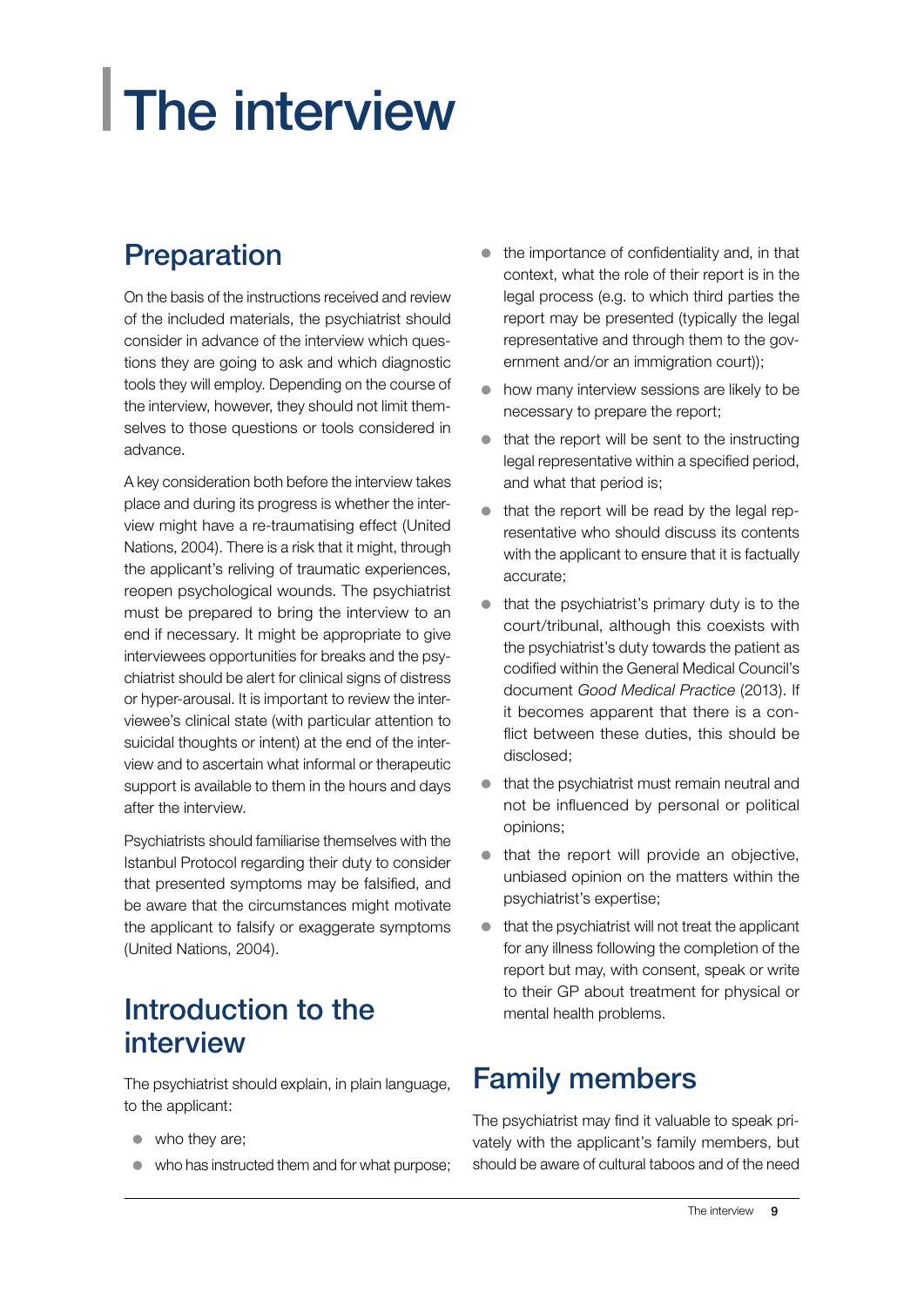for informed consent. In general, family members should not be present during the interview. If the applicant insists on a family member being present, this should be noted in the report.

## Suspected traffickers

Psychiatrists should be aware of the complex relationships that can arise between trafficked persons and their traffickers. It is not unheard of for traffickers to attend medical appointments with their victims, and even to try and insist on remaining with the victim during the psychiatric assessment, to maintain control over them. Be alert to the possibility that a 'friend' or 'relative' is no such thing. If the psychiatrist has reason to suspect that a trafficker is accompanying an applicant, then any consequences that this has on either the interview or the applicant's mental health should be documented in the report. In such cases, the psychiatrist should consider whether patient safety issues override their duty of confidentiality.

#### Conducting the interview

Although leading questions are generally to be avoided, the psychiatrist might decide to deliberately ask some extra questions that are leading to consider the degree to which the interviewee can be led by such questions. They should include this assessment in the report.

A balance must be struck between asking for the applicant's history and waiting for it, and the psychiatrist should be mindful of active listening techniques; that is, the distinction between listening to someone and listening for something. Just as in a clinical interview, some prompting might be necessary and appropriate.

The psychiatrist might find the following tips (adapted from advice produced by the Canadian Immigration and Refugee Board, 2004) useful when conducting the interview:

- $\bullet$  try to elicit a detailed description of symptoms;
- look for observed behavioural indicators (e.g. staring, startle, dissociation, depressive

facial expression) and accounts of behavioural change (e.g. social withdrawal, avoidance of specific reminders of trauma);

- $\bullet$  use multiple sources of data;
- ask open-ended questions and encourage a complete story;
- $\bullet$  take a detailed sleep history (Post-traumatic stress disorder (PTSD) is usually associated with middle insomnia and sudden waking in panic);
- $\bullet$  assess the nature and extent of avoidant behaviour;
- $\bullet$  be wary of an overly 'neat' recitation of symptoms.

#### Use of interpreters

It is best practice to use an interpreter if there is any doubt about the applicant's ability to communicate in English. Bear in mind that an individual's fluency in a second language might lapse when they become distressed. Professional interpreters are always to be preferred, particularly those with experience in cross-cultural therapy or similar work. An assurance that the interpreter understands confidentiality should be described and translated, even if the psychiatrist is aware that the interpreter understands this duty.

Throughout the interview, the psychiatrist must be satisfied that:

- $\bullet$  the applicant and the interpreter understand each other (the capacity to mutually understand one another, as between the interpreter and the applicant, should be tested even if the psychiatrist has worked with the interpreter before);
- $\bullet$  the applicant trusts the interpreter sufficiently – the psychiatrist should be aware of gender, culture, political and religious considerations (e.g. disclosure might not be forthcoming to an interpreter of the same cultural or religious background, or alternatively to one from a distinct, conflicted group), as these issues might account for a lack of disclosure at times;
- $\bullet$  the applicant is willing/able to use the language in question;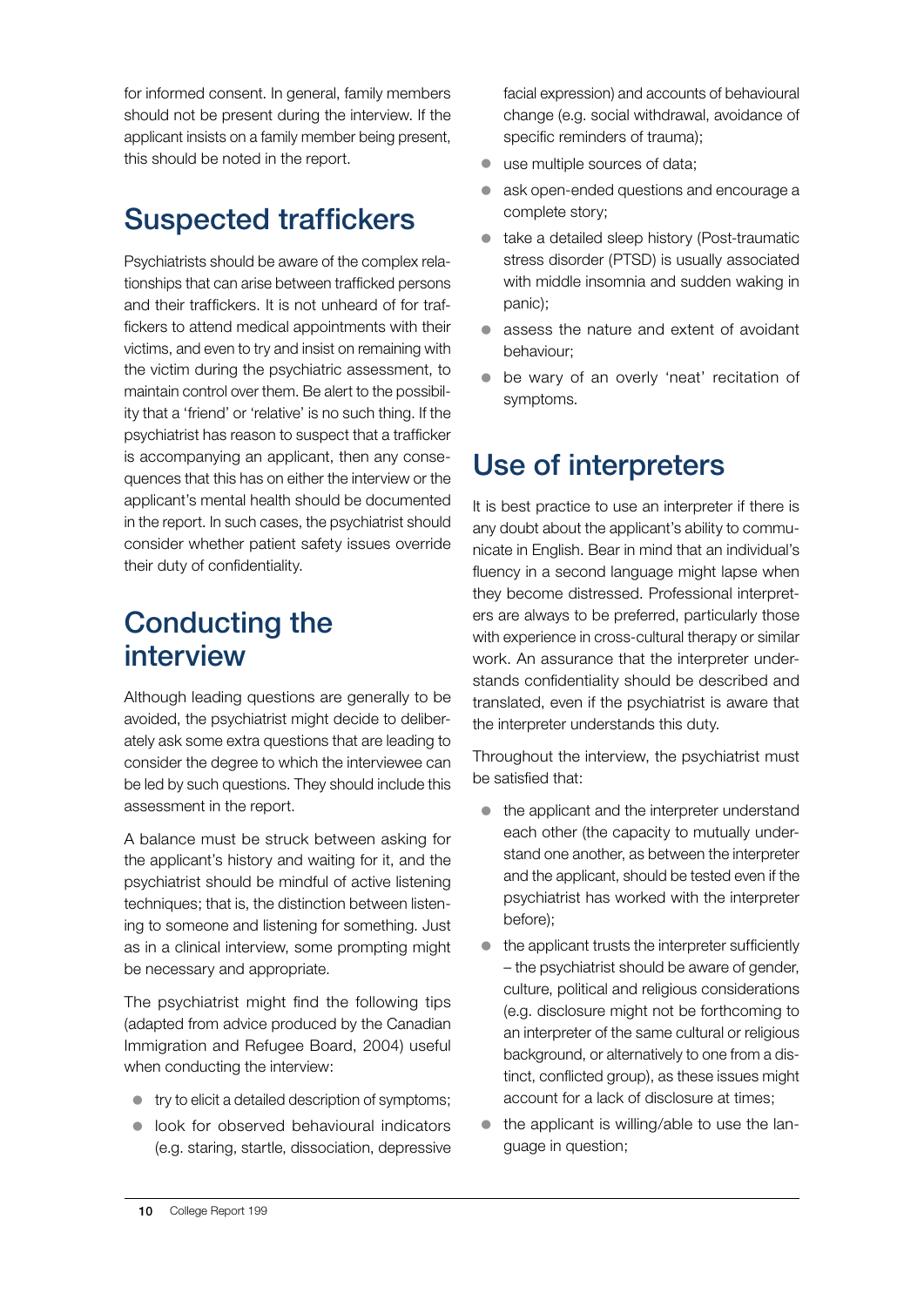$\bullet$  the interpreter is translating verbatim, rather than summarising or only translating selected phrases or sentences.

It is good practice for the psychiatrist to discuss the necessary style of interpretation with the interpreter before the interview. Future-oriented and hypothetical questions might be conceptually difficult in some languages, for example, and a good interpreter should ask for such questions to be rephrased. This is to be encouraged. The psychiatrist should bear in mind that an interpreter's insights are not verifiable, factual information.

Breaking speech down into sections is helpful as it minimises the chance of the interpreter forgetting something that has been said by either of the other parties. For this reason, the psychiatrist should take particular care to avoid asking multiple questions at once.

It is almost always inappropriate to use a friend or relative of the applicant as interpreter (even when encouraged to do so by those instructing you or the applicant). There is a danger that disclosure will not be facilitated (e.g. because of cultural taboos surrounding mental illness or rape) or that a conflict of interest between applicant and relative distorts the process of interpretation. Using another professional (such as a solicitor or a nurse), as a stand-in interpreter should also be avoided, as this risks blurring the line that demarcates their professional role.

It might, rarely, be necessary to accept the use of a friend, relative or other professional as an interpreter, if the alternative is not carrying out the assessment at all, for example in situations of exceptional urgency. In such cases, the situation and the reasons for proceeding should be documented in the report.

It is often helpful for the psychiatrist to have a short debriefing and clarification session with the interpreter after the interview. It might be germane to seek corroboration of certain points, but it is inappropriate for any new observations or evidence to be gathered as a result. The psychiatrist must bear in mind that the interpreter is not an expert but a conduit. The interpreter's observations and opinions should never be cited in a report. However, matters raised by the interpreter may be discussed with those instructing the psychiatrist if appropriate. For example, if the interpreter raises a relevant issue of his or her shared culture or situation that might be relevant to the report, the psychiatrist should seek to establish whether the applicant shares that view and then discuss the matter with those instructing. The opinion of a country expert might be required.

### **Informants**

In some cases, it might be necessary for the psychiatrist to interview people who know the applicant to complement aspects of their medical examination. This may take place either during the interview or in private without the applicant present. This is particularly important for the most vulnerable applicants, such as those with suspected intellectual disability or dementia and those exhibiting pseudo-seizures or dissociation. It is important to exercise the same objectivity as with the applicant, and to be mindful that their friends, housemates or relatives might have their own agenda. The psychiatrist should ensure that the applicant provides informed consent for them to talk to the informant.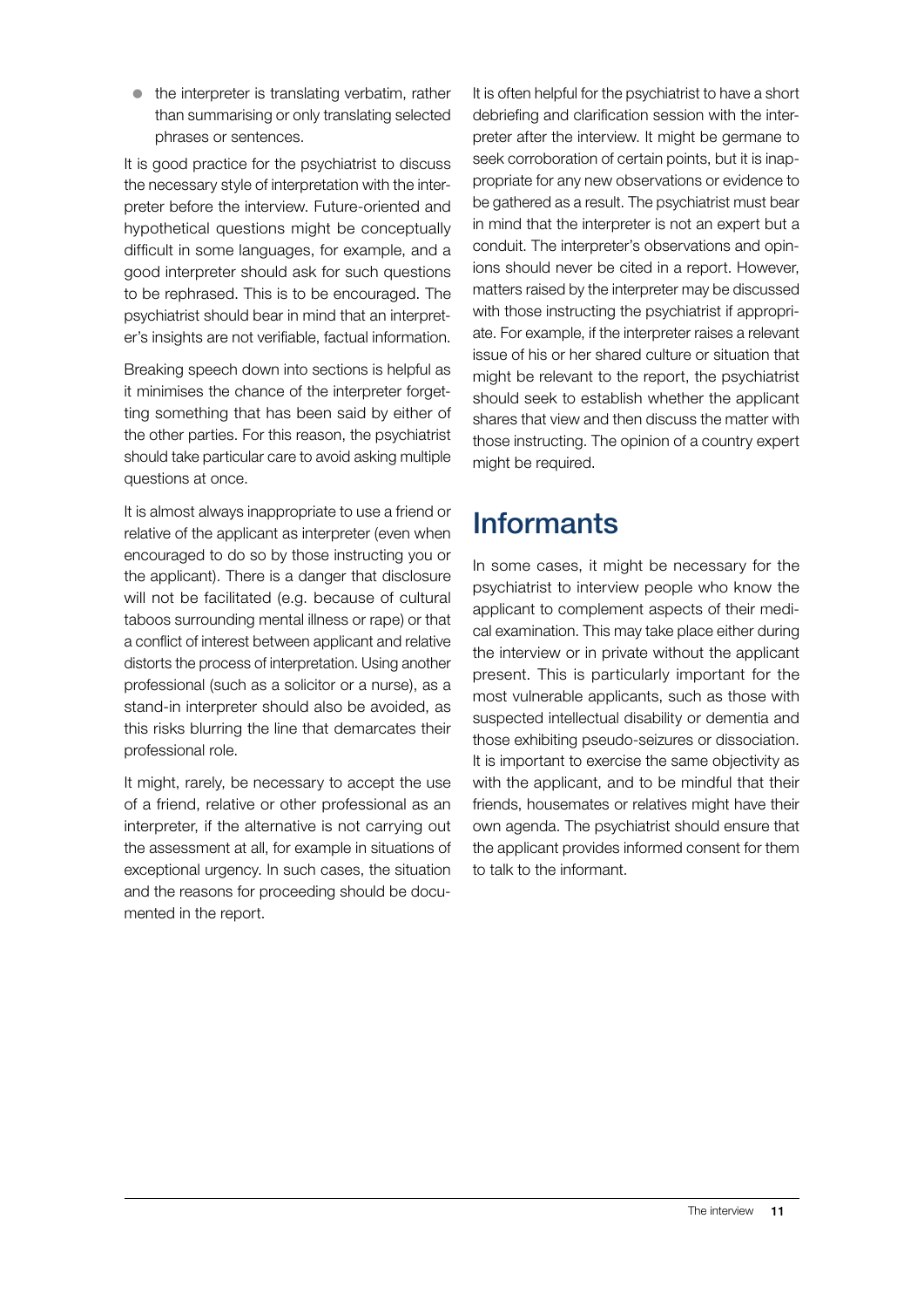# Clinical issues

#### **Diagnosis**

Some diagnoses, such as PTSD or depressive disorder, are made more frequently than others in the client group discussed in this document, although this should of course not limit or direct the psychiatrist's diagnosis of the individual applicant.

If PTSD is being considered as a diagnosis, it is important for the psychiatrist to take into account the complexity and enduring cumulative effects of multiple traumatic experiences, rather than to focus only on one acute experience. The importance of repeated and extreme trauma on clinical presentation and extent of associated disability is reflected in the ICD-10 (World Health Organization, 1992) diagnostic category of 'enduring personality change as a result of extreme trauma'.

It is important to bear in mind that a diagnosis of PTSD alone might not fully account for an applicant's symptoms, and consideration should be given to the existence of comorbid disorders such as psychogenic psychosis. In our collective experience of this client group, it is not uncommon for a spectrum of clinical features to exist for a single applicant that ranges from flat affect to hypervigilance. This might seem counterintuitive to a lay audience and, where it does occur, it should be explained in the written report to avoid confusion.

#### Evaluative strategies

Previous illnesses and hence a detailed medical and psychiatric history, not limited to acts of ill-treatment, persecution and the like, should be taken to consider or rule out other causes for the diagnosis made. Where no previous illness or psychiatric history is elicited and none appears in any of the documents provided, this should be noted. The absence of evidence is not of course

evidence of absence. The reporting psychiatrist is not expected to speculate, and is indeed cautioned against speculation.

The internal consistency (or otherwise) of the applicant's description of their experiences and symptoms should be considered in a number of ways, including the objective appearance, affect and demeanour of the applicant, descriptions relevant to mental health present in other documentation, and consistency of the pattern of symptoms with those typical of psychiatric disorder. Possible reasons for apparent inconsistencies, such as the effect of traumatic memories on the ability to recall events in an accurate and consistent temporal sequence, should be discussed in the report (Herlihy & Turner, 2007).

### **Capacity**

According to the Mental Capacity Act 2005, a person lacks capacity if, at the time a decision needs to be made, the person is unable to make or communicate the decision because of an impairment of, or a disturbance in the functioning of, the mind or brain.

The Act contains a two-stage test of capacity:

- 1 Is there an impairment of, or disturbance in the functioning of, the person's mind or brain?
- 2 If so, is the impairment or disturbance sufficient that the person lacks the capacity to make a decision in relation to the matter in question?

When considering whether a person is unable to make a particular decision, the psychiatrist should consider whether they are able to:

- $\bullet$  understand the information relevant to the decision
- $\bullet$  retain that information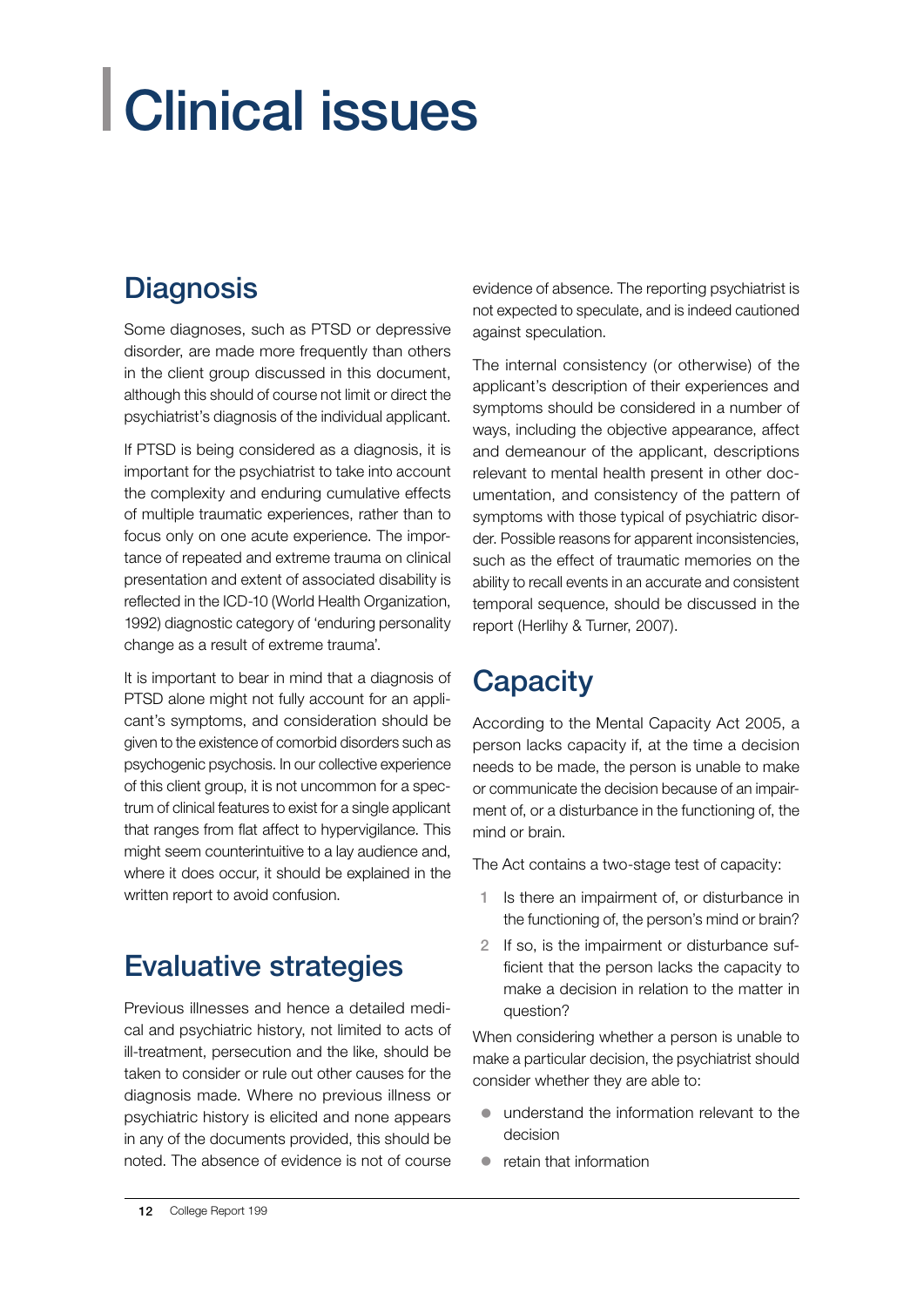- $\bullet$  use or weigh that information as part of the decision-making process
- communicate their decision (including by non-verbal means).

The Mental Capacity Act 2005 Code of Practice contains a number of guiding principles (Department for Constitutional Affairs, 2007), including that a person:

- $\bullet$  must be assumed to have capacity unless it is established through evidence that they lack capacity;
- $\bullet$  is not to be treated as unable to make a decision unless all practicable steps to help them do so have been taken without success (e.g. very simple verbal or pictorial explanations, interventions to improve vision or hearing);
- is not to be treated as unable to make a decision simply because they make an unwise decision.

It is important to note that capacity is not absolute, but is specific to the action or decision concerned and can change over time. Capacity must also be kept under review by both the psychiatrist and the instructing legal representative. If it is the psychiatrist's opinion that a person lacks capacity, they might consider recommending that the position should be reviewed in a certain period of time.

Specific evidence must be provided to substantiate any statement about lack of capacity. It might be helpful to include an overall assessment of cognitive function as well as assessment of the applicant's current understanding of the action or decision in question.

### Capacity to instruct

Typically, a relatively low threshold is used. The psychiatrist will assess whether the applicant has a broad understanding of the asylum/removal/ detention process and the current state of their case, plus the ability to communicate their own wishes clearly to others, and in particular to the instructing representative.

#### Capacity to give evidence (during a Home Office interview or in court)

A higher threshold than that for instruction would typically be applied when considering

the applicant's capacity to give evidence to the Home Office or in court. The psychiatrist should assess whether the applicant has the ability to give a coherent account, the ability to fully answer questions and the ability to withstand adversarial questioning.

It might be necessary to advise that the applicant might become distressed and incoherent when being questioned, and to explain how this might manifest. Distress and incoherence do not necessarily amount to incapacity, but even where capacity is retained they can indicate vulnerability or disability. Efforts should be made to establish whether the applicant has capacity to give evidence, and the report might need to provide guidance to the court as to the specific barriers to capacity and how they can practically be mitigated. It is possible for example to conduct a cross-examination in chambers with just the judge, applicant and legal representatives present (Tribunals Judiciary, 2010). This might ameliorate the applicant's distress to a tolerable level. However, there might be cases where, despite measures being taken to ameliorate distress, the applicant is unlikely to have the capacity to be cross-examined and, if so, the psychiatrist must make this clear.

Particular (if not exclusive) issues to consider when assessing capacity in an asylum/removal context include:

- **PTSD-related phenomena** 
	- { dissociation
	- { traumatic re-experiencing
	- { panic attacks
- $\bullet$  intellectual disability
	- { difficulties inherent in making a brief but culturally and educationally valid assessment
	- $\circ$  the distinction between intellectual disability and lack of education; if the psychiatrist feels that more formal assessment is necessary than is possible in their expertise (e.g. by an educational psychologist or a neuropsychologist) then this should be indicated in the report
- organic brain disease
	- $\circ$  where there is a history of head injury it might be necessary to give an interim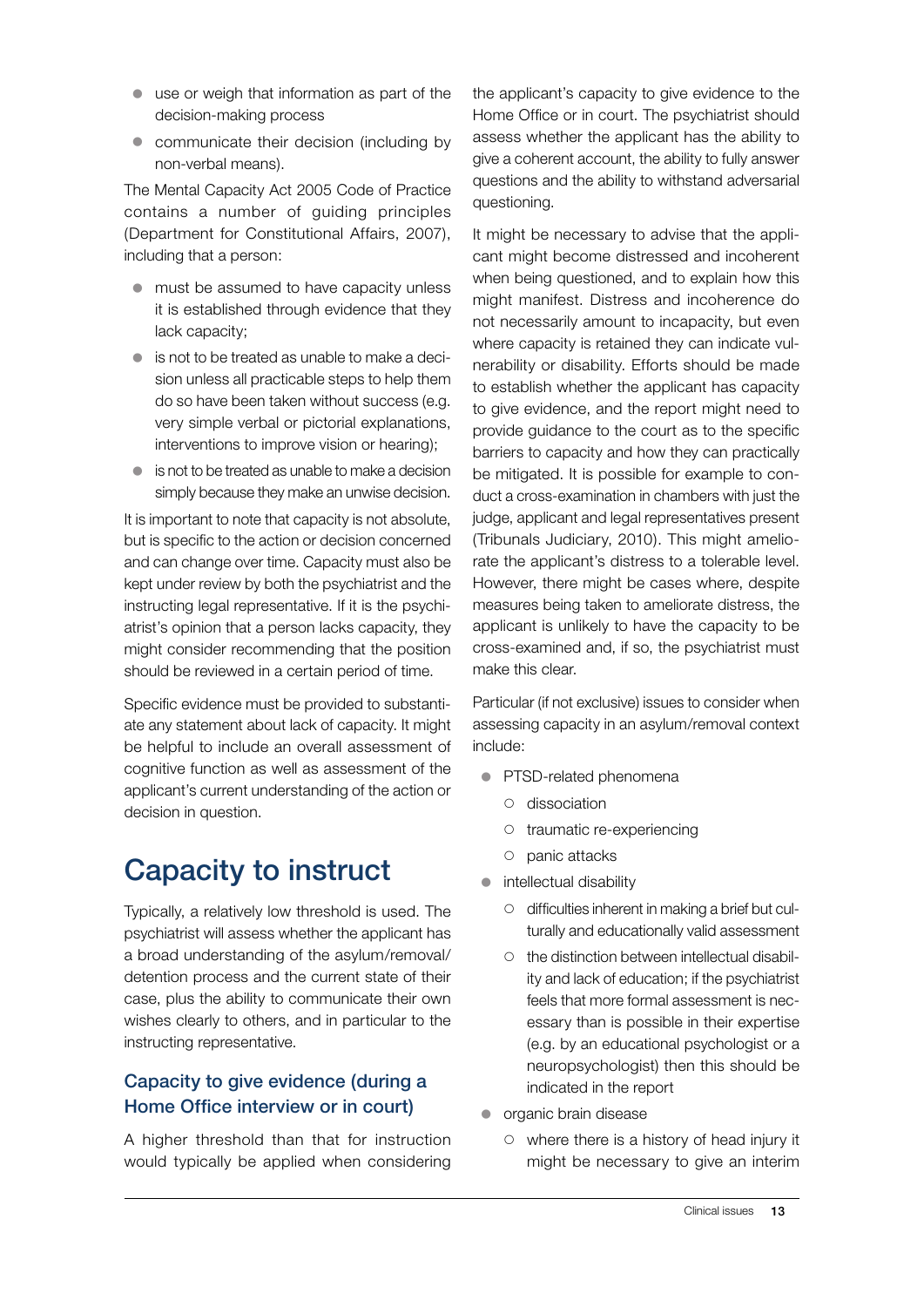report if this has not been fully explored; appropriate investigations can also be recommended in the interim report

- { HIV/AIDS-related cognitive impairment
- { dementia
- past or current alcohol misuse/dependence.

#### Fitness to give evidence

It is important to distinguish, in clinical terms, between the clinical plausibility of the presentation and the impact on the applicant of giving such evidence. If giving evidence is likely to have a deleterious effect and the psychiatrist is therefore of the opinion that for clinical reasons, the applicant should not be required to give evidence, then this must be made clear. On the other hand, if the individual is thought able to give evidence but is likely to be distressed by the experience or to dissociate under questioning to the extent that the accuracy of their testimony will be affected by their psychological state, then this should also be made clear. A legal representative's instructions as to fitness to give evidence can cover either or both of the issues of capacity and fitness and the report should make clear which is being addressed.

#### Lesbian, gay, bisexual and transgender (LGBT) issues

In 2010, a Supreme Court judgment established that LGBT asylum seekers cannot be returned to a country if the only way they can avoid persecution or serious harm is to 'be discreet' and hide their sexuality (*HJ (Iran) v Secretary of State for the Home Department* [2010]). As a result, the focus in many cases has moved to challenging the credibility of the applicant's professed sexuality, and the psychiatrist might be asked to give an opinion on the applicant's sexuality or transgender status. Being gay, lesbian or bisexual is, of course, not a psychiatric condition. It might occasionally be necessary to consider the possibility of gender dysphoria, but that is quite different. Instructing legal representatives might ask for such an opinion, and the psychiatrist should make it clear that judging whether or not the applicant is LGBT is

not a psychiatric diagnostic exercise. This can be dealt with during the iterative process of clarifying instructions (as above) or responded to in the body of the report. On the other hand, the psychiatrist should be aware that LGBT people have higher rates of mental illness and suicide (King *et al*, 2008; Chakraborty *et al*, 2011).

Key issues to address in reports on such applicants include:

- $\bullet$  sexual development history
- **•** psychological impact of the applicant's experiences related to their sexuality (both positive and negative)
- $\bullet$  stigma (objective and internalised)
- z consequences of return (e.g. forced marriage, fear of persecution and the psychological consequences of needing to hide sexual orientation).

#### Late disclosure

The psychiatrist should be aware that the applicant might delay disclosure of the full extent of their experiences. This might be viewed with suspicion, and it is important that legitimate explanations for a delay in disclosure are explored and, if applicable, discussed in the report.

Reports should document not only what is said but also how it is said – and, in some cases, what is conspicuously left unsaid. For example, people who have been subjected to sexual trauma as part of their torture or ill-treatment might be reticent about describing their torture in any detail or at all; sexual trauma might be denied in circumstances that seem implausible (e.g. 'all of the other women were raped, but I was not'). If the psychiatrist feels that there is a significant 'elephant in the room', they should consider whether another session might be necessary to give the applicant sufficient opportunity for disclosure.

In general, people whose PTSD arises in the context of sexual trauma have particular difficulty in fully and clearly disclosing what has happened to them, or sometimes in disclosing the events at all. This difficulty has been shown in the specific context of Home Office interviews (Hook & Andrews, 2005; Bogner *et al*, 2007). Rape (which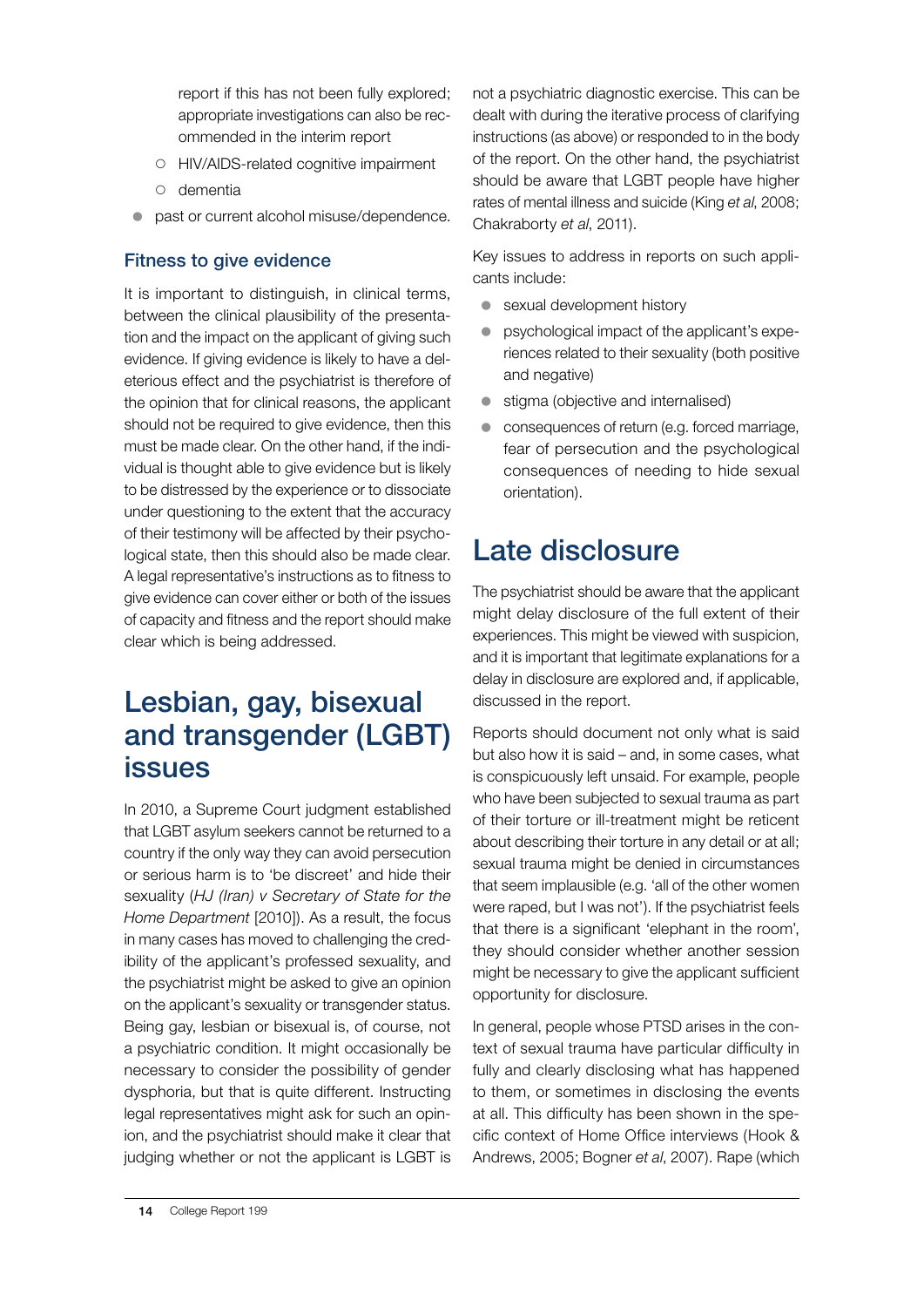is particularly likely to result in the development of PTSD) is associated with overwhelming feelings of shame, humiliation and low self-esteem (Welch & Mason, 2007). These psychological responses to rape make its disclosure particularly difficult.

Other barriers to disclosure that the psychiatrist should be aware of and, if applicable, discuss in their report include:

- $\bullet$  shame
- threats having been made or a genuine fear of a threat being made to the applicant or their family at home
- $\bullet$  fear/lack of trust of authority figures (i.e. the psychiatrist, the legal representative or Home Office staff)
- $\bullet$  trauma/memory loss
- complex relationships with traffickers, such as:
	- { Stockholm syndrome
	- { oath-taking/juju/witchcraft
	- $\circ$  perception of ongoing debt bondage
- inability to speak English well enough to communicate complex experiences
- $\bullet$  lack of familiarity with UK law/culture
- $\bullet$  lack of awareness that the applicant is a victim of crime
- z reluctance to consider themselves victims
- self-blame
- cultural concepts of family honour
- $\bullet$  male rape and concepts of masculinity
- $\bullet$  the applicant's lack of awareness of where they are, due to being moved frequently
- symptoms associated with long-term solitary confinement and being under control for long periods
- reluctance to confront the possibility of sexually transmitted infections.

## **Credibility**

It is not the medical expert's role to make judgments of credibility – that is a matter for the court, and the psychiatrist should be extremely wary of being seen to usurp the function of the judge.<sup>2</sup> A distinction can be drawn however between giving an opinion on the credibility of the applicant's account (which the psychiatrist should not do) and addressing the clinical plausibility of the applicant's symptoms (which the psychiatrist absolutely should do). It is therefore perfectly reasonable – and in fact advisable – for the psychiatrist to make statements to the effect that they have considered the possibility that the applicant was feigning or exaggerating their symptoms and have come to the clinical conclusion that this is or is not the case. In such circumstances it is desirable to specify how this conclusion was reached.<sup>3</sup>

It is important to remember that people with PTSD experience particular difficulty in dealing with direct interviewing, especially in contexts that seem adversarial to them. The research evidence suggests that such difficulties should not be seen as evidence of reduced credibility (Cohen, 2001; Herlihy & Turner, 2007) and this should be made clear in the written report, if applicable. It might also be important to discuss the potential difficulties an applicant might face during cross-examination.

Memory, recall and PTSD are complex issues that psychiatrists should already be familiar with and will not be described here. In taking a history and reviewing statements and testimony documented elsewhere, it is extremely likely that discrepancies will become apparent. Indeed, even allowing for unimpaired recall, it would be surprising if there were none. Where discrepancies arise, they should be noted and described. Trying to resolve the discrepancy is not generally the function of the psychiatrist's report, but if noted and explored it provides an opportunity to discuss the impact

<sup>2</sup> '… it was not for the doctor to reach an overall conclusion on the credibility or otherwise of the victim's account. The most that any doctor could say was the physical and psychological condition of an appellant was consistent with her story.' *HH (Ethiopia) v Secretary of State for the Home Department* [2007]

<sup>3</sup> '… to say that it is not the duty of a doctor to disbelieve the account given by a patient may be correct but takes one absolutely nowhere. It is plain that a psychiatrist does exercise his critical facilities and experience in deciding whether he is being spun a yarn or not, and all of us sitting in these courts in different jurisdictions from time to time have heard psychiatrists saying that they do believe an account or that they do not believe an account. It is, therefore, wrong to suggest, as part of support for his conclusion, that doctors do not look into anything critically'. *R (on the application of) Minani v IAT* [2004]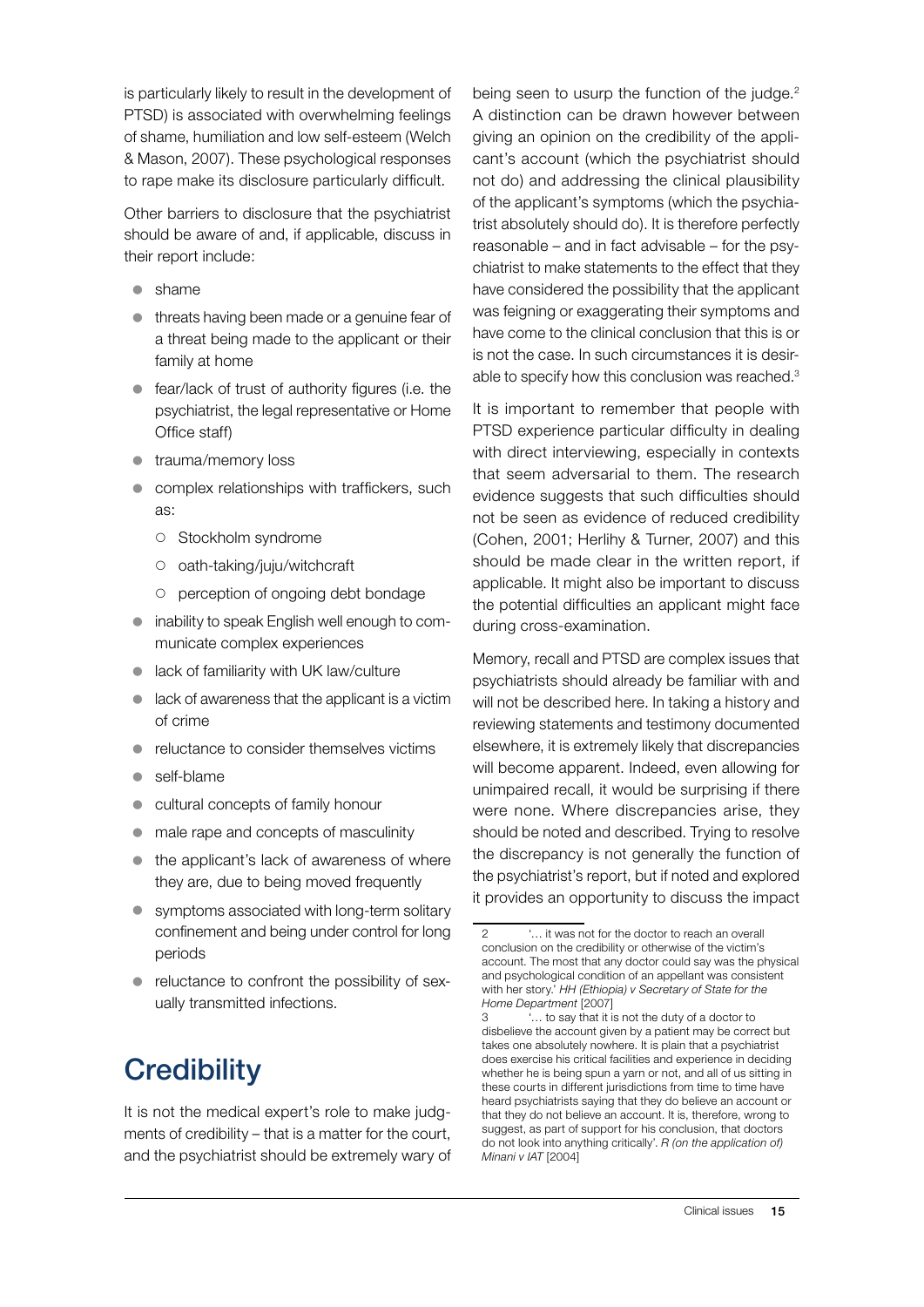of PTSD or other conditions and circumstances upon memory and recall.

If instructed to do so, it is appropriate to comment on the applicant's fear of return, as long as this is done in a clinical context. The focus should be on whether an applicant's experience of fear is or was clinically genuine, as opposed to whether it is or was objectively well-founded in the circumstances. Discussion of the genuineness (or otherwise) of fear is not an opinion on the credibility of the applicant but rather a clinical opinion on the psychological impact of traumatic events. It is important, however, not to assume that the said events must, therefore, have taken place, as that would be a consideration of the overall credibility of the applicant's claim to asylum. Such discussion might be relevant when discussing the applicant's ability to access clinical services, irrespective of their availability.

For cases in which an applicant's credibility is a central issue, it is particularly important that a psychiatric report explains that the author of the report has not taken everything said by the applicant at face value, that critical faculties have been applied, and that the assessment and diagnosis involved draws on professional experience and expertise. It might be important to anticipate the potential criticism that the time spent with the applicant was insufficient for a full assessment and diagnosis, and to explain how it compares with the time available for routine diagnostic assessments in National Health Service (NHS) out-patient clinics. If there were any difficulties, these should be set out in the report.

Ensuring that all documents are provided and demonstrating that they have been thoroughly reviewed can be critical to the way in which the report is received. An apparent failure to be familiar with past negative findings on credibility might be commented upon unfavourably by those to whom the report is addressed (*SS (Sri Lanka) v Secretary of State for the Home Department* [2012]).

#### Fabrication of symptoms

Although it might be relatively easy to feign individual mental symptoms (Rosenhan, 1973), it is very difficult to fabricate the full picture of a mental illness such as PTSD. The psychiatrist should make it clear that a single or a small number of positive features are not being relied on in making a diagnosis, rather that the diagnostic process involves looking at the whole picture provided by the history, mental state and any corroborative information available. This includes attending closely to the applicant's facial expressions, tone of speech, non-verbal gestures and general behaviour, as well as to the content of what the applicant is saying. Any apparent inconsistencies (such as exaggerated distress or apparent indifference) can contribute significantly to the overall conclusions drawn.

Professional actors feigning symptoms ('simulated patients') are sometimes used in the process of training and assessing the clinical skills of medical students and psychiatrists. Even these actors, who are trained by psychiatrists in how to present feigned symptoms of mental illness and are usually able to perform very well in simulating a small number of pre-specified symptoms, have great difficulty in sustaining credibility over a full clinical interview.

However, the psychiatrist must be mindful of the judge's responsibility to be alert to the question of the applicant's credibility. If the psychiatrist is confident that the applicant is genuinely suffering from a mental disorder then they should assert their confidence that the condition present is not being fabricated and explain the specific reasons why they have confidence in that opinion.

Where the applicant gives an account of torture, psychiatrists should state their awareness of the Istanbul Protocol regarding their duty to consider that presented symptoms might be falsified, and state that they are aware that the circumstances might motivate an applicant to falsify or exaggerate symptoms (United Nations, 2004).

The psychiatrist might subsequently have been asked if an applicant's symptoms (if taken to be genuine) are consistent with their account of their experiences regarding the claim. It might not be possible to say that no other circumstances aside from those described by the applicant could have led to the development of the symptoms in question. However, what is of key importance is whether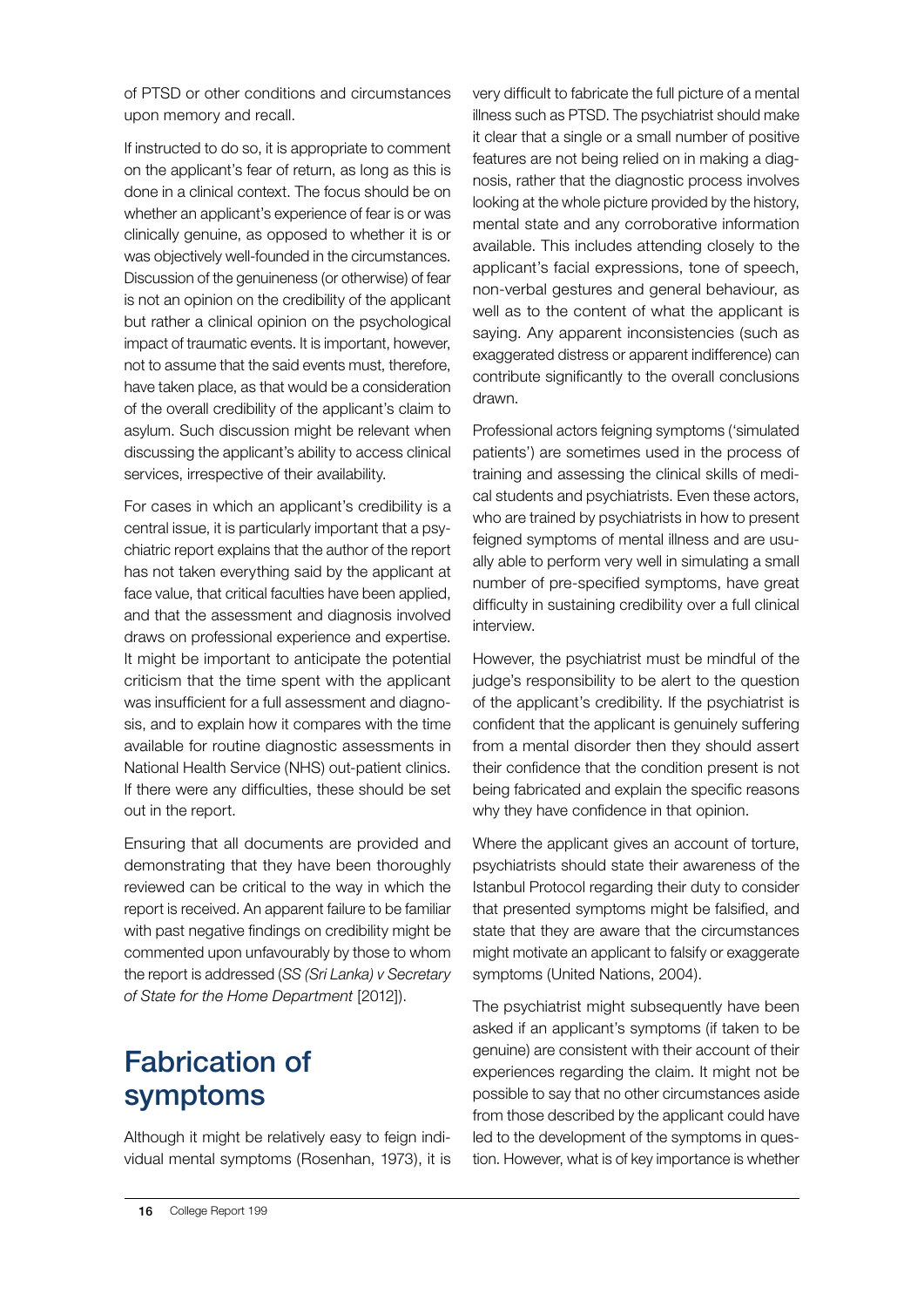the symptoms could have been the result of the experiences described. If so, then the psychiatrist should record the degree of consistency (and should also record any inconsistencies as appropriate). The psychiatrist might be able to say that one explanation is more likely than another; they should also be able to say that one explanation is no less likely than another – or that two explanations are equally likely.

When writing the report, it might be helpful for the psychiatrist to anticipate points that might be raised in refusal letters or during a cross-examination and address them in advance.

#### Issues relating to return

The psychiatrist might be asked to assess the possible consequences of returning an applicant to their country of origin (or a particular region within that country) on their mental health. Put at its highest, it might be 'inhuman and degrading', according to the provisions of Article 3 (European Convention on Human Rights), to return an individual to circumstances in which their mental health would be in peril, although the threshold for demonstrating this is very high. The decision maker must also give consideration to the 'moral and physical integrity' of the applicant as part of their right to a 'private and family life' (ECHR Article 8), within which the individual's mental health is crucial (see below regarding the reasonableness of 'internal relocation').

It is important to bear in mind that the corollary of an individual's return to the country of origin is departure from their current setting (and treatment) in the UK. The impact of the sudden loss of, for example, family and other social supports or treatment networks on the applicant who has engaged in treatment in the UK should be considered in this context. If the applicant relies on a network of professionals to be able to function without being admitted to hospital, this should be detailed in the report, along with an exploration of friends, relatives or groups (religious or community) on whom the applicant relies.

The psychiatrist should consider whether a currently well-managed or previous mental illness will worsen or recur respectively and also the gravity of the consequences of that worsening or recurrence. The applicant's ability to access mental health services in their destination country will frequently be relevant. It should be noted that 'availability' and 'ability to access' are not the same thing. Psychiatrists must avoid straying outside their expertise in terms of the quality and availability of services in other countries. If they have particular expertise through, for example, direct experience of working in a particular country, this should be demonstrated – although it should be borne in mind that such expertise has a 'shelf life'. These are matters for country experts, but psychiatrists may nonetheless comment on country information supplied with their instructions. However, the applicant's ability as determined by their psychological resources to access healthcare might be something that can be described. For example, if Mr X were to be returned to country Y, he would be unable to access mental healthcare, irrespective of whether it was or was not potentially available to him, because of his psychological state. Discussion might take place describing Mr X's genuine fear of authorities (whether real or imagined), which would inhibit him from seeking or engaging in a therapeutic relationship.

The psychiatrist may also comment clinically on whether the applicant is likely to have the necessary insight into their condition and trust in local services to be likely to access such services (should they exist) appropriately.

It is frequently argued that return to the country of origin is possible if the applicant were to relocate to an area (such as the country's capital) that would mitigate further risk of persecution or ill-treatment ('internal relocation'). The courts have held that decision makers must consider whether internal relocation is reasonable or unduly harsh in the particular circumstances of the individual. Psychiatric evidence can be important in determining that reasonableness. In one case, it was held that the applicant was 'particularly vulnerable' because she 'has no formal qualifications; and … was traumatised and suffering from anxiety and depression' (*AA (Uganda) v Secretary of State for the Home Department* [2008]). A psychiatric report concluded that 'if AA were to return to Uganda she would present a very severe suicidal risk'. The extent to which safety can be assured for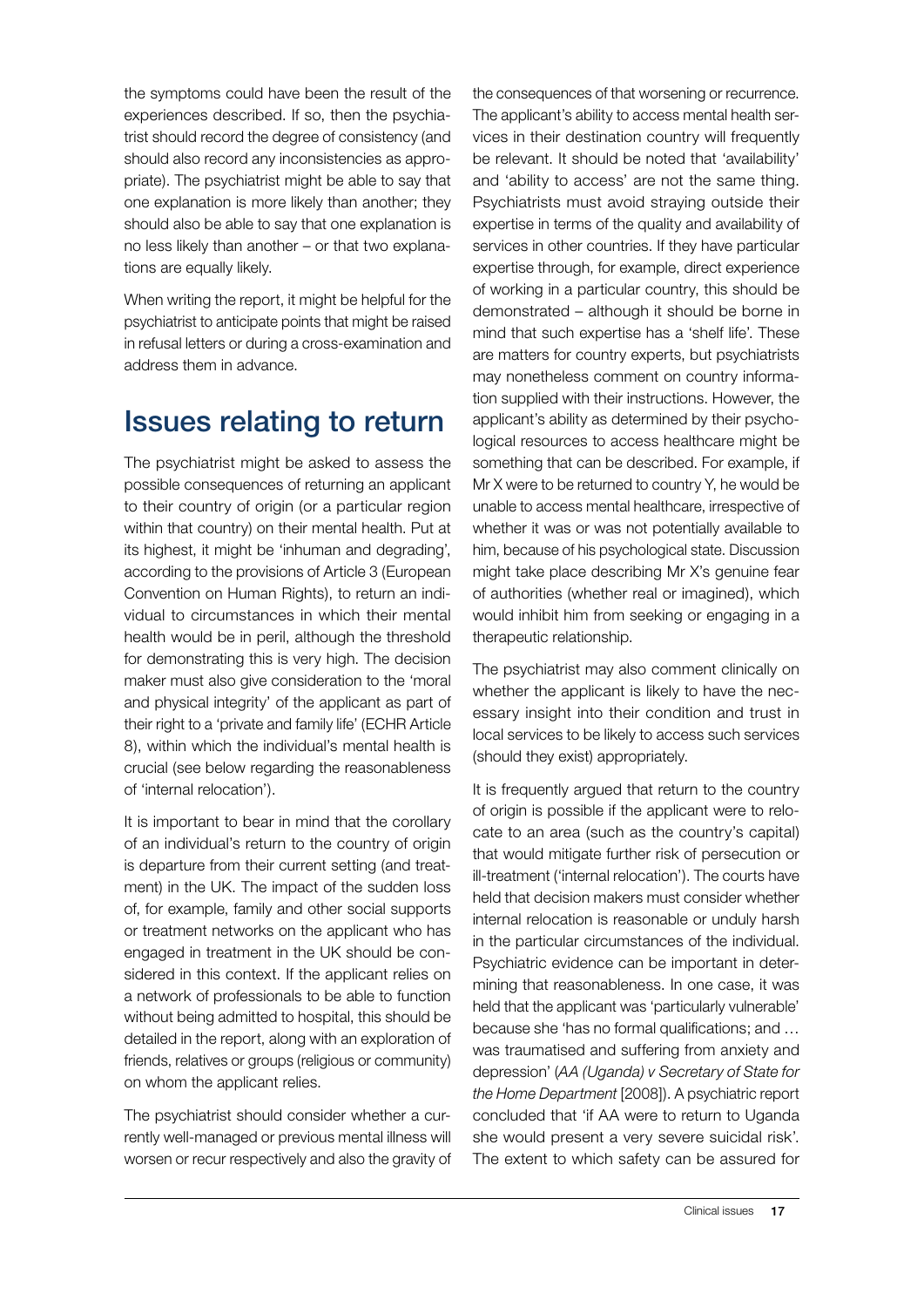the particularly vulnerable in camps for internally displaced people was discussed in *Secretary of State for the Home Department v AH (Sudan) and others (FC)* [2007].4

A psychiatrist might be asked to give an opinion on the risk of self-harm or suicide in the event of return. It is important to point out that measures taken to prevent a suicidal act (such as restraint or medication) do not address the underlying suicide risk, cannot be kept up indefinitely and do not constitute psychiatric treatment. Clinical assessments of risk and their prevention in the context of deportation or removal are quite different from risk assessments in other contexts and this needs to be understood and, if necessary, clinical issues expanded upon. The Home Office will seek to minimise the risk of harm upon removal, but will not concern itself with the avoidance of risk through not taking steps towards that removal. For example, exacerbation of a current state of mental ill-health can be avoided by not removing an individual and, similarly, any steps towards removal could exacerbate an individual's mental ill health. Nor will Home Office officials necessarily have concerns about risks that might emerge after removal. Thus a 'medical evacuation' might be seen as a proper means to remove people in some circumstances; clinicians should be aware of these differences and not take it for granted that there is a shared safeguarding culture.

Psychiatrists should be mindful that, from a legal standpoint, returning an applicant with a mental illness to their country of origin is not always inappropriate, and should say in their written report that they have considered this. In essence, the law requires a finding of specific vulnerability.

It is worth reiterating at this point that the psychiatrist should not comment on, for example, whether there is an objective risk of an applicant being persecuted upon return to their country of origin. However, a psychiatrist is well placed to offer a clinical opinion as to whether an applicant's fear of persecution is genuinely held, whether real or imagined.

<sup>4</sup> *Secretary of State for the Home Department v AH (Sudan) and others (FC)* [2007] UKHL 49, Baroness Hale citing UNHCR's intervention with approval: '... the correct approach when considering the reasonableness of [internal relocation alternative] is to assess all the circumstances of the individual's case holistically and with specific reference to the individual's personal circumstances (including past persecution or fear thereof, psychological and health condition, family and social situation, and survival capacities). This assessment is to be made in the context of the conditions in the place of relocation (including basic human rights, security conditions, socio-economic conditions, accommodation, access to healthcare facilities), in order to determine the impact on that individual of settling in the proposed place of relocation and whether the individual could live a relatively normal life without undue hardship'.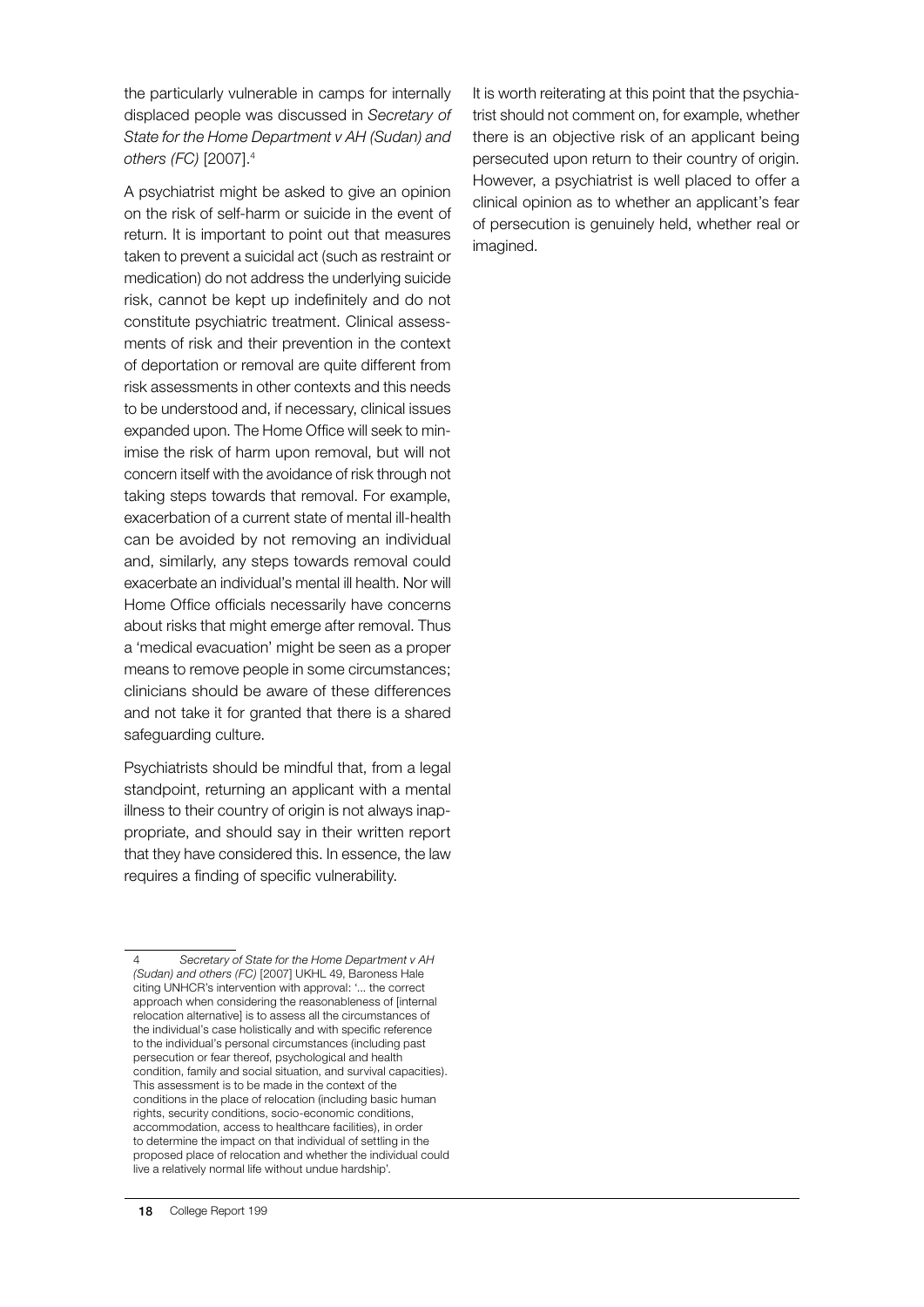## Writing the report

### Legal requirements

Although tribunal proceedings are not governed by the CPR (which apply to the higher courts), it is good practice to consider these standards in any legal proceedings. The First-tier and Upper Tribunals (Immigration and Asylum Chambers) have their own practice direction (Tribunals Judiciary, 2014), which is broadly similar to the CPR standards, and psychiatrists should familiarise themselves with these as well if this is the setting for which they are preparing reports. The CPR and the Immigration Courts practice directions were not drafted with medico-legal reports exclusively in mind and are intended for general application for any and all expert reports.

*Civil Procedure Rules: Practice Direction 35 – Experts and Assessors* (Ministry of Justice, 2012a) describes the form and content required of an expert report:

3.1 An expert's report should be addressed to the court and not to the party from whom the expert has received instructions.

3.2 An expert's report must:

(1) give details of the expert's qualifications;

(2) give details of any literature or other material which has been relied on in making the report;

(3) contain a statement setting out the substance of all facts and instructions which are material to the opinions expressed in the report or upon which those opinions are based;

(4) make clear which of the facts stated in the report are within the expert's own knowledge;

(5) say who carried out any examination, measurement, test or experiment which the expert has used for the report, give the qualifications of that person, and say whether or not the test or experiment has been carried out under the expert's supervision;

(6) where there is a range of opinion on the matters dealt with in the report –

- (a) summarise the range of opinions; and
- (b) give reasons for the expert's own opinion;
- (7) contain a summary of the conclusions reached;

(8) if the expert is not able to give an opinion without qualification, state the qualification; and

(9) contain a statement that the expert –

(a) understands their duty to the court, and has complied with that duty; and

(b) is aware of the requirements of Part 35, this practice direction and the Guidance for the Instruction of Experts in Civil Claims 2014.

Instructions (which include any documents provided with the instructions by the instructing solicitor, as well as instructions given other than through the letter of instruction, such as by telephone and email) are not privileged against disclosure, but the court will not, in relation to those instructions:

- $\bullet$  order disclosure of any specific document, or
- **•** permit cross-examination on the contents of those instructions unless the court 'is satisfied that there are reasonable grounds to consider the statement of instructions in the expert's report is inaccurate or incomplete' (Ministry of Justice, 2012b).

Cross-examination will only be permitted where the court considers that 'it appears to be in the interests of justice' (Ministry of Justice, 2012a).

It should be assumed that reports prepared at the stage of an earlier decison will be disclosed in higher courts. The instructing solicitor should advise the expert whether (and if so, when) the report is to be disclosed to other parties to the proceedings. Deadlines and hearing dates should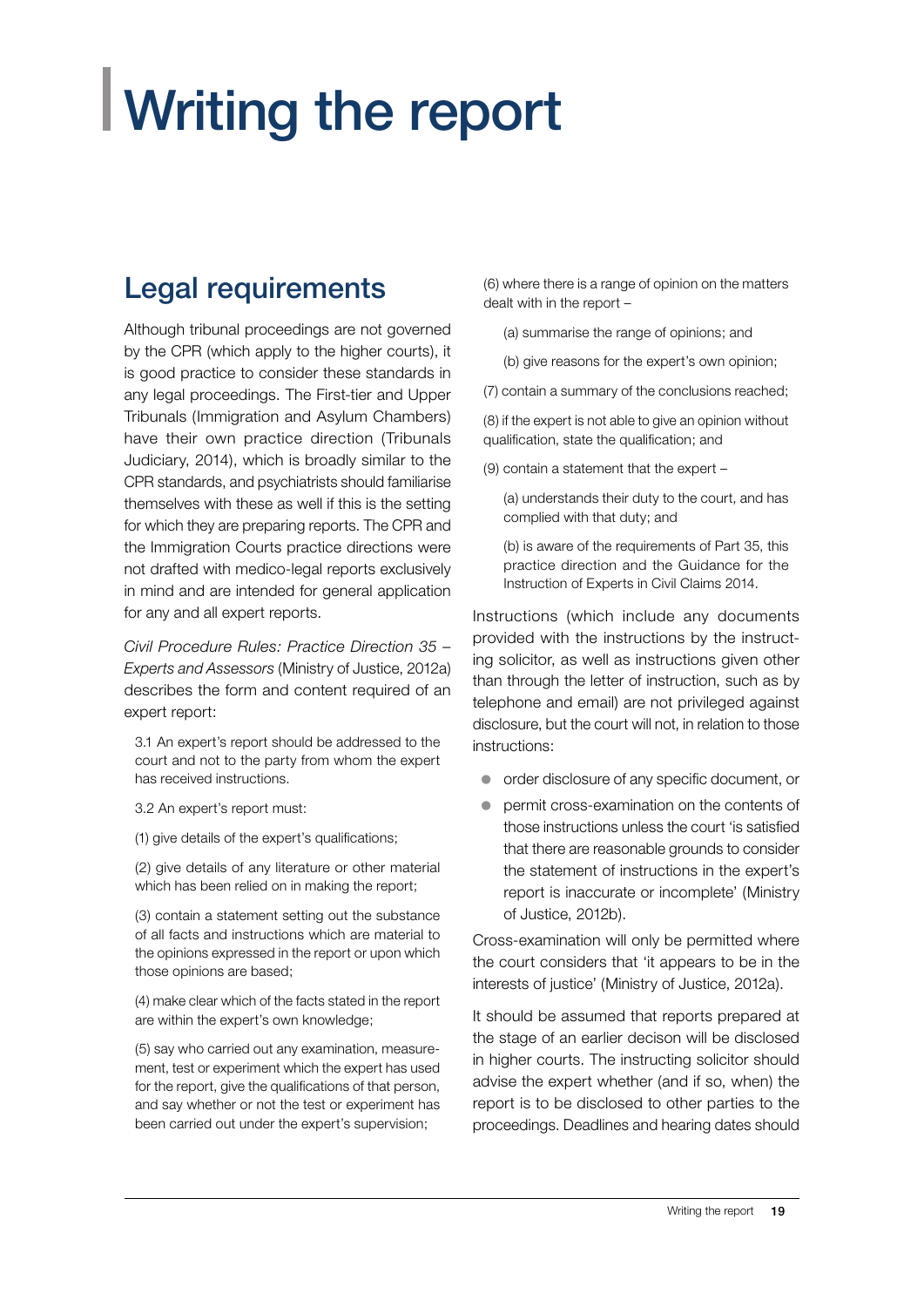always be provided at the time of instruction or as soon as they become known.

Experts should not be asked to, and should not, amend, expand or alter any parts of reports in a manner that distorts their true opinion, but may be invited to amend or expand reports to ensure accuracy, internal consistency, completeness and relevance to issues and clarity (Civil Justice Council, 2014). It is good practice for instructing solicitors to make any requests to amend reports in writing.

In the majority of cases, the psychiatrist who has authored the medical report will not be required to attend court or be cross-examined on it. It is therefore important that the report be comprehensive, as there will probably be no opportunity to discuss issues that might arise once the report has been submitted. If the psychiatrist is required to attend court, they should consider likely cross-examination questions in advance.

#### Statement of truth

CPR Practice Direction 35 states that an expert's report must be verified by a statement of truth in the following form (Ministry of Justice, 2012a):

I confirm that I have made clear which facts and matters referred to in this report are within my own knowledge and which are not. Those that are within my own knowledge I confirm to be true. The opinions I have expressed represent my true and complete professional opinions on the matters to which they refer.

In a 'removal' case that is proceeding in the High Court, the expert will also have to confirm that they have read *Civil Procedure Rules. Part 35 – Experts and Assessors* and *Civil Procedure Rules. Practice Direction 35 – Experts and Assessors* (Ministry of Justice, 2012a,b). The forum in which the case is being heard should be made clear in the instructions.

Reports that are not prepared for use in the higher courts do not need reference to the CPR. The following 'statement of truth' may be used:

I have read the Immigration and Asylum Chambers of the First-tier Tribunal and the Upper Tribunal Practice Directions as they relate to expert evidence and I confirm that insofar as the facts stated in my report are within my own knowledge I have made clear

which they are and I believe them to be true, and that the opinions I have expressed represent my true and complete professional opinion.

See *Practice Direction of the Immigration and Asylum Chambers of the First-Tier Tribunal and the Upper Tribunal on or after 13 November 2014* (Tribunals Judiciary, 2014) for more detail.

If unsure which of the above statements is necessary, check with those providing the instructions.

### Style of the report

Psychiatrists should clearly explain how they arrived at their diagnosis. The diagnosis itself should be clearly explained in the context of the interview, supporting documentation and any other relevant material employed.

If the applicant was in detention, the expert should consider explaining any limitations to the assessment arising from the assessment taking place in detention (distress of applicant, lack of privacy, noise). Where the detention environment has a more profound effect (e.g. dissociation, flashbacks) this should, of course, be commented on in clinical terms.

Diagnostic criteria should be listed, and if possible should be linked to quotes or examples from the interview or other documentation to illustrate the application of the relevant criteria. Such illustration can also assist in distinguishing trauma-related issues from other possible causes. For example, dissociative episodes triggered specifically by probing questions related to torture or ill-treatment or the content of flashbacks should be described in detail and their aetiological significance explained in the report.

It is for the psychiatrist to decide whether to use rating scales or diagnostic interview schedules, depending on their own practice, but such scales should be viewed as complementary to, rather than a replacement for, sound clinical judgement. The psychiatrist must form an expert opinion based 'in the round' on their interview with the applicant, accompanying documentation and other medical records.

Needless jargon should be avoided but appropriate technical language should be used with an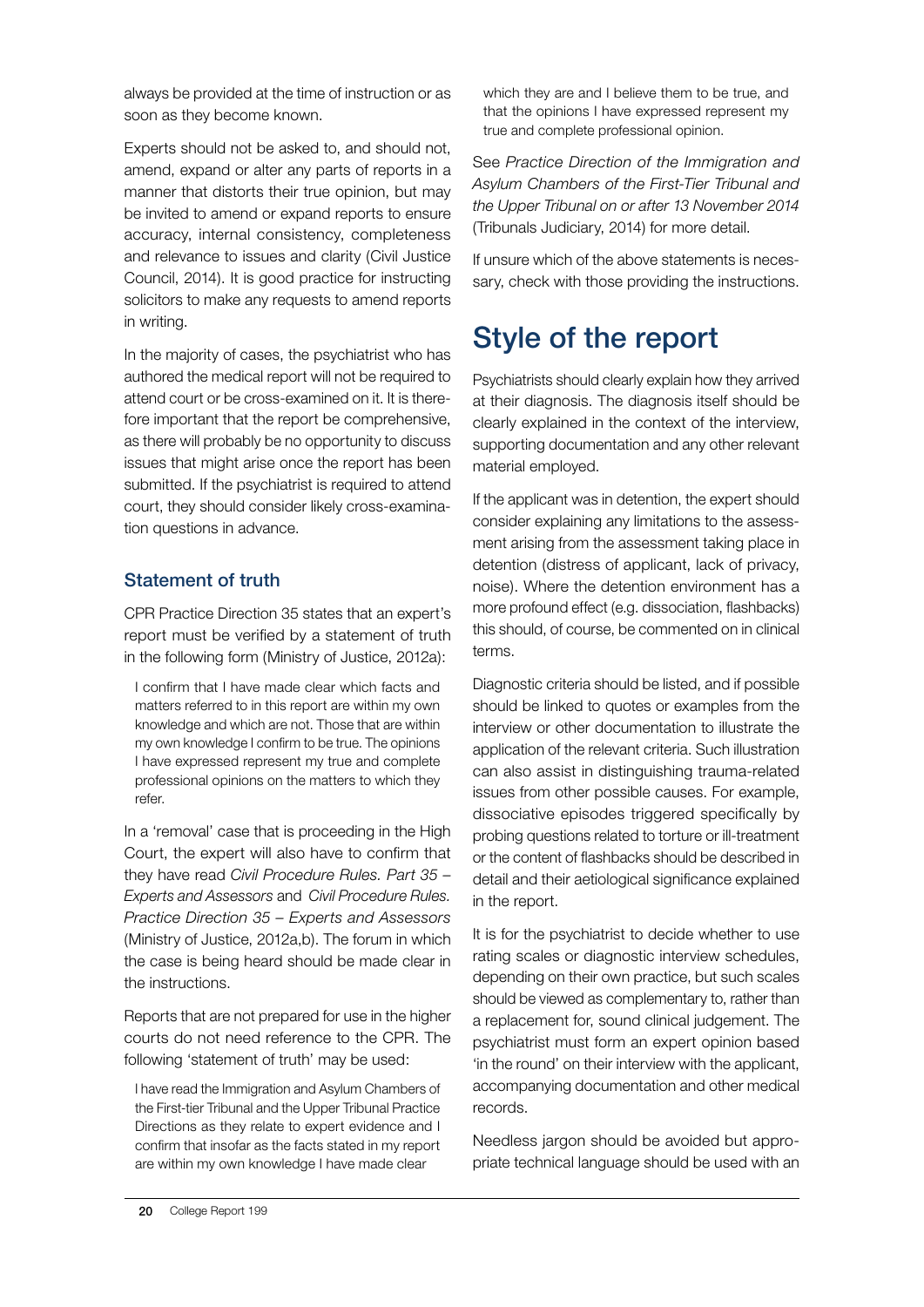explanation as necessary. Psychiatrists must have confidence in their authority and skill and express themselves appropriately. Clinical opinions should be stated as such rather than in vague terms: 'in my clinical opinion' rather than 'I believe'.

Factive verbs such as 'claims' or 'alleges' should be avoided. 'He said' or 'she reported' are neutral and do not allow for reading anything into the words used to preface the statement. It is often useful to quote an applicant's detailed description of clinical symptoms verbatim, although very lengthy quotations without specific clinical significance should be avoided.

Home Office refusal letters and tribunal determinations will contend, from time to time, that if the applicant were as ill as asserted, they would be in receipt of treatment. In anticipation of or in response to such assertions, it may be observed that the absence of any previous mental health assessment or treatment in the UK does not necessarily mean that a mental disorder was not present, especially given the difficulty typically experienced by this client group in accessing services and the stigma attached to mental illness in some cultures. This can be contextualised with the 'treatment gap' evident in the general public, where only a quarter of people with common mental disorders and two-thirds of people with psychosis are in receipt of treatment (McManus *et al*, 2009). In some cases, a lack of engagement with services can be related to the existence of a disorder, although this is obviously not always the case and psychiatrists should always consider the specific circumstances of each individual.

Similarly, many refusal letters and determinations will comment upon lack of engagement with clinical services and the absence of medication. It should be noted that such observations can amount to clinical judgements, which decision makers are instructed not to make. It is therefore important to be clear that psychiatric care does not necessarily involve medication, which, depending on the circumstances, can quite legitimately play a

relatively minor role in the treatment of serious mental disorders. National Institute for Health and Care Excellence (NICE) guidelines on PTSD and depression, for example, emphasize the primacy of psychological approaches rather than medication (NICE, 2005, 2009).

#### Good and bad practice in report writing

The following things should be avoided:

- expressing legal opinions
- straying outside your field of expertise or competence (where questions are put or matters arise that are outside one's field of expertise or comepetence, this should be made clear)
- advocacy
- exaggeration
- hyperbole (be understated)
- pointers to personal or political opinions
- making points about 'the unfairness of the system'
- $\bullet$  findings of fact (as opposed to your opinion) – let the evidence speak for itself
- z bias
- being too credulous (or encouraging this perception)
- $\bullet$  appearing inadequately qualified by failing to provide a comprehensive biography – it is presumed that actual inadequate qualification will mean that the offer to prepare a report is declined on that basis
- $\bullet$  ignoring the history taken being inconsistent with what the applicant has said elsewhere – this can be a consequence of mental illness or have other legitimate explanations (e.g. intellectual disability, length of interval, immaturity), but should be addressed
- lacking, or using flawed, reasoning
- disregarding alternative explanations.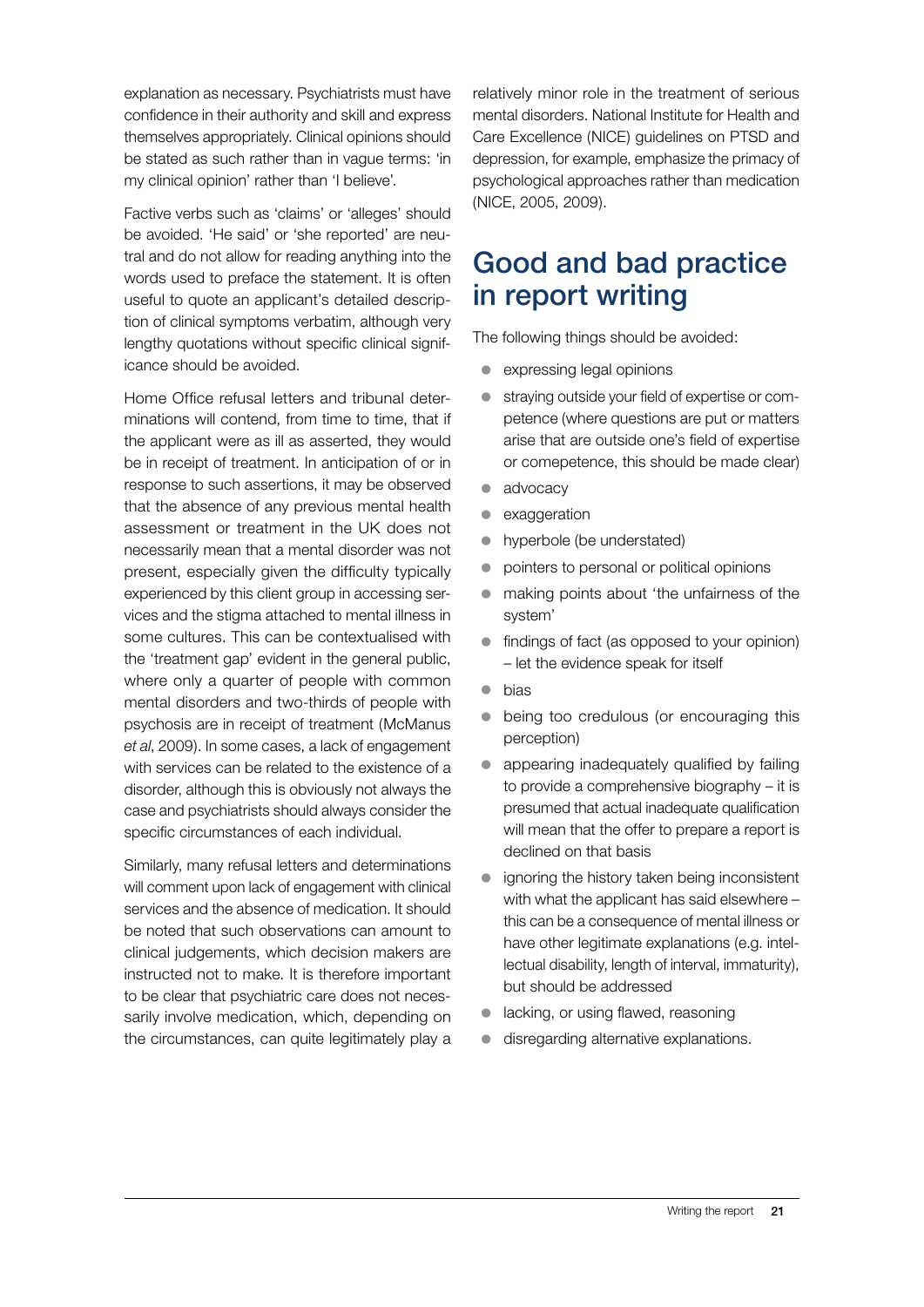## Trafficking in persons

Trafficking is a complex area and cannot be fully explored here. See, for example, *Caring for Trafficked Persons: Guidelines for Health Providers*  (International Organization for Migration *et al*, 2009) and the Organization for Security and Co-operation in Europe's publication on *Trafficking in Human Beings Amounting to Torture and Other Forms of Ill-Treatment* (OSCE, 2013) for a fuller discussion of the mental health aspects of human trafficking.

Where there is an allegation of trafficking, the psychiatrist should be aware of the common patterns of trafficking experiences and also of the likely mental health consequences. They should be familiar with the various types of human trafficking:

- $\bullet$  sexual exploitation
- z commercial sex
- $\bullet$  increased pattern of use of residential homes to avoid detection
- labour exploitation (i.e. use/employment of a person for labour or involuntary servitude via debt bondage or slavery)
- $\bullet$  other forms of exploitation:
	- { benefit fraud
	- $\circ$  petty crime
	- $\circ$  baby farming
	- ${\circ}$  organ harvesting.

Trafficking cases can differ from other asylum claims in a number of ways. There is rarely an overt political aspect, the applicant's vulnerability frequently arises as a result of issues that predate the trafficking, and exploitation often continues in tthe UK (sometimes even after a claim for international protection has been made). In a conventional asylum case, persecution and ill-treatment has (usually) been left behind in the country of origin (although, of course, a victim of trafficking and an asylum seeker might both fear return). However, the clinical presentation of people who have been trafficked can be similar to that of people who have been tortured.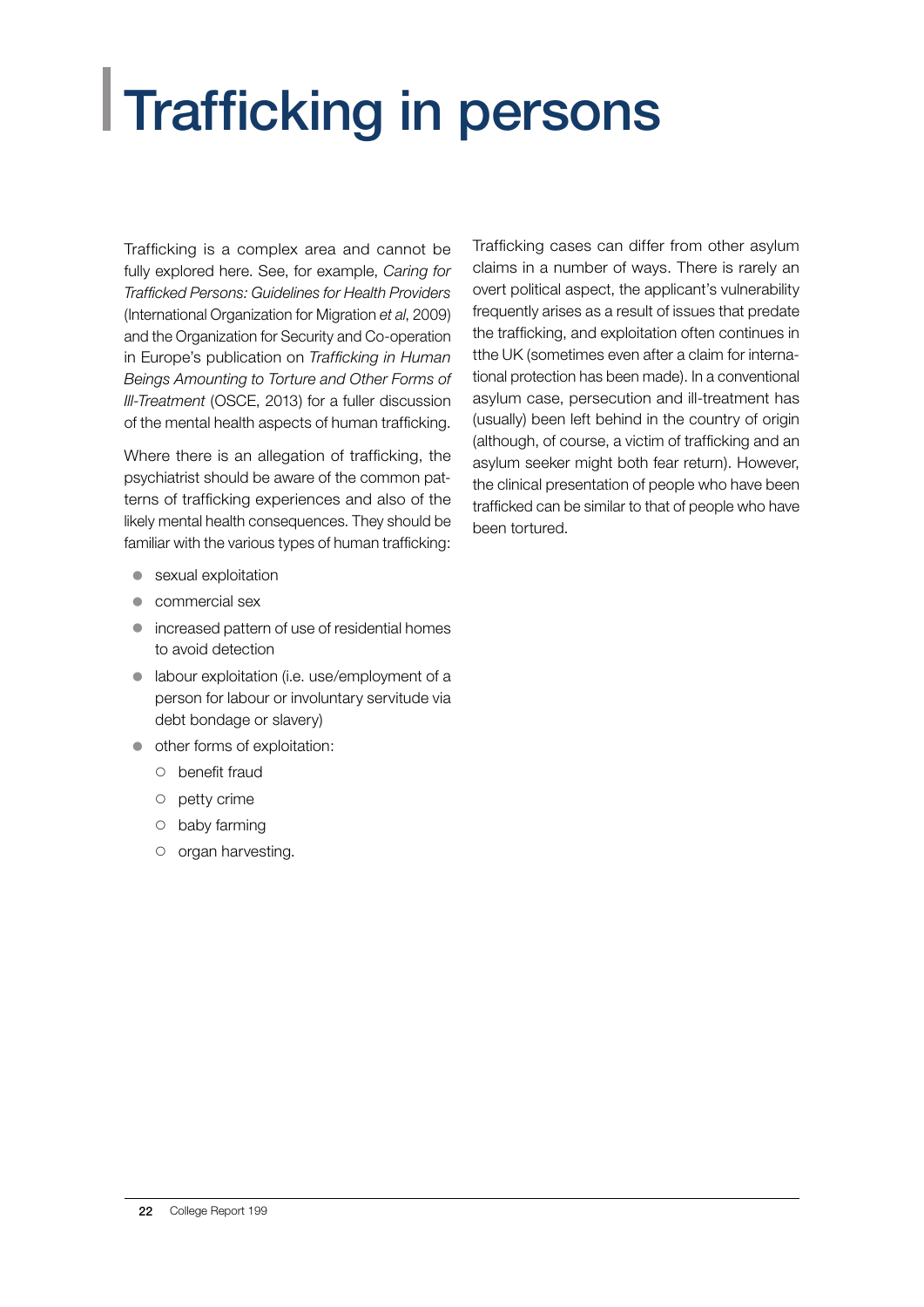## Immigration detention

Detention of persons without leave to remain in the UK can occur in a number of situations. Asylum seekers may be detained on arrival to determine their identity, or detention may be used for the process of examining those who are seeking asylum and/or preventing unauthorised entry of the person to the country. This process is currently described as the 'detained fast track'. Upon refusal in the detained fast track, administrative detention may then be extended to effect removal if the Home Office's general criteria are met. These require that there be a reasonably imminent prospect of removal and an unacceptable risk of absconding. People without authorisation to be in the UK or whose authorisation has expired may also be detained to effect their removal.

The psychiatrist may be asked to provide an expert opinion on whether immigration detention is appropriate in the individual's particular circumstances. This could be for example to support an application to the Home Office for temporary release, for bail before the First-tier Tribunal or to support a claim for unlawful detention.

There are broad statutory powers of immigration detention. However, these powers are circumscribed, including by the requirement that the government follows its own, published policy on detention, Chapter 55 of the *Enforcement Instructions and Guidance* (UK Visas and Immigration, 2013). Paragraph 55.10 provides, broadly, that the following groups should not ordinarily be detained:

- Those suffering from serious medical conditions which cannot be satisfactorily managed within detention.
- Those suffering from serious mental illness which cannot be satisfactorily managed within detention [...] In exceptional cases it may be necessary for detention at a removal centre or prison to continue while individuals are being or waiting to be assessed, or are awaiting transfer under the Mental Health Act.
- Those where there is independent evidence that they have been tortured.
- People with serious disabilities which cannot be satisfactorily managed within detention.
- Persons identified by the competent authorities as victims of trafficking [...].

Any report will need to distinguish the consequences of detention from the effects of earlier trauma or pre-existing mental illness.

#### Detention and mental illness

The Royal College of Psychiatrists (2013) has released a position statement on mental illness and detention. Its conclusions are reproduced below.

In the recent judgement Aswat v UK [Aswat v UK app no 17299/12, ECtHR, 16 April 2013], the ECtHR observed that both the fact of detention of a person who is ill and the lack of appropriate medical treatment may raise Article 3 issues (i.e. may constitute inhuman or degrading treatment).

There are three main elements to be considered in relation to the compatibility of an individual's health with her/his stay in detention:

- a) the individual's medical condition;
- b) the impact of detention on the individual's health
- c) the adequacy of the medical assistance and care provided in detention

1. In our view, people with mental disorder should only be subjected to immigration detention in very exceptional circumstances.

2. We believe that detention centres are likely to precipitate a significant deterioration of mental health in the majority of cases, greatly increasing both the suffering of the individual and the risk of suicide and self-harm.

3. We believe that individuals with mental disorder should receive the same optimum standard of care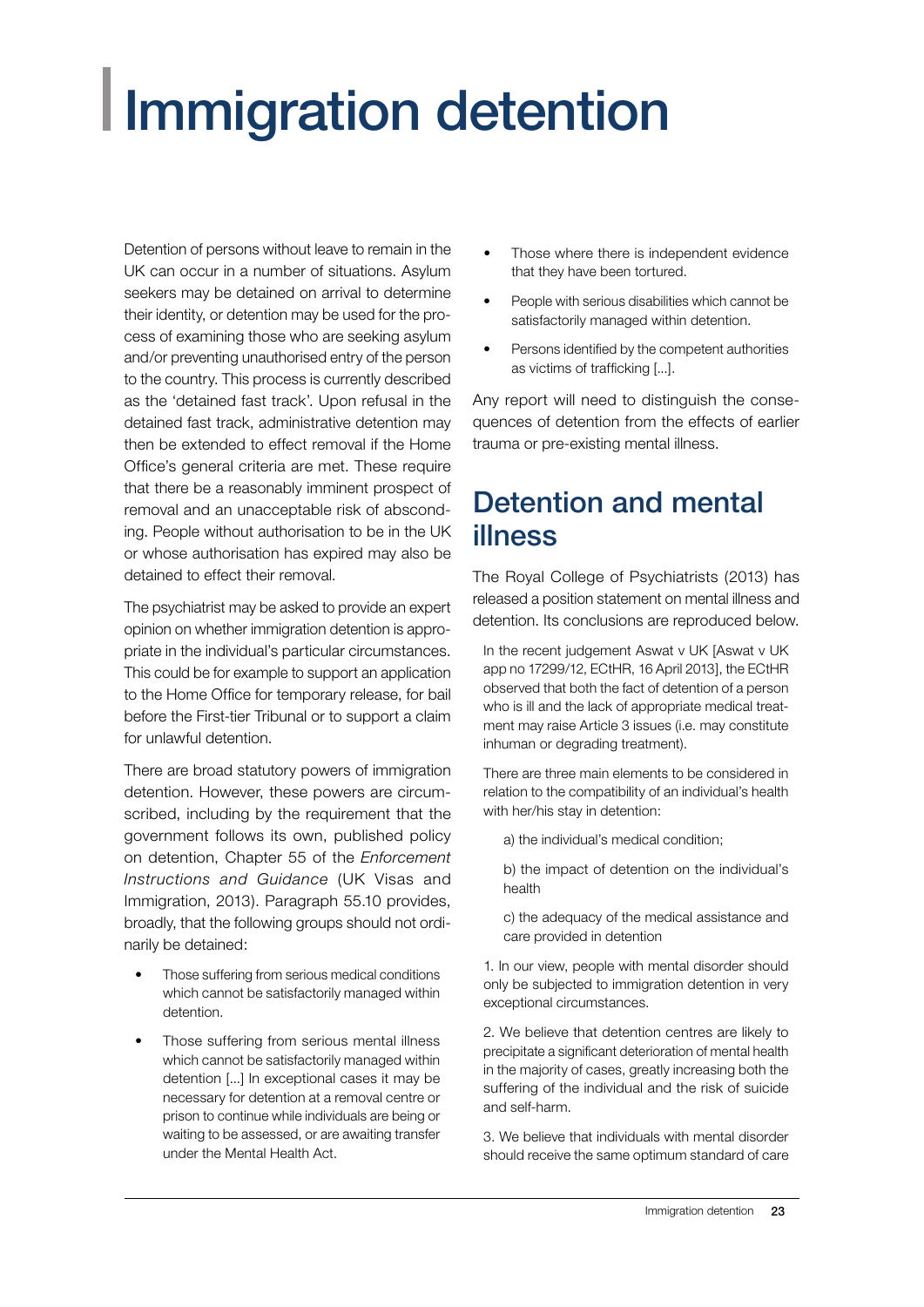if they are in a detention centre as they would in any other NHS setting.

4. We feel that detention centres are not appropriate therapeutic environments to promote recovery from the mental ill health due to the nature of the environment and the lack of specialist mental health treatment resources.

5. We would like to emphasise that the current ethos of mental health services is on recovery and community rehabilitation, and this cannot be provided in a detention centre.

6. Current guidelines for good clinical practice also emphasise protecting individual rights through providing the least restrictive treatment option. This is reflected in the new Mental Health Act and Mental Capacity Act legislation, and is consistent with an ethos of avoiding inpatient admission or detention under the Mental Health Act where possible. In this context, it is therefore inappropriate to base judgements of the seriousness or severity of mental illness on 'the need for inpatient admission'.

7. We define 'serious mental illness' as a mental disorder that significantly impairs the individual's ability to engage constructively in society, to care for him/herself and/or to work.

8. In our opinion it is also inappropriate to consider inpatient hospitalisation as equivalent to, or as the only alternative to detention centre. We believe this creates a false dichotomy and a revolving door syndrome between detention centre and inpatient admission.

9. It remains of great concern that there are repeated cases where asylum seekers are detained despite a clear and documented history of mental illness and against the specific advice of mental health professionals. (This occurred in both [*R (S) v Secretary of State for the Home Department* [2011] EWHC 2120 (Admin)] and [*R (BA) v Secretary of State for the Home Department* [2011]], where the judgment concluded that they had suffered serious further deterioration in their mental state as a result of their detention).

10. It is also of great concern that there are repeated examples where mental disorder has not been satisfactorily or adequately managed in the detention centres. These examples have been taken to the High Court and the provision of psychiatric care in these instances was not only found to be woefully below that considered best practice but to be so poor that the overall treatment of the people concerned was found to be inhuman and degrading. There is no evidence to suggest that practice has changed since these rulings. It is noteworthy that in both the cases cited above, there was also failure to transfer the detainee for compulsory psychiatric treatment. In *R (S) v Secretary of State*, the judge found [UK Border Agency] policy was not properly understood and applied by those authorising detention, and that the decision and subsequent reviews failed to assess and understand the impact of detention on S's mental health. In [*R (D) v Secretary of State for the Home Department* [2012] EWHC 2501 (Admin)] the claimant (who had a diagnosis of paranoid schizophrenia), was denied treatment for several months and was segregated despite clearly documented prior knowledge of his illness and current treatment. There was also evidence of neglect and recourse to disciplinary sanctions.

11. It is therefore crucial that clinical and other staff working in detention centres were given adequate training and support to identify mental disorder when it does arise or deteriorate significantly in a detention centre setting, and clear guidelines on how to manage this appropriately and link up with existing local mental health provision outside the detention centre. This should include specific attention to appropriate monitoring and management of risk.

There is evidence of an association between a high prevalence of mental illness and being placed in immigration detention. Robjant *et al* (2009) conducted a systematic review of studies investigating the impact of immigration on the mental health of children and adult detainees. They identified ten studies, all of which noted high levels of mental health problems (especially anxiety, depression, self-harm, suicidal ideation and PTSD) among detainees. Time spent in detention was shown to be positively associated with the severity of mental health problems experienced. Release from detention led to an initial improvement in mental health, although symptoms did persist in the longer term.

Sultan & O'Sullivan (2001) found high prevalence rates for mental symptoms among long-term immigration detainees: 85% had chronic depressive symptoms; 65% expressed suicidal ideation and 21% showed evidence of psychotic features. Keller *et al* (2003) found diagnostic prevalence rates among immigration detainees of 77% for anxiety, 86% for depression and 50% for PTSD.

The key issue is whether the applicant's mental health needs can be satisfactorily met in detention, and consideration should be given not only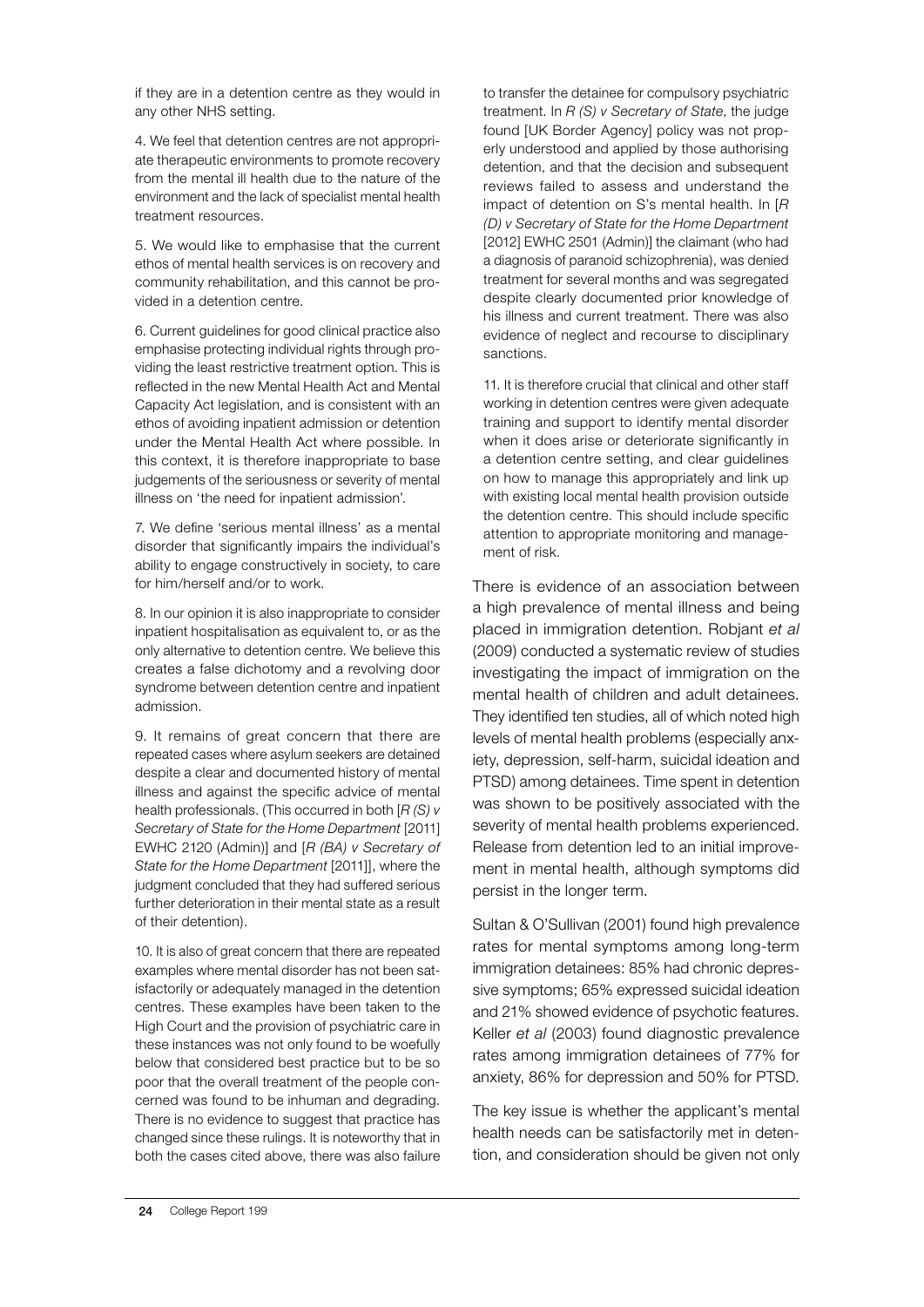to their current needs but also to any realistic exacerbation of their condition as a consequence of detention.

There are numerous cases in which the courts have provided guidance as to the meaning of policy relating to the detention of those with mental illness (see, in particular, the judgment of the Court of Appeal in *R (Das) v Secretary of State for the Home Department* [2014]). The following principles emerge from those authorities:

- a mental illness needs to reach a threshold of seriousness before the policy is engaged
- $\bullet$  the emphasis is on whether treatment necessary to adequately manage the condition is available in the immigration removal centre.
- $\bullet$  the policy requires the detaining authority to look forward (i.e. to consider whether a detainee's mental illness is likely to deteriorate within the envisaged period of detention)
- there need to be compelling factors in favour of detention to justify the immigration detention of someone who is mentally ill, usually relating to the risk that they will abscond or commit criminal offences if released.

#### The *Detention Centre Rules 2001*

The Secretary of State for the Home Department contracts out the running of immigration removal centres to private contractors. The NHS is responsible for primary and secondary care, although in practice primary care services at such centres are often contracted out to private companies. The Home Office, its contractors and healthcare providers must comply with the *Detention Centre Rules 2001* (Home Office, 2001). Under rules 34 and 35, doctors at immigration removal centres are required to report to the manager of the centre on the case of any detained person whose health is likely to be injuriously affected by continued detention or any conditions of detention. The manager must pass this report to the Secretary of State without delay. The process is to pass the report to the Home Office manager on site, who is then responsible for forwarding the information to the Home Office case manager with the authority to

review the decision to detain.

Where the doctor considers that a detainee might have been the victim of torture, a report should be made to the detention centre manager (Home Office, 2001). This implies that there is a need for a value judgement and that it is not sufficient merely to report complaints of torture; the doctor is referring based on their concerns (but not preparing a medico-legal report). The centre manager then has a responsibility to ensure that a copy of the report is passed to the Secretary of State (in practice the Home Office case manager) without delay (Home Office, 2001).

It is the policy of the Home Office that, where there is independent evidence that an individual is a victim of torture, they should not be subject to detention except in very exceptional circumstances. Depending on the circumstances, a report from a medical practitioner based in a detention centre may be accepted as independent evidence of torture.

#### Transfers under the Mental Health Act 1983

If the Home Office is willing to authorise the release of a detainee or a court orders their release from an immigration detention centre, detainees may be detained compulsorily as ordinary community patients under the Mental Health Act 1983 or treated as voluntary patients.

However, if detention is maintained, the Secretary of State for Justice (as opposed to Secretary of State for the Home Department) may make a 'transfer direction' under section 48 of the Mental Health Act 1983 when they are satisfied, by reports from at least two registered medical practitioners, that:

- $\bullet$  the person is suffering from mental disorder of a nature or degree that makes it appropriate for them to be detained in a hospital for medical treatment;
- $\bullet$  they are in 'urgent' need of such treatment: and
- $\bullet$  appropriate medical treatment is available for them (i.e. a bed must be available).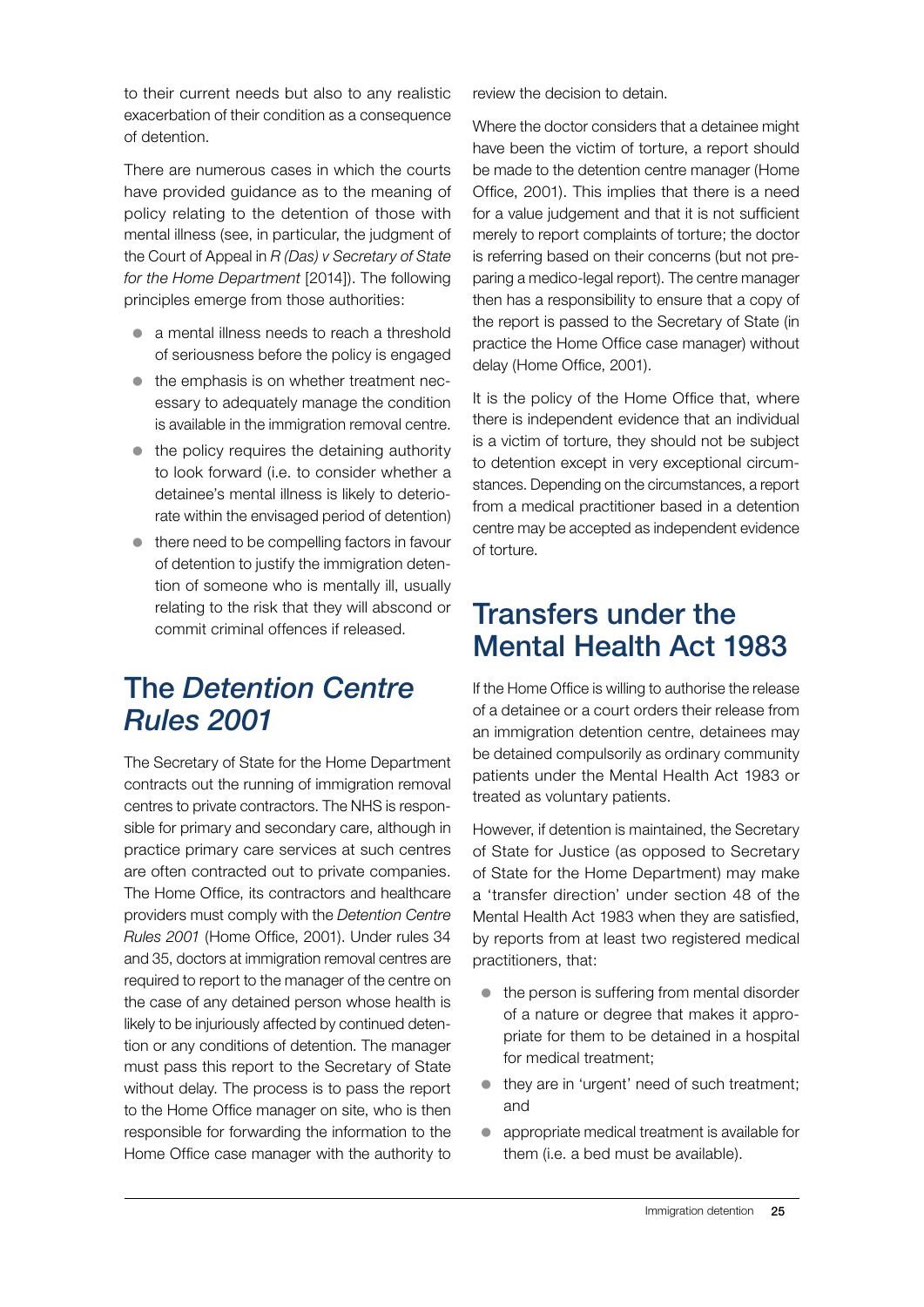#### Reports from at least two medical practitioners

There is no statutory time limit between the date of the report and the date of the decision of the Secretary of State for Justice to direct transfer. However, the practice of the Mental Health Unit at the Ministry of Justice is to require two medical reports, which must not be more than 2 months old and dated within 2 weeks of the examination. One of the registered medical practitioners must be approved under section 12 of the Mental Health Act 1983 (for detailed guidance, see Department of Health, 2011).

In practice, the Secretary of State for Justice will normally want at least one of the two doctors to be practising at the hospital named in the proposed transfer direction, 'so as to ensure that there is agreement as to the hospital's reception of the patient and as to [their] diagnosis, treatability and detention' (*R (on the appl'n of D) v Secretary of State for the Home Office (1) National Assembly for Wales (2)* [2004]).

Guidance for the preparation of section 48 reports is found in Appendix 5 of the Department of Health's (2011, p. 31) guide to such transfers:

i. Please provide a full report to support the application for the Secretary of State's agreement to transfer the prisoner to hospital, based on your assessment of the prisoner, clearly setting out the reasons for your conclusions and recommendations.

ii. The report should refer to the level of physical, relational and procedural security appropriate to the clinical needs of the prisoner and include a recommendation for the level of security (PICU, low, medium or high) in which treatment is required.

iii. If the prisoner has a learning disability, the report should demonstrate how this is associated with abnormally aggressive or seriously irresponsible conduct. In that case, the report should indicate if the prisoner is suffering from an associated mental disorder.

iv. The report must set out the nature and degree of mental disorder that makes detention for treatment in hospital appropriate and indicate the urgency of the need for treatment. The report must make it clear that appropriate medical treatment is available to the prisoner and indicate where this treatment is available.

v. The Secretary of State's decision whether to direct transfer to hospital is based on an assessment of risk. It will take account of a range of issues including public protection, and the need to ensure that the remand or sentence of the Court is preserved.

vi. The physical security and clinical needs of the prisoner based on their individual circumstances, previous history, including offending history, and treatment requirements, are essential elements of the decision.

Where there is a difference of clinical opinion on the need for transfer, and a resolution cannot be agreed by the two doctors undertaking the assessments, an agreement should be made about seeking a third-party view (Department of Health, 2011).

#### 'Urgent' need of treatment

In their report, the Reed Committee expressed concern 'that the requirement under section 48 that the need for treatment should be "urgent" is often interpreted narrowly' (Langdale Reed & Reed, 1992). The Committee concluded that this section 'should be applied where a doctor would recommend in-patient treatment if a person were seen as an out-patient in the community'. However, this is absent from the 2011 guidance, which states that there must be an 'urgent' need for treatment in respect of unsentenced prisoners (which includes immigration detainees; Department of Health, 2011).

The procedure for transfers with 'suggested timeframes' is set out at paragraph 4.5 of the Department for Health (2011) guidance, and summarised below.

#### Stage 1 (suggested timeframe within 2 days)

The first doctor makes an assessment and produces a medical report. The healthcare team at the immigration removal centre should take the following actions.

• Contact the Mental Health Casework Section at the Ministry of Justice for advice on the level of secure mental health service likely to be required, and send form H1003.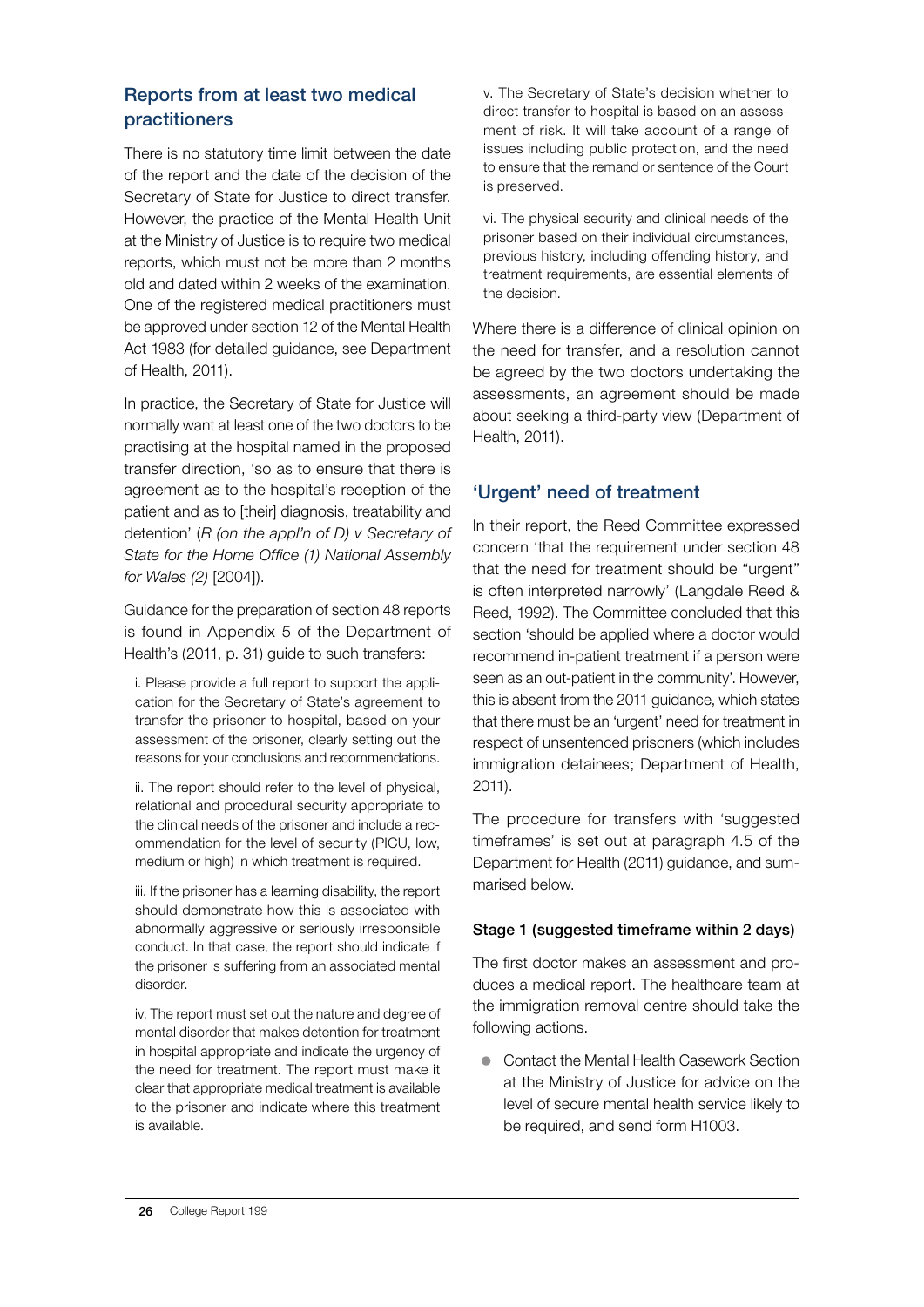- Gather other information necessary to support transfer process (offending, security and medical information).
- Contact the responsible NHS commissioner to alert to the need for assessment and funding for in-patient treatment.
- $\bullet$  Make a formal referral to a responsible mental health provider and make an appointment for a second doctor's assessment.

#### Stage 2 (suggested timeframe up to 7 days)

The second doctor makes an assessment and produces a medical report. An appropriate bed is identified and remaining information needed for transfer sent, with confirmation of bed availability in an appropriate service, to the Mental Health Casework Section at the Ministry of Justice.

#### Stage 3 (suggested timeframe up to 5 days)

The Mental Health Casework Section at the Ministry of Justice approves and issues a warrant. The mental health service provider confirms the admission date to the immigration removal centre. The Home Office arranges escorts and transport for the detainee to hospital.

#### Children in immigration detention

Following sustained criticism of the deleterious physical and mental health consequences of the detention of children in the immigration system (including concerns raised by some medical Royal Colleges; e.g. Royal College of Psychiatrists *et al*, 2009), the Government announced that they were committed to ending the detention of children in the immigration system (HM Government, 2010). Following a UK Border Agency review of alternatives to detention, it was announced that the charity Barnardo's would manage 'family focused pre-departure accommodation', which would be for a maximum period of 72h (Casciani, 2011). Independent evaluation of the mental and physical health of detainees at this pre-departure accommodation centre was yet to take place at the time of writing.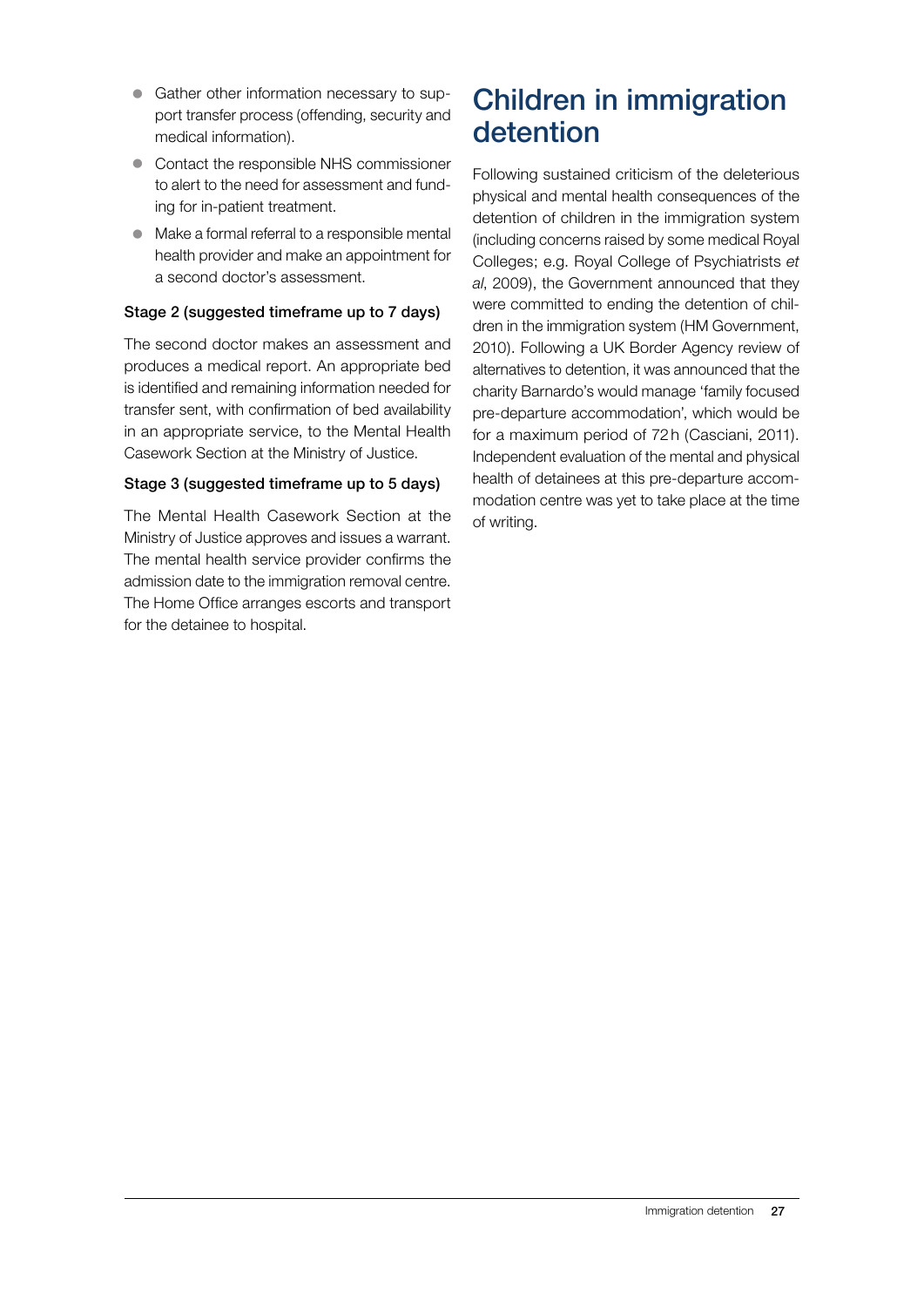## Appendix 1. Legal framework and precendents

Psychiatrists might find it helpful to be familiar with the legal framework within which expert reports are considered.

### Case law

#### *Mibanga v Secretary of State for the Home Department* [2005]

• Decision makers should not draw conclusions on the applicant's credibility and then consider the medical evidence separately. In fact, the medical evidence will be beneficial in aiding them to come to their conclusions, as it will provide a factual context to the evidence.

#### *Karanakaran v Secretary of State for the Home Department* [2000]

- **The Karanakaran case indicated that the key test is whether the** evidence must lead to the conclusion that the injuries could not have been inflicted in the circumstances described.
- However, even in these circumstances, the clinical evidence of torture contained in a report cannot be completely dismissed.
- $\bullet$  When assessing past events, including the allegation of torture, it is important that the decision maker bears the *Karanakaran* framework in mind.

#### *Y (Sri Lanka) and Z (Sri Lanka) v Secretary of State for the Home Department* [2009]

- $\bullet$  Where there is medical evidence that is uncontradicted, the judge must have and must give acceptable reasons for rejecting it. This obligation is particularly strong when it directly relates to the claimant's fundamental human rights.
- Where two experts are thought to have contradicted each other, the judge might have to choose between them, but may not for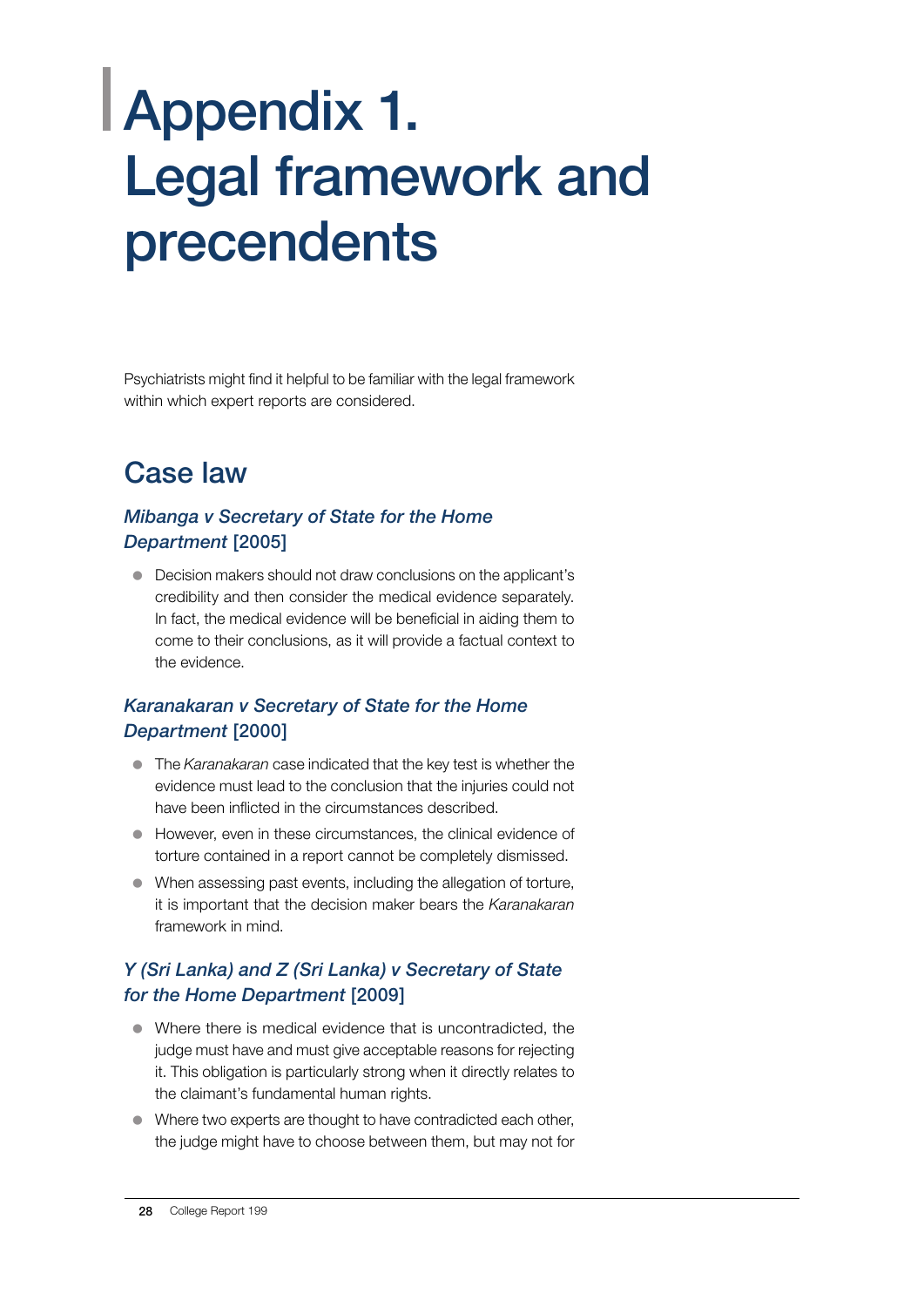that reason alone reject both. The judge must still carefully decide whether the evidence of one or other of the doctors is cogent.

- The judge must respect uncontradicted expert evidence as to reasons why the claimant should not give evidence.
- When considering the factual basis of psychiatric findings and whether a claimant has exaggerated their symptoms when examined by a doctor, it is a matter for the expert in the first instance to evaluate the patient's account of their symptoms and 'it is only if the tribunal has good and objective reason for discounting that evaluation that it can be modified or – even more radically – disregarded'.
- **•** If the judge has concerns about an aspect of an expert's evidence, these concerns should be put directly to the expert when they are giving their evidence and not reserved until the written judgment.
- When the expert evidence is 'all one way and not materially shaken in terms of either authorship or content' the judge must accept and act on it.

#### *XS (Kosovo – Adjudicator's conduct, Psychiatric report) Serbia and Montenegro* [2005]

- $\bullet$  It is important to distinguish whether the relevance of psychiatric or other medical evidence is wholly or in part to support the truthfulness of the account given by the claimant, and whether its relevance is that the illness or condition exists, regardless of its cause. One medical report may be relied on for both arguments.
- $\bullet$  Where a medical report seeks to 'identify the extent to which the diagnosis is dependent on the applicant's account of what had happened', and reach a conclusion, based on experience and expertise that is 'objectively supportable rather than one which simply accepted symptoms which could be described but which could not be verified', these 'material facts' should not be ignored.

#### *HE (DRC – Credibility and Psychiatric reports) Democratic Republic of Congo* [2004]

- $\bullet$  It is wrong to ignore a medical report if it offers some corroboration for what a claimant is saying, though there is no necessary obligation to give a report weight.
- $\bullet$  The consideration given to a report depends on the quality of the report and the standing and qualifications of the doctor.
- $\bullet$  A doctor does not usually assess the credibility of an applicant; it is the task of the fact-finder 'who will have often more material than the doctor, and will have heard the evidence tested'.
- $\bullet$  The report might be able to offer a description of physical conditions and an opinion as to the degree of consistency of what has been observed with what has been said by the claimant.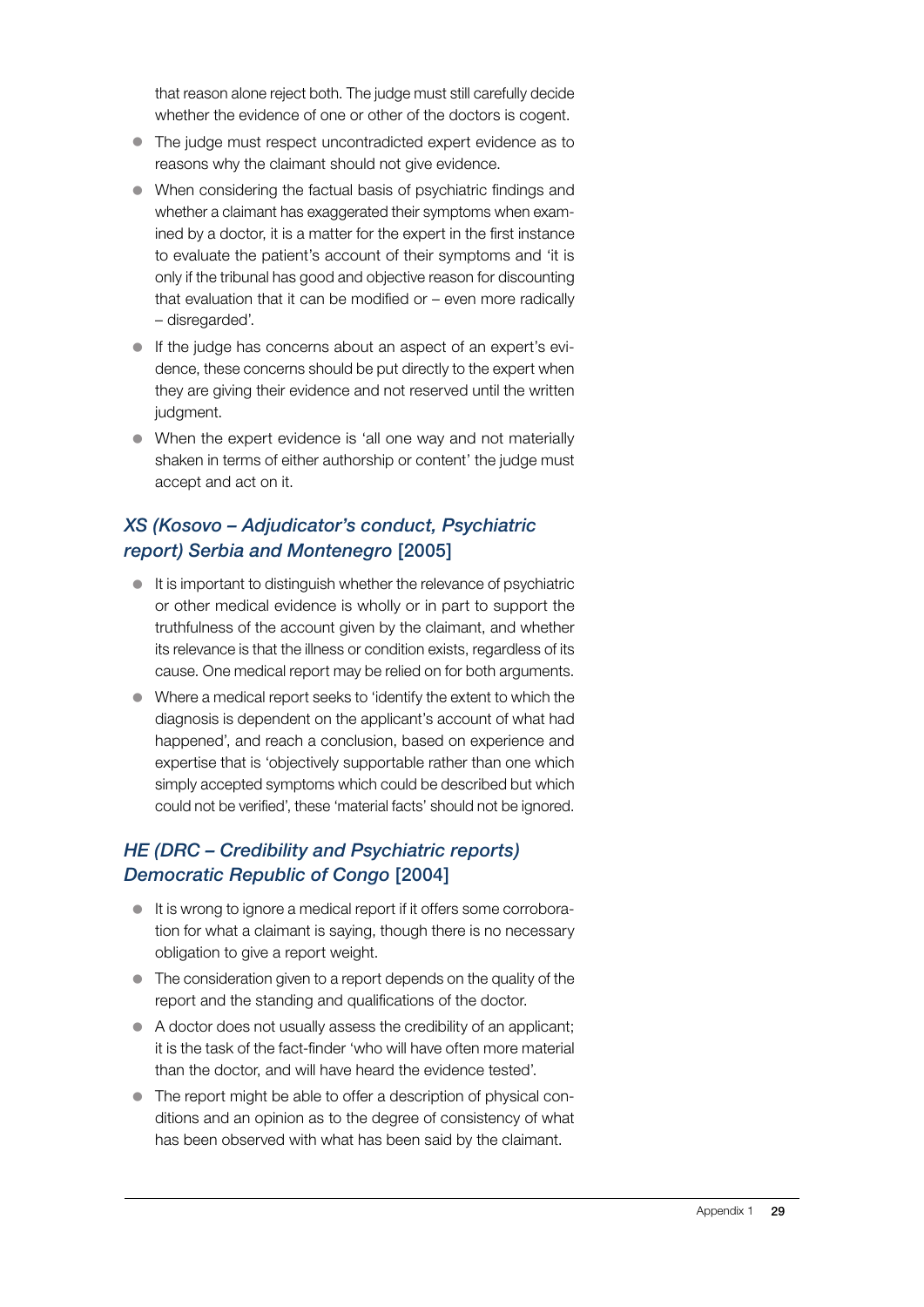- 'Rather than offering significant separate support for the claim, a conclusion as to mere consistency generally only has the effect of not negating the claim.'
- $\bullet$  'Where the report is specifically relied on as a factor relevant to credibility, the Adjudicator should deal with it as an integral part of the findings on credibility rather than just as an add-on, which does not undermine the conclusions to which he would otherwise come.'
- Where a medical report is used to support credibility findings, the advocate 'must identify what about it affords support to what the claimant has said and which is not dependent on what the claimant has said'.

#### *JL (Medical reports – Credibility) China* [2013]

From the judgment:

- 1 Those writing medical reports for use in immigration and asylum appeals should ensure where possible that, before forming their opinions, they study any assessments that have already been made of the appellant's credibility by the immigration authorities and/or a tribunal judge (SS (Sri Lanka) [2012] EWCA Civ 155 [30]; BN (psychiatric evidence discrepancies) Albania [2010] UKUT 279 (IAC) at [49], [53])). When the materials to which they should have regard include previous determinations by a judge, they should not conduct a running commentary on the reasoning of the judge who has made such findings, but should concentrate on describing and evaluating the medical evidence (IY (Turkey) [2012] EWCA Civ 1560 [37].
- 2 They should also bear in mind that when an advocate wishes to rely on their medical report to support the credibility of an appellant's account, they will be expected to identify what about it affords support to what the appellant has said and which is not dependent on what the appellant has said to the doctor (HE (DRC, credibility and psychiatric reports) Democratic Republic of Congo [2004] UKAIT 000321). The more a diagnosis is dependent on assuming that the account given by the appellant was to be believed, the less likely it is that significant weight will be attached to it (HH (Ethiopia) [2007] EWCA Civ 306 [23]).
- 3 The authors of such medical reports also need to understand that what is expected of them is a critical and objective analysis of the injuries and/or symptoms displayed. They need to be vigilant that ultimately whether an appellant's account of the underlying events is or is not credible and plausible is a question of legal appraisal and a matter for the tribunal judge, not the expert doctors (IY [47]; see also HH (Ethiopia) [2007] EWCA Civ 306 [17]-[18]).
- 4 For their part, judges should be aware that, whilst the overall assessment of credibility is for them, medical reports may well involve assessments of the compatibility of the appellant's account with physical marks or symptoms, or mental condition: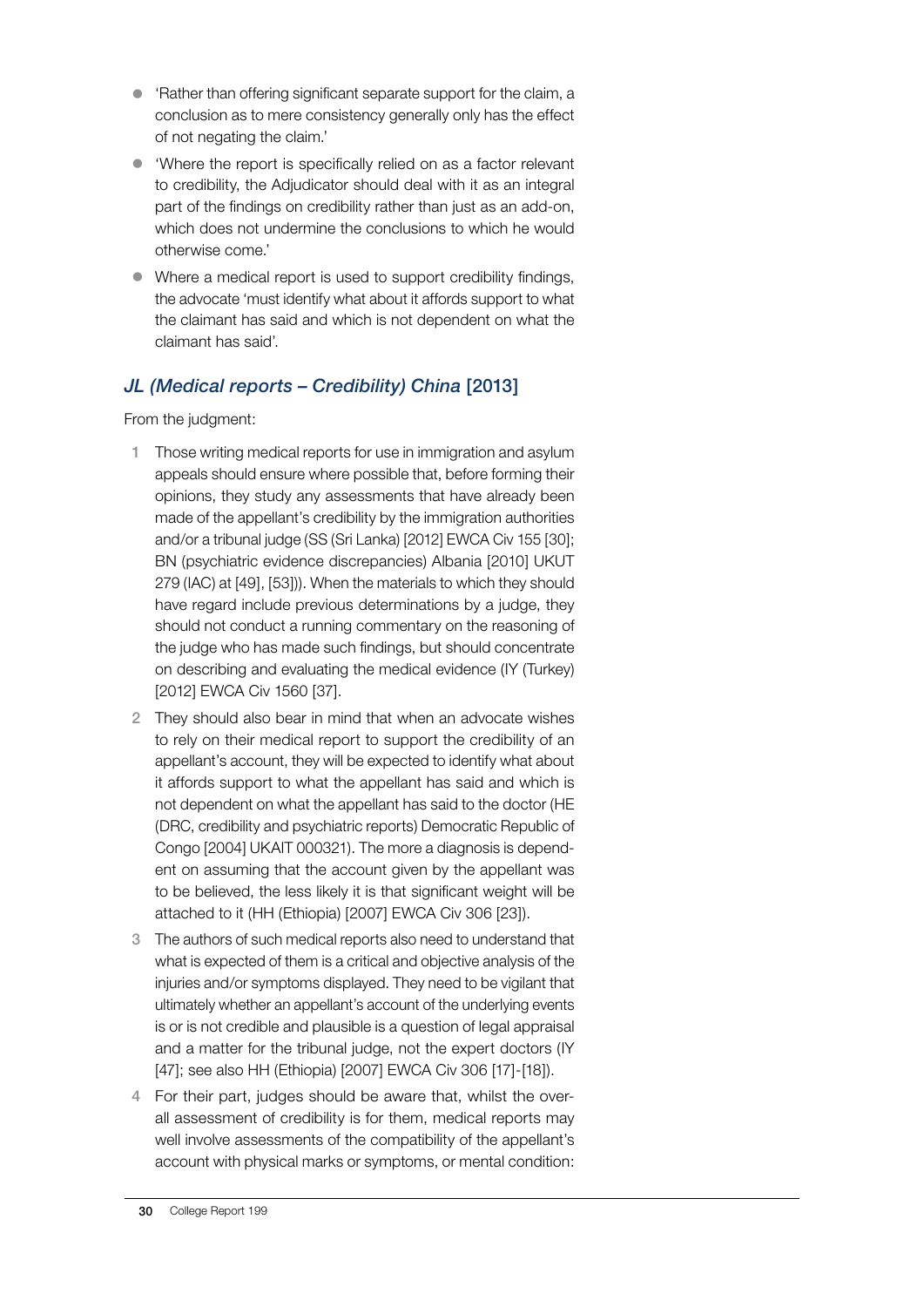(SA (Somalia) [2006] EWCA Civ 1302). If the position were otherwise, the central tenets of the Istanbul Protocol would be misconceived, whenever there was a dispute about claimed causation of scars, and judges could not apply its guidance, contrary to what they are enjoined to do by SA (Somalia). Even where medical experts rely heavily on the account given by the person concerned, that does not mean their reports lack or lose their status as independent evidence, although it may reduce very considerably the weight that can be attached to them.

### The standard of proof

The burden of proof in an asylum claim or appeal rests on the applicant. The standard of proof is that there is a reasonable degree of likelihood of persecution and/or a serious/real risk to the applicant. Decision makers and judges must not exclude from their consideration matters that they think might not have occurred, but that they cannot rule out (*Karanakaran v Secretary of State for the Home Department*  [2000]). This is a very low standard and significantly lower than the civil standard of a 'balance of probabilities'. Furthermore, if an applicant has already been subjected to, or threatened with, persecution or serious harm, this should be regarded as a serious indication that persecution or harm might happen again.

It has been argued that requiring the consideration of other possible causes and a statement of which of those other possible causes is 'more likely' shifts the degree of consistency from 'a reasonable degree of likelihood' to 'more likely than not', in other words 'on a balance of probabilities'. The CPR Practice Direction 35 states that where there is a range of opinion on matters dealt with, this should be summarised and the reasons for the expert's own opinion should be stated (Ministry of Justice, 2012a). However, case law has taken the requirement a stage further by asking physicians to identify "pointers" … which may make the particular explanation for the injury advanced by the complainant more or less likely' (*RT (medical reports - causation of scarring) Sri Lanka* [2008]).

By the insertion of a 'more or less likely' test, torture survivors seem to be required to demonstrate through an expert's evidence that, on a balance of probabilities, they have been tortured. The CPR are written with the civil standard 'more probable or not' in mind (*Miller v Minister of Pensions* [1947]). However, this applies the wrong standard of proof. 'A reasonable degree of likelihood' and the approach set out in *Karanakaran* allows for a number of alternative explanations for an injury to be available simultaneously, and for the consideration of matters that cannot be ruled out, provided that 'a reasonable degree of likelihood' that any of them is plausible remains.

Only when it can be established that the injuries could not have been inflicted in the circumstances described can alternative explanations be given weight (*Karanakaran v Secretary of State for the Home*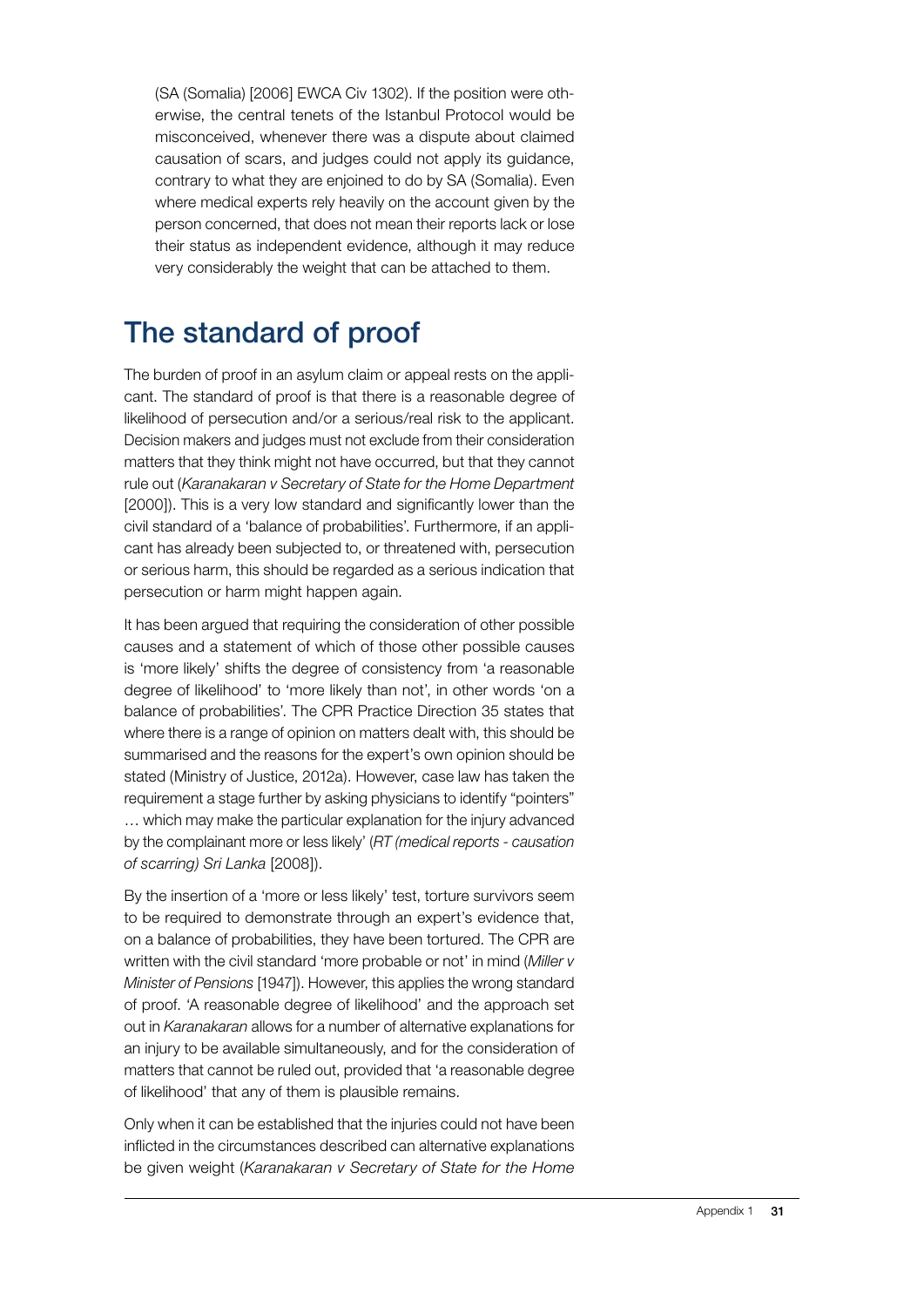*Department* [2000]). Furthermore, the context for this consideration is based on 'what is known about the individual's life history and experiences' rather than speculation (*RT v Secretary of State for the Home Department (Medical reports – Causation of scarring) Sri Lanka* [2008]).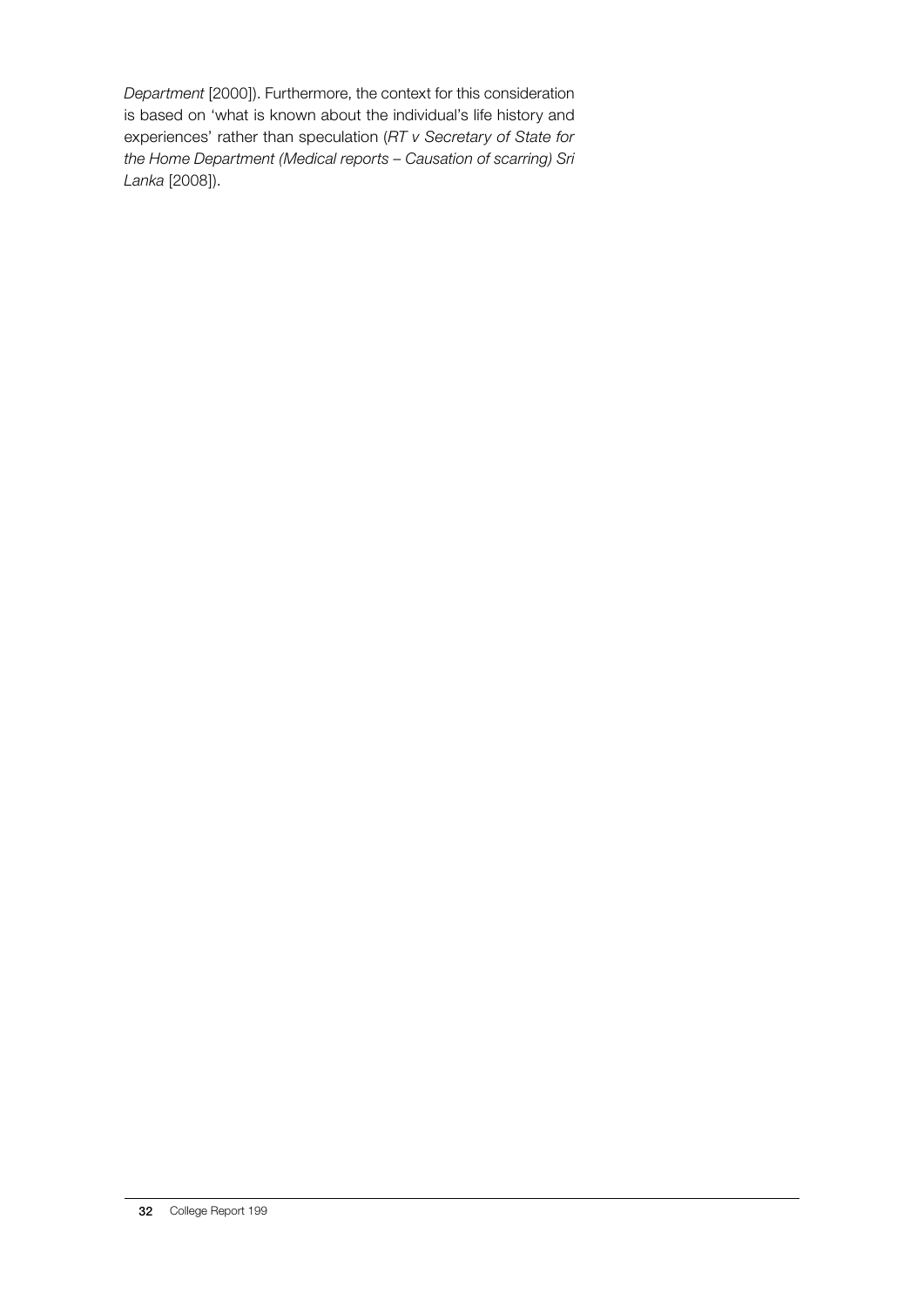## Appendix 2. Summary of law: ECHR article 3 in suicide cases

Article 3 of the ECHR provides that 'no one shall be subjected to torture or to inhuman or degrading treatment or punishment'. The European Court has held that there are two types of obligation on states:

- $\bullet$  negative 'to refrain from inflicting serious harm on persons within their jurisdiction'.
- $\bullet$  positive 'to take measures designed to ensure that individuals within their jurisdiction are not subjected to torture or inhuman and degrading treatment or punishment'.

*Bensaid v UK* [2001] concerned a man from Algeria with schizophrenia who had been on temporary admission and reliant on antipsychotic medication and specialist psychiatric treatment in the UK. The court held that, in principle, deterioration in mental illness as a consequence of removal could breach article 3:

The difficulties in obtaining medication and the stresses inherent in returning to this part of Algeria, where there is violence and active terrorism, are alleged to endanger seriously his health. Deterioration in the applicant's already existing mental illness could involve relapse into hallucinations and psychotic delusions involving self-harm and harm to others, as well as restrictions in social functioning (e.g. withdrawal and lack of motivation). The Court considers that the suffering associated with such a relapse could, in principle, fall in the scope of Article 3.

However, the court found no violation of article 3 in that case, for the following reasons:

- $\bullet$  the applicant faced a risk of relapse even if he remained in the UK
- $\bullet$  medical treatment was available to him in Algeria
- $\bullet$  the fact that his circumstances in Algeria would be less favourable than his circumstances in the UK was not decisive
- $\bullet$  having regard to the high threshold set by article 3, 'particularly where the case does not concern the direct responsibility' of the expelling state, there was not a sufficiently real risk that his removal would breach article 3.

The Court also stated that mental health must be regarded as a crucial part of private life associated with the aspect of moral integrity under article 8. Article 8 protects a right to identity and personal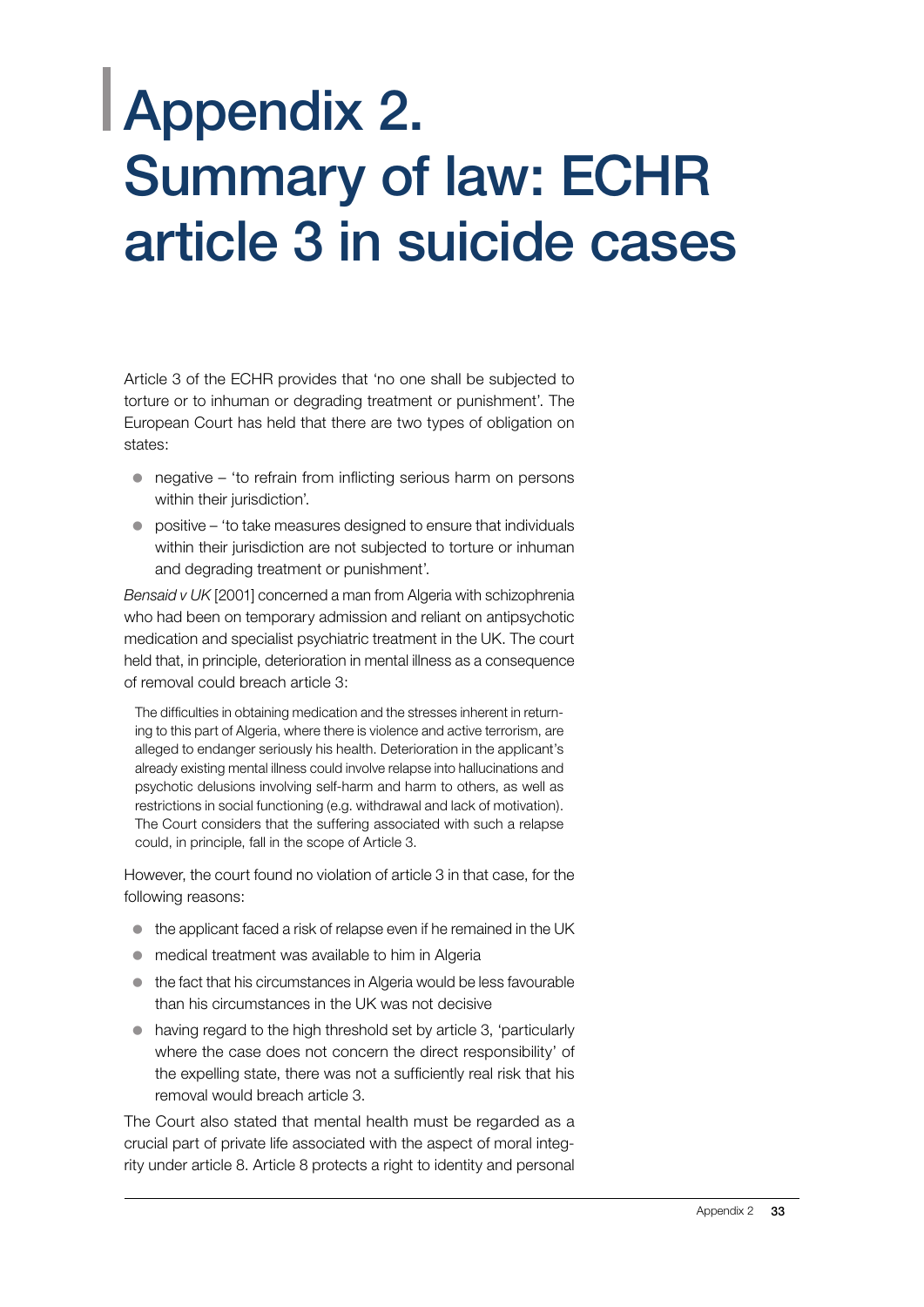development, and the right to establish and develop relationships with other human beings and the outside world. The preservation of mental stability is, in that context, an indispensable precondition to effective enjoyment of the right to respect for private life. Where treatment (in this context, deterioration in mental health consequent on removal) does not reach the severity of article 3 treatment, it might nonetheless breach article 8 if there are sufficiently adverse effects on physical and moral integrity.

The leading domestic case on suicide risk arising from removal and article 3 is *J v Secretary of State for the Home Department* [2011]. A tribunal had concluded that J had no well-founded fear of persecution on return to Sri Lanka. However, J maintained he had a fear of returning to Sri Lanka to the extent that he would commit suicide after expulsion. The Court of Appeal drew a distinction between 'domestic cases' (where the risk of suicide arose while still in the UK's jurisdiction (which included 'when he is physically removed by airplane to Sri Lanka')) and 'foreign cases' (where the risk arose after expulsion). The Court of Appeal laid down six principles to be applied when deciding such cases.

- 1 The treatment must reach the minimum level of severity.
- 2 There must be a causal link between the threatened expulsion and the risk of ill-treatment under article 3.
- 3 In the context of a 'foreign case' the article 3 threshold is 'particularly high [...] And it is even higher where the alleged inhuman treatment is not the direct or indirect responsibility of the public authorities in the receiving state, but results from some naturally occurring illness, whether physical or mental'.
- 4 Suicide cases can, in principle, form the basis of a claim to remain in the UK under article 3. The threshold for such claims, however, is very high.
- 5 It is important to consider whether the applicant's fear of returning to the receiving state is objectively based. If the fear is not wellfounded, expulsion is less likely to give rise to a breach of article 3.
- 6 It is also important to consider whether the UK or the receiving state has 'effective mechanisms' to reduce the risk of suicide, which might avoid a breach of article 3: the presence of such mechanisms will weigh heavily against the claim. Courts are entitled to take into account measures put in place by the Secretary of State for the Home Department to minimise risks when expelling the vulnerable.

*Y (Sri Lanka) and Z (Sri Lanka) v Secretary of State for the Home Department* [2009] concerned two Tamils who had suffered past ill-treatment by agents of the Sri Lankan state. The psychiatric evidence showed that return would cause deterioration in their mental health and create a risk that they would commit suicide. The Court of Appeal held that, in such cases, the cause of harm is not the naturally occurring illness but intentional action by the receiving state: 'the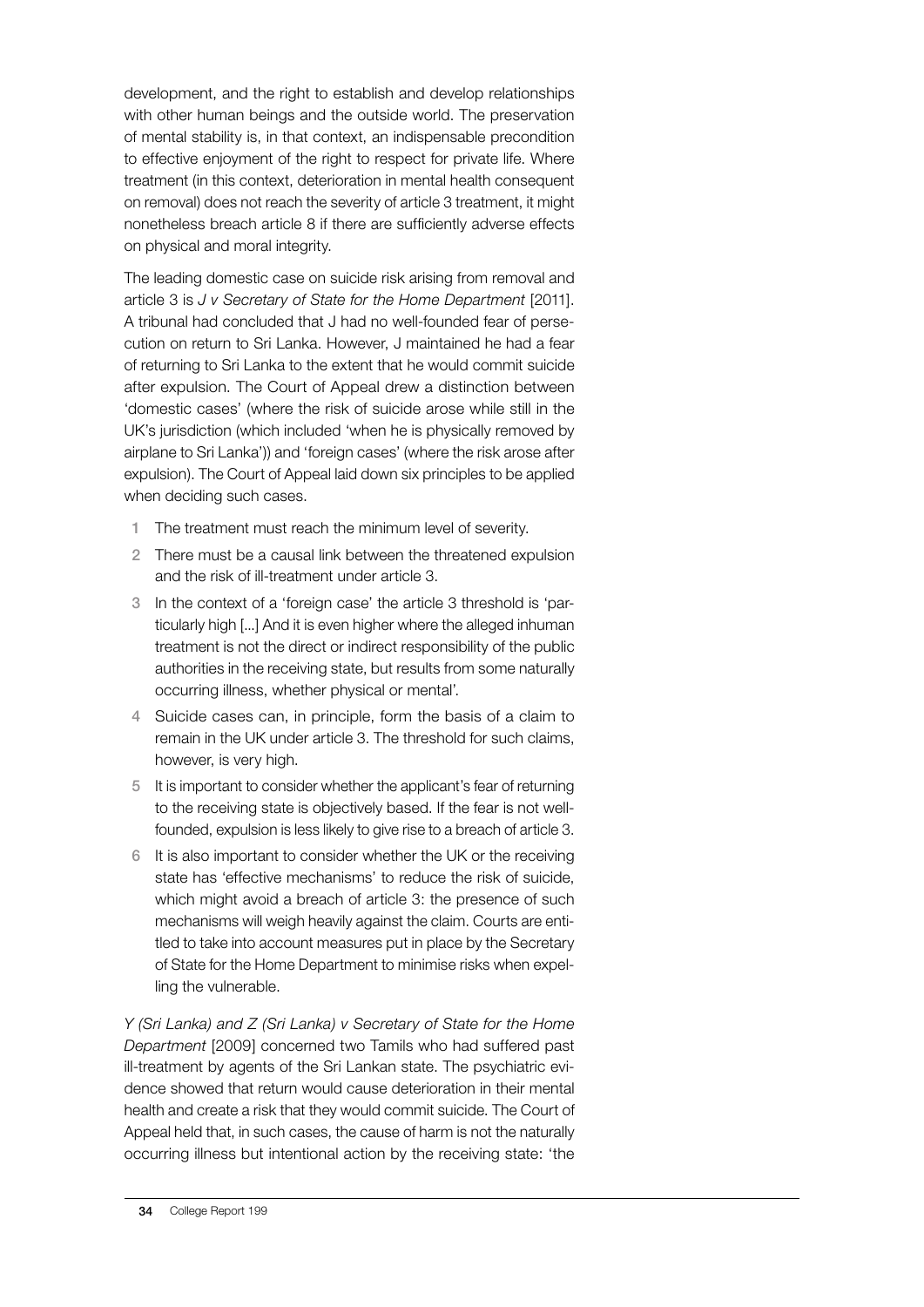anticipated self harm would be […] the product of fear and humiliation brought about by the brutality to which both […] were subjected before they fled'.

In relation to the fifth principle set out in *J v Secretary of State for the Home Department* (i.e. whether the applicant's fear of returning to the receiving state is objectively based), the court held that if an applicant has a genuine fear of ill-treatment as a result of an accepted history of torture or other ill-treatment which, whether or not that fear is now objectively well-founded, creates a risk of suicide in the event of enforced return, that will weigh in favour of a finding of breach of article 3.

In relation to the sixth principle set out above, if because of past torture or ill-treatment an applicant is so traumatised and so subjectively terrified at the prospect of return to the place of their ill-treatment they will be simply unable to seek and obtain the treatment they require (even if it is available), this will weigh in favour of a breach of article 3.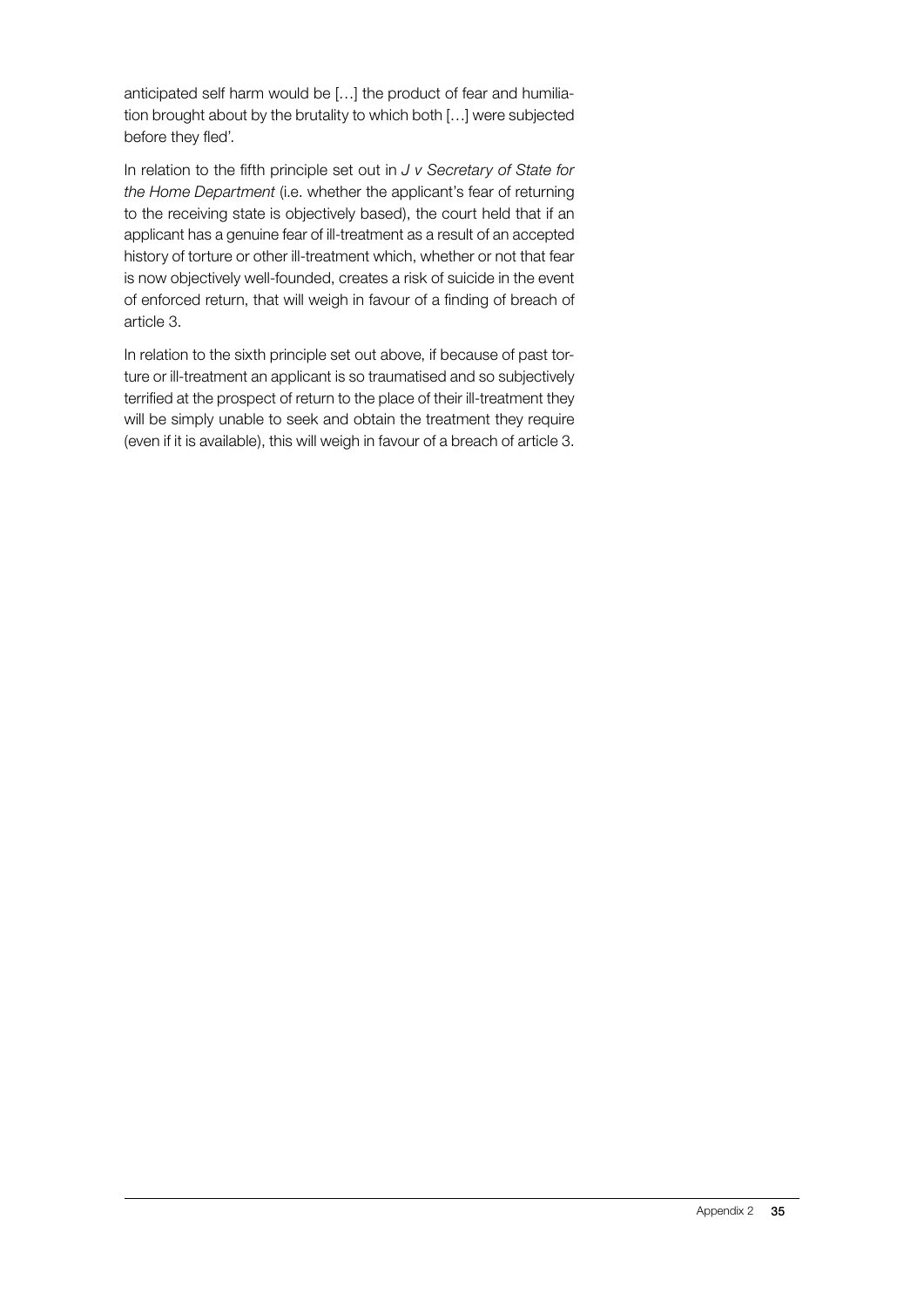## Appendix 3. Example instruction questions

### General questions

- **•** Please describe, in lay terms, [applicant]'s mental health history.
- Please provide your opinion with regard to current diagnoses by reference to current DSM or ICD criteria (or such alternative diagnostic criteria as you consider appropriate).

### Asylum and deportation questions

- On the basis of the available information, including [*applicant*]'s account of the mental trauma they have suffered and the medical records, is it possible to observe that they did suffer such trauma and have any symptoms persisted?
- What evidence, if any, is there that such trauma was suffered and that it is attributable to the events in [*country of origin*]?
- Can the trauma be described as a recognised psychiatric disorder and, if so, what kind of disorder? Can it be diagnosed now from any persisting symptoms?
- In the context of the reasons provided by the Home Office for refusing [*applicant*]'s asylum claim, do you find any objective grounds to doubt [*applicant*]'s account of ill-treatment?
- Further, in the context of the reasons provided by the Home Office for refusing [*applicant*]'s asylum claim, do you agree that removal (including the act of forced removal itself) would create a risk of suicide? Are you able to comment on the relationship between any risk you identify and [*applicant*]'s fears arising from the traumatic events they experienced in [*country of origin*]?
- Please offer your opinion on whether and to what extent the maintenance of [*applicant*]'s family life will assist the management of any mental health conditions from which you find them to be suffering.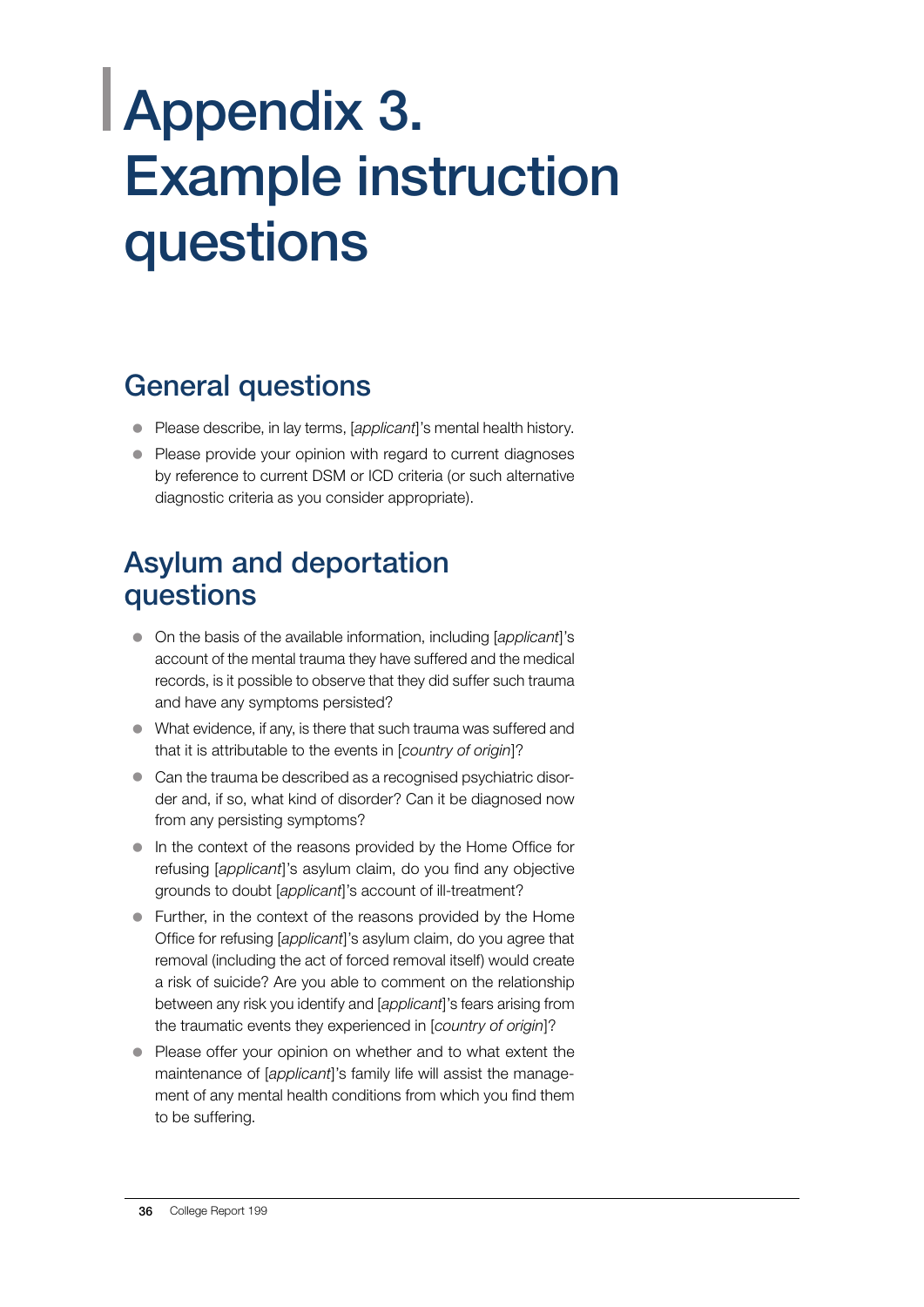- **•** If you are aware of the available mental health treatment/services in [*country of origin*], in your opinion would [*applicant*] be able to access the treatment they need?
- In the context of *[applicant]*'s forthcoming deportation appeal, please offer your views as to whether [*applicant*] is fit to give evidence on their own behalf, particularly with regard to the traumatic events prior to their arrival in the UK. Please also consider whether a requirement to give evidence would be likely exacerbate their current condition?

## **Detention**

- Please offer your opinion on whether detention between [*date*] (when they were subjected to immigration detention) and [*date*] exacerbated and/or precipitated psychiatric illness (including whether this fell within any of the categories of mental illness in the Judicial College's *Guidelines for the Assessment of General Damages in Personal Injury Cases*.
- **•** Please offer your opinion of [*applicant*]'s fitness to remain in immigration detention, including the risks associated with continued detention and the availability of necessary treatment for any mental disorder you have identified.
- Please provide your opinion on the most appropriate clinical context for [*applicant*]'s treatment and care.

### **Capacity**

**•** Please offer your views with regard to [applicant]'s current capacity to (a) understand legal advice and (b) to offer instructions in his/her own best interest by reference to the Mental Capacity Act 2005.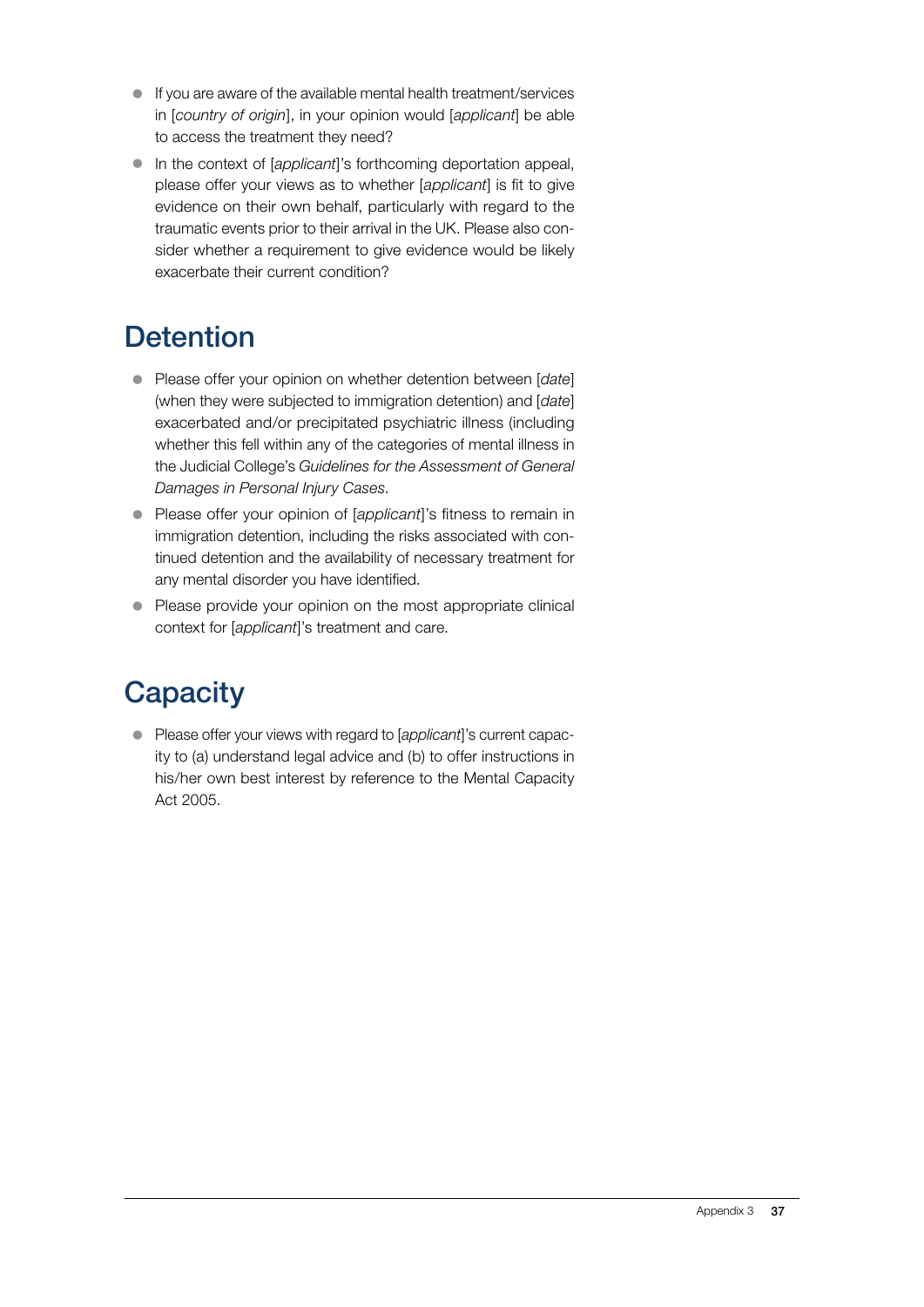## **References**

Bögner D, Herlihy J, Brewin CR (2007) Impact of sexual violence on disclosure during Home Office interviews. *British Journal of Psychiatry*, 191: 75–81.

Casciani D (2011) Barnardo's to help at asylum families removal centre. *BBC News*, 10 March (http://www.bbc.co.uk/news/uk-12690444).

Chakraborty A, McManus S, Brugha TS, *et al* (2011) Mental health of the non-heterosexual population of England. *British Journal of Psychiatry*, 198: 143–8.

Civil Justice Council (2014) *Guidance for the Instruction of Experts in Civil Claims*. Civil Justice Council.

Cohen J (2001) Errors of recall and credibility: can omissions and discrepancies in successive statements reasonably be said to undermine credibility of testimony? *Medico-Legal Journal*, 69: 25–34.

Department for Constitutional Affairs (2007) *Mental Capacity Act 2005: Code of Practice*. TSO (The Stationery Office).

Department of Health (2011) *Good Practice Procedure Guide: The Transfer and Remission of Adult Prisoners under s47 and s48 of the Mental Health Act*. TSO (The Stationery Office).

General Medical Council (2013) *Good Medical Practice*. GMC.

Herlihy J, Turner SW (2007) Asylum claims and memory of trauma: sharing our knowledge. *British Journal of Psychiatry*, 191: 3–4.

HM Government (2010) *The Coalition: Our Programme for Government*. Cabinet Office

Home Office (2001) *The Detention Centre Rules 2001*. TSO (The Stationery Office).

Home Office (2014) *Immigration Rules: Part 12*. TSO (The Stationery Office).

Hook A, Andrews B (2005) The relationship of non-disclosure in therapy to shame and depression. *British Journal of Clinical Psychology*, 44: 425–38.

Immigration and Refugee Board of Canada(2004) *Training Manual on Victims of Torture*. IRB.

Immigration and Refugee Board of Canada (2006) *Chairperson Guideline 8: Procedures With Respect to Vulnerable Persons Appearing Before the IRB*. IRB.

International Air Transport Association (2013) *Medical Manual* (6th edn). IATA.

International Association of Refugee Law Judges (2009) *International Association of Refugee Law Judges' Guidelines on the Judicial Approach to the Evaluation of Expert Medical Evidence*. IARLJ.

International Organization for Migration, London School for Hygiene and Tropical Medicine, United Nations Global Initiative to Fight Trafficking in Persons (2009) *Caring for Trafficked Persons: Guidelines for Health Providers*. International Organization for Migration.

Judicial College (2015) *Guidelines for the Assessment of General Damages in Personal Injury Cases*. Oxford University Press.

Keller AS, Rosenfeld B, Trinh-Shevrin C, *et al* (2003) Mental Health of Detained Asylum Seekers. *Lancet*, 362: 1721–3.

King M, Semlyen J, See Tai S, *et al* (2008) A systematic review of mental disorder, suicide, and deliberate self harm in lesbian, gay and bisexual people: a systematic review. *BMC Psychiatry*, 8: 70.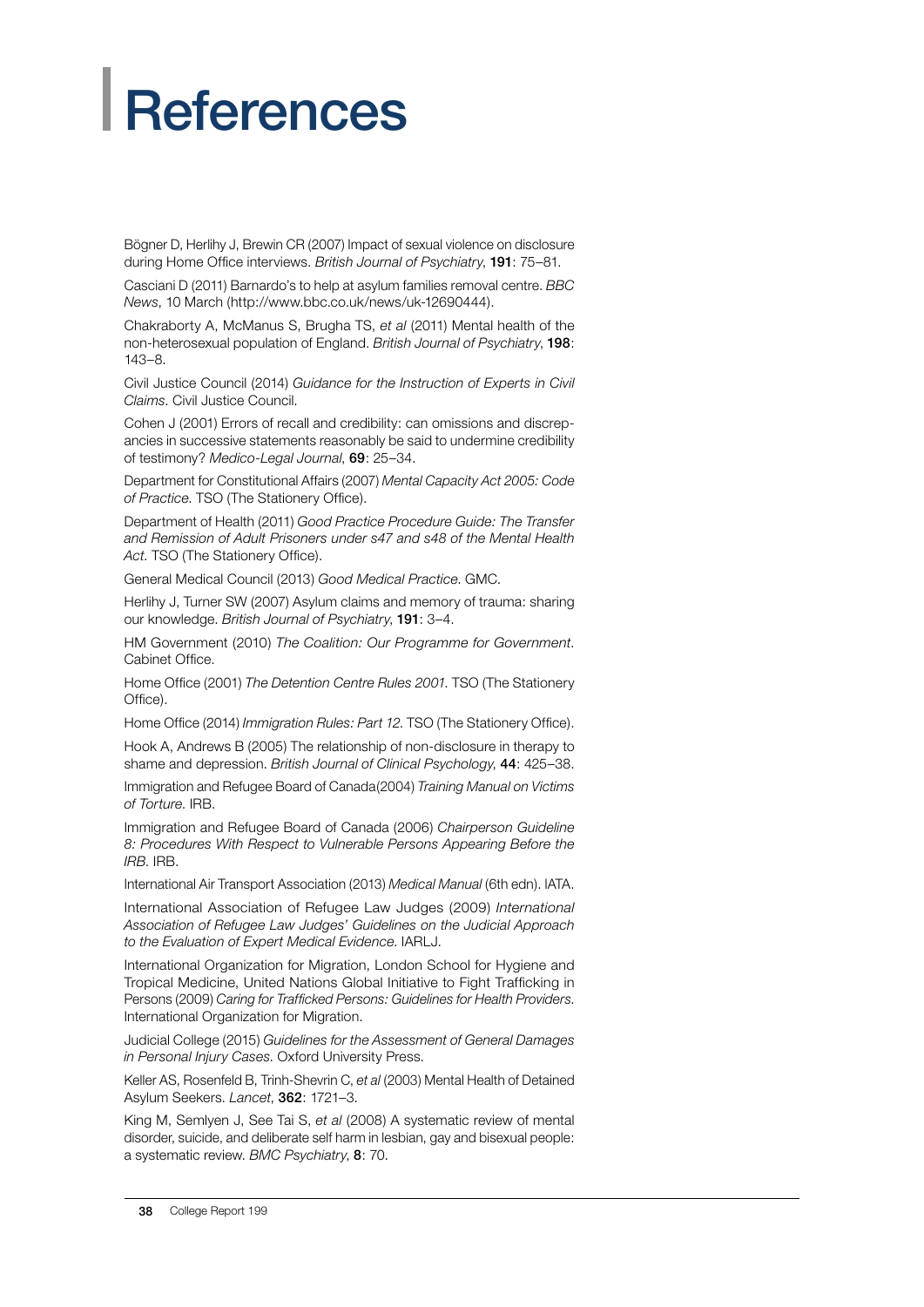Langdale Reed J, Reed J (1992) *Review of Health and Social Services for Mentally Disordered Offenders and Others Requiring Similar Services: Final Summary Report*. TSO (The Stationery Office).

McManus S, Meltzer H, Brugha T, *et al* (2009) *Adult Psychiatric Morbidity in England, 2007: Results of a Household Survey*. NHS Information Centre for Health and Social Care.

Ministry of Justice (2012a) *Civil Procedure Rules: Practice Direction 35 – Experts and Assessors*. Ministry of Justice.

Ministry of Justice (2012b) *Civil Procedure Rules: Part 35 – Experts and Assessors*. Ministry of Justice.

National Institute for Health and Care Excellence (2005) *Post-Traumatic Stress Disorder: The Management of PTSD in Adults and Children in Primary and Secondary Care* (Clinical Guideline 26). NICE.

National Institute for Health and Care Excellence(2009) *Depression in Adults: The Treatment and Management of Depression in Adults* (Clinical Guideline 90). NICE.

Office of the United Nations High Commission for Refugees (2011) *Handbook and Guidelines on Procedures and Criteria for Determining Refugee Status*. Under the 1951 Convention and the 1967 Protocol Relating to the Status of Refugees. UNHCR.

Organization for Security and Co-operation in Europe (2013) *Trafficking in Human Beings Amounting to Torture and Other Forms of Ill-Treatment*. OSCE & Office of the Special Representative and Co-ordinator for Combating Trafficking in Human Beings.

Robjant K, Hassan R, Katona C (2009) Mental health implications of detaining asylum seekers: systematic review. *British Journal of Psychiatry*, 194: 306–12.

Rosenhan D (1973) On being sane in insane places. *Science*, 179: 250–8.

Royal College of Psychiatrists (2013) *Position Statement on Detention of People with Mental Disorders in Immigration Removal Centres*. Royal College of Psychiatrists.

Royal College of Psychiatrists, Royal College of General Practitioners, Royal College of Paediatrics and Child Health *et al* (2009) *Intercollegiate Briefing Paper: Significant Harm – The Effects of Administrative Detention on the Health of Children, Young People and their Families*. Royal College of Psychiatrists.

Sultan A, O'Sullivan K (2001) Psychological disturbances in asylum seekers held in long-term detention: a participant–observer account. *Medical Journal of Australia*, 175: 593–6.

Tribunals Judiciary (2010) *Joint Presidential Guidance Note No 2 of 2010: Child, Vulnerable Adult and Sensitive Appellant Guidance*. Courts and Tribunals Judiciary.

Tribunals Judiciary (2014) *Practice Direction of the Immigration and Asylum Chambers of the First-Tier Tribunal and the Upper Tribunal on or after 13 November 2014*. Courts and Tribunals Judiciary.

UK Visas and Immigration (2013) *Enforcement Instructions and Guidance*. TSO (The Stationery Office).

United Nations (2004) *Istanbul Protocol*. *Manual on the Effective Investigation and Documentation of Torture and Other Cruel, Inhuman or Degrading Treatment or Punishment.* United Nations.

Welch J, Mason F (2007) Rape and sexual assault. *BMJ*, 334: 1154–8.

Wilson-Shaw K, Pistrang N, Herlihy J (2012) Non-clinicians' judgments about asylum seekers' mental health: how do legal representatives of asylum seekers decide when to request medico-legal reports? *European Journal of Psychotraumatology*, doi:10.3402/ejpt.v3i0.18406.

World Health Organization (1992) *The ICD-10 Classification of Mental and Behavioural Diosrders: Clinical Descriptions and Diagnostic Guidelines*. WHO.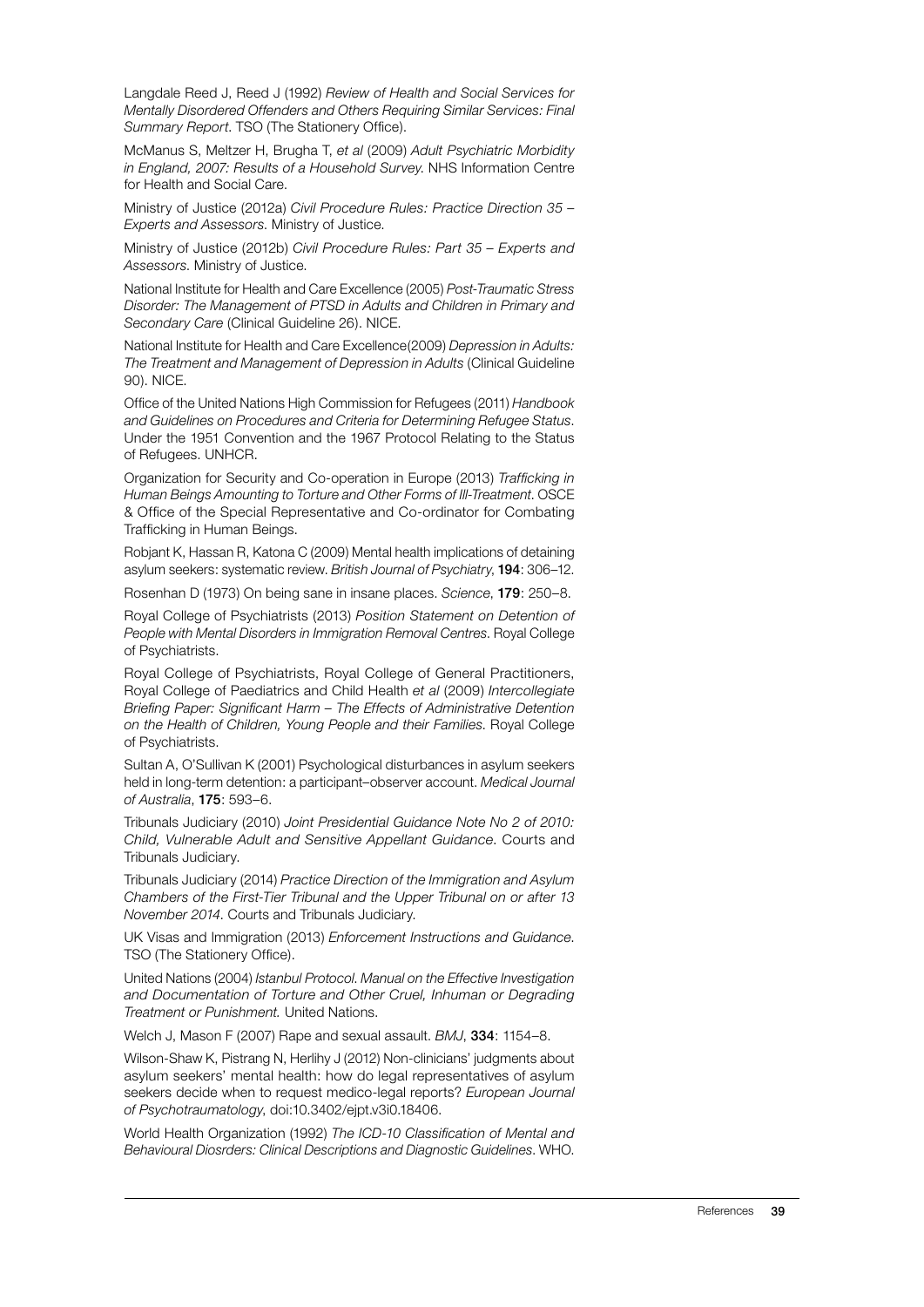#### Cases

*AA (Uganda) v Secretary of State for the Home Department* [2008] EWCA Civ 579.

*Aswat v UK* app no 17299/12, ECtHR, 16 April 2013.

*Bensaid v UK* [2001] 33 EHRR 10.

*GS and O* (Article 3 – Health cases) India [2]12] UKUT 00397 (IAC).

*HE (DRC – Credibility and Psychiatric reports) Democratic Republic of Congo*  [2004] UKIAT 00321.

HH (Ethiopia) v Secretary of State for the Home Department [2007] EWCA Civ 306.

HJ (Iran) v Secretary of State for the Home Department [2010] UKSC 31.

*J v Secretary of State for the Home Department* [2011] EWCA Civ 629.

*JL (Medical reports – Credibility) China* [2013] UKUT 145 (IAC).

*Karanakaran v Secretary of State for the Home Department* [2000] EWCA Civ 11.

*Mibanga v Secretary of State for the Home Department* [2005] EWCA Civ 367. *Miller v Minister of Pensions* [1947] 2 All ER 372.

*R (BA) v Secretary of State for the Home Department* [2011] EWHC 2748 (Admin).

R (D) v Secretary of State for the Home Department [2012] EWHC 2501 (Admin).

*R (Das) v Secretary of State for the Home Department* [2014] EWCA Civ 45.

*R (on the application of) Minani v IAT* [2004] EWHC 582 (Admin).

*R (on the appl'n of D) v Secretary of State for the Home Office (1) National Assembly for Wales (2)* [2004] EWHC 2857 (Admin).

*R (S) v Secretary of State for the Home Department* [2011] EWHC 2120 (Admin).

*RT v Secretary of State for the Home Department (Medical reports – Causation of scarring) Sri Lanka* [2008] UKAIT 00009.

*RT (medical reports - causation of scarring) Sri Lanka* [2008] UKAIT 00009.

*Secretary of State for the Home Department v AH (Sudan) and others (FC)* [2007] UKHL 49.

*SS (Sri Lanka) v Secretary of State for the Home Department* [2012] EWCA Civ 155.

*WM (DRC) v Secretary of State for the Home Department* [2006] EWCA Civ 1495.

*XS (Kosovo – Adjudicator's conduct, Psychiatric report) Serbia and Montenegro* [2005] UKIAT 00093.

*Y (Sri Lanka) and Z (Sri Lanka) v Secretary of State for the Home Department*  [2009] EWCA Civ 362.

### Further reading

Pettitt J (2011) *Body of Evidence: Treatment of Medico-Legal Reports for Survivors of Torture in the UK Asylum Tribunal*. Freedom from Torture (http:// www.freedomfromtorture.org/document/publication/5317).

Blake N, Arfon-Jones E (2010) *Joint Presidential Guidance Note No 2 of 2010: Child, Vulnerable Adult and Sensitive Appellant Guidance*. Tribunals Judiciary (https://www.judiciary.gov.uk/wp-content/uploads/2014/07/ ChildWitnessGuidance.pdf).